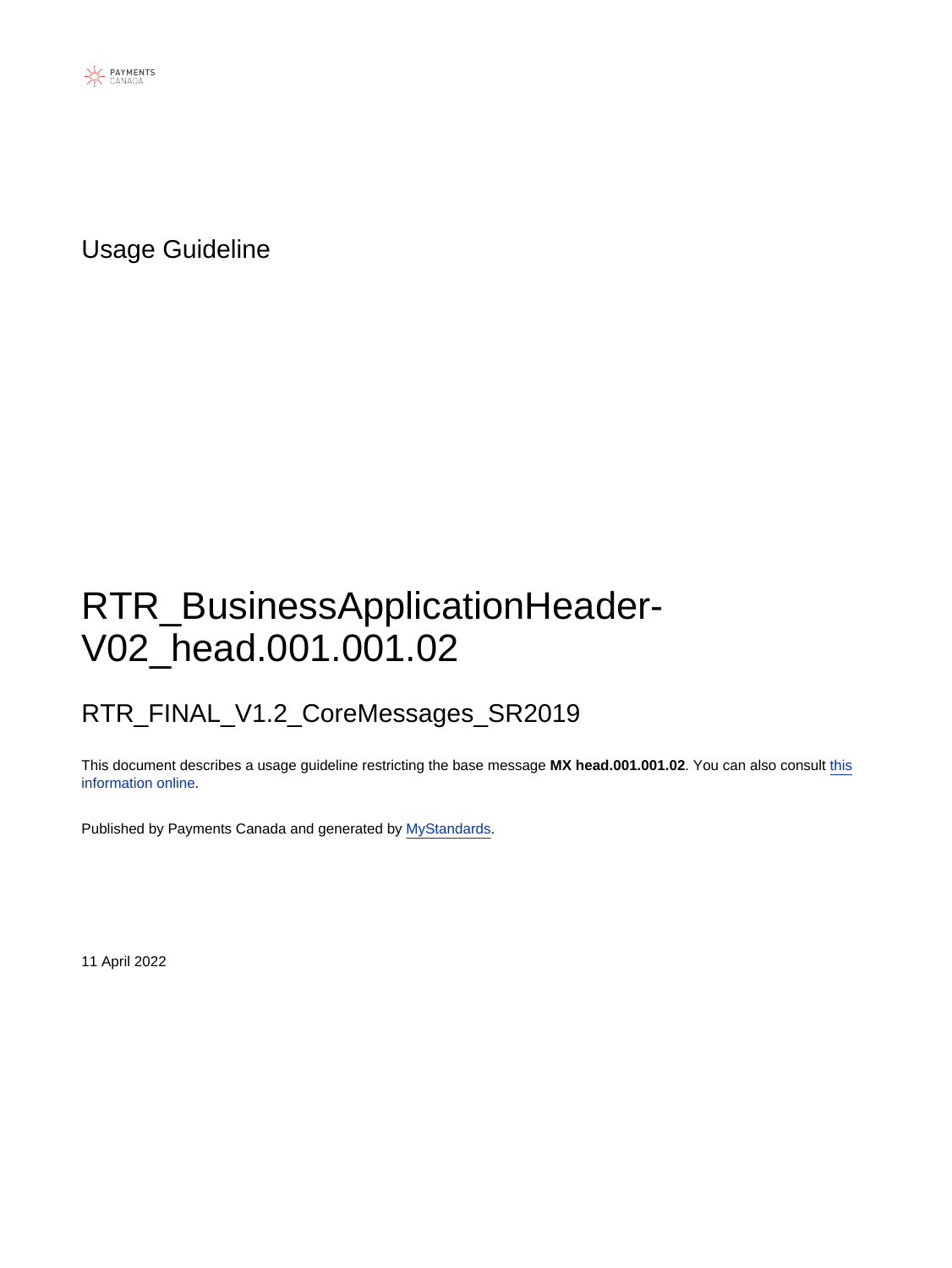# **Table of Contents**

| $2^{\circ}$             |  |
|-------------------------|--|
|                         |  |
| $\overline{\mathbf{4}}$ |  |
| 5 <sub>5</sub>          |  |
| 6                       |  |
|                         |  |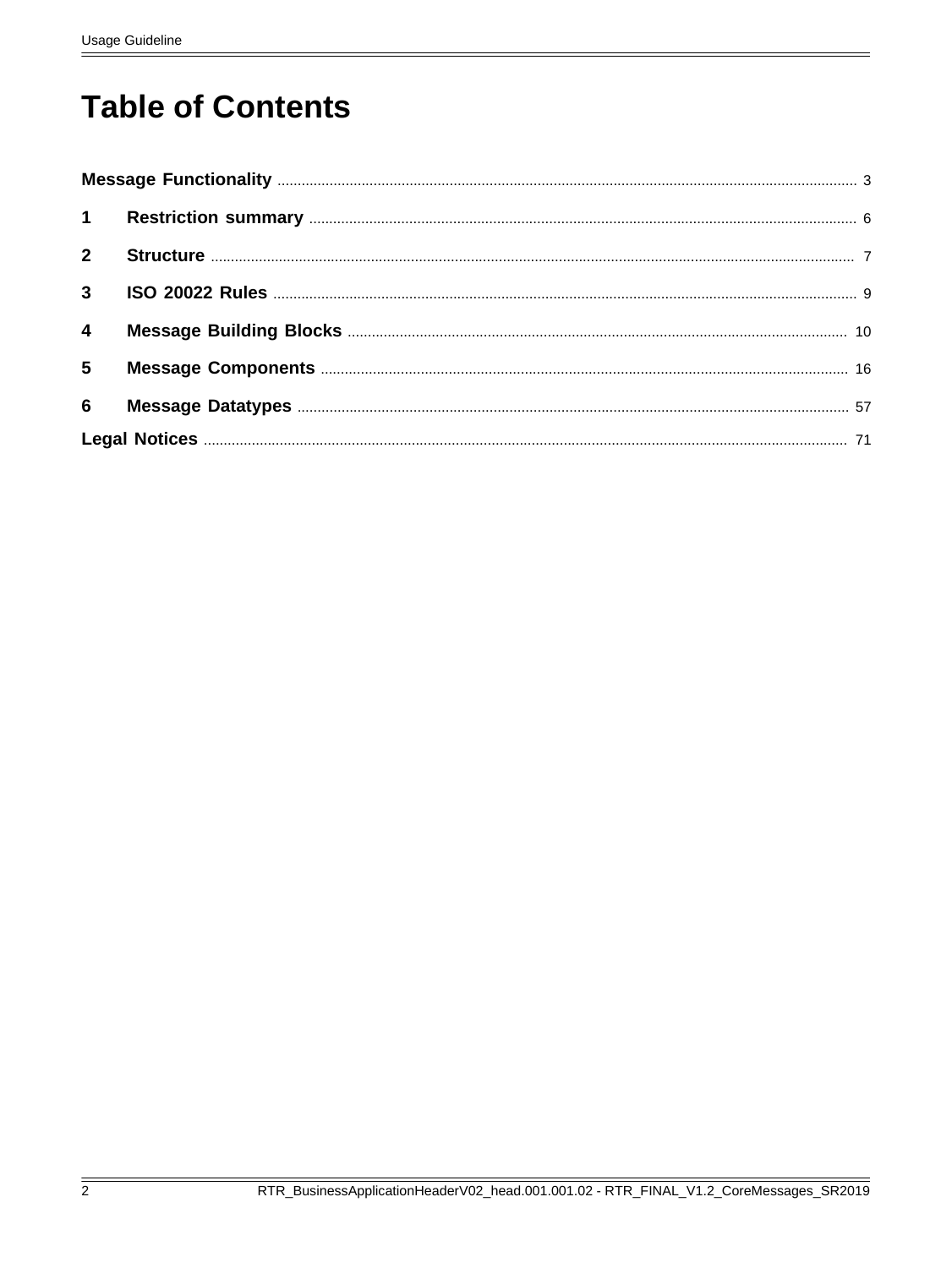#### <span id="page-2-0"></span> **Message Functionality**

#### **Overview**

This document outlines the specifications for the RTR ISO 20022 Business Application Header message. Prior to reading this RTR ISO 20022 Message Specification, it is highly recommended to read the RTR ISO 20022 Message Specification Companion Document that is published alongside it since the Companion provides high-level context and an overview of the message portfolio and content.

RTR Usage:

Payments Canada will use the Business Application Header for all messages in the RTR ISO 20022 portfolio.

The Business Layer deals with Business Messages. The behaviour of the Business Messages is fully described by the Business Transaction and the structure of the Business Messages is fully described by the Message Definitions and related Message Rules, Rules and Market Practices. All of which are registered in the ISO 20022 Repository.

A single new Business Message (with its accompagnying business application header) is created - by the sending MessagingEndpoint - for each business event; that is each interaction in a Business Transaction. A Business Message adheres to the following principles:

" A Business Message (and its business application header) must not contain information about the Message Transport System or the mechanics or mechanism of message sending, transportation, or receipt.

" A Business Message must be comprehensible outside of the context of the Transport Message. That is the Business Message must not require knowledge of the Transport Message to be understood.

" A Business Message may contain headers, footers, and envelopes that are meaningful for the business. When present, they are treated as any other message content, which means that they are considered part of the Message Definition of the Business Message and as such will be part of the ISO 20022 Repository.

" A Business Message refers to Business Actors by their Name. Each instance of a Business Actor has one Name. The Business Actor must not be referred to in the Transport Layer.

Specific usage of this BusinessMessageHeader may be defined by the relevant SEG.

#### **Collection Description**

Descriptive Text for all Messages in the RTR Portfolio:

ISO 20022 messages for RTR based on ISO 20022 MDG meetings from 2018 through 2021.

#### **Outline**

The RTR\_FINAL\_V1.2\_CoreMessages\_SR2019 / RTR\_BusinessApplicationHeaderV02\_head.001.001.02 is composed of 14 building blocks

a. CharacterSet

Contains the character set of the text-based elements used in the Business Message.

b. From

The sending MessagingEndpoint that has created this Business Message for the receiving MessagingEndpoint that will process this Business Message.

Note the sending MessagingEndpoint might be different from the sending address potentially contained in the transport header (as defined in the transport layer).

c. To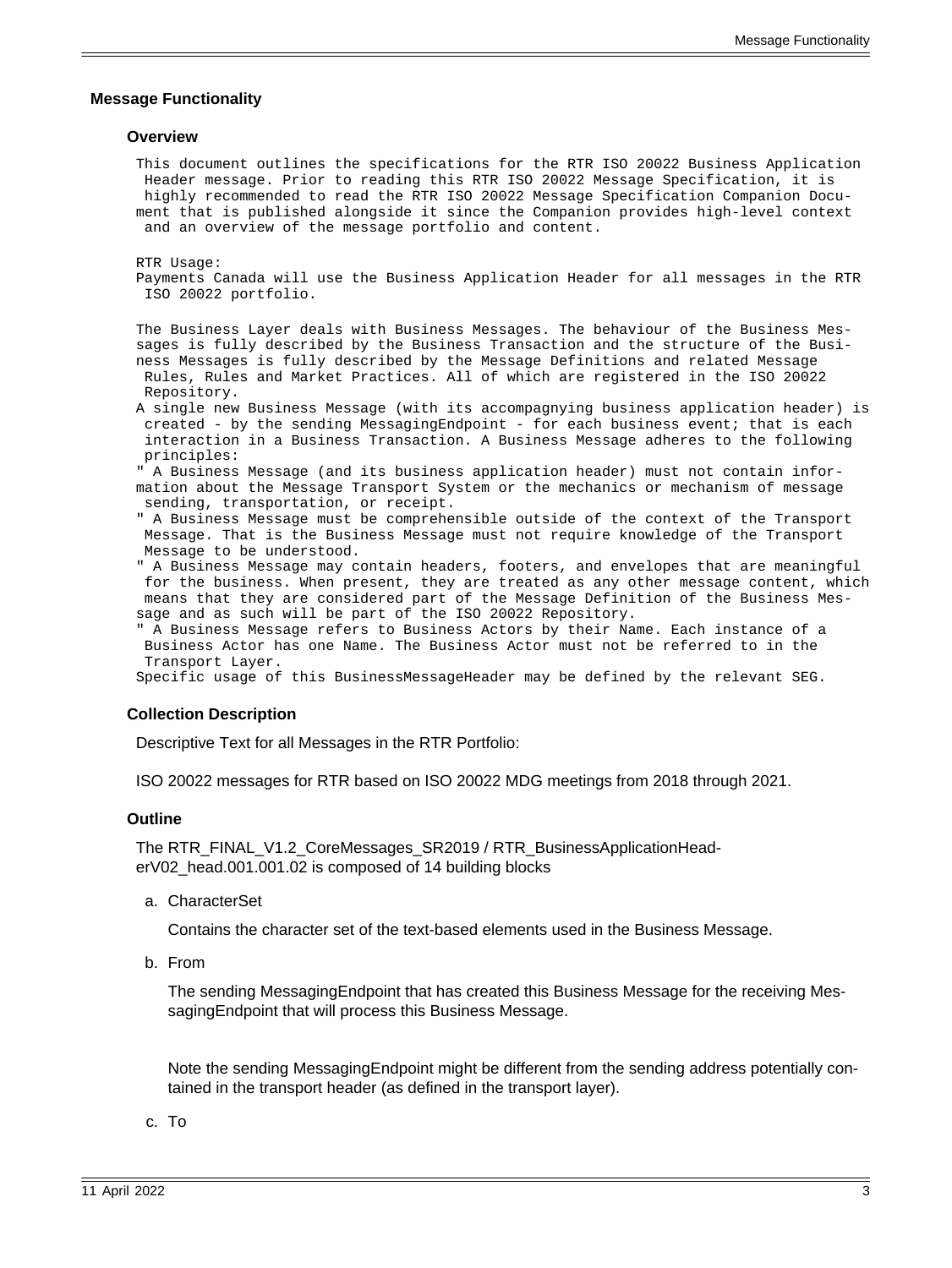The MessagingEndpoint designated by the sending MessagingEndpoint to be the recipient who will ultimately process this Business Message.

Note the receiving MessagingEndpoint might be different from the receiving address potentially contained in the transport header (as defined in the transport layer).

d. BusinessMessageIdentifier

Unambiguously identifies the Business Message to the MessagingEndpoint that has created the Business Message.

e. MessageDefinitionIdentifier

Contains the MessageIdentifier that defines the BusinessMessage.

It must contain a MessageIdentifier published on the ISO 20022 website.

example camt.001.001.03.

f. BusinessService

Specifies the business service agreed between the two MessagingEndpoints under which rules this Business Message is exchanged.

To be used when there is a choice of processing services or processing service levels.

Example: E&I.

g. MarketPractice

Specifies the market practice to which the message conforms. The market practices are a set of rules agreed between parties that restricts the usage of the messages in order to achieve better STP (Straight Through Processing) rates.

A market practice specification may also extend the underlying message specification by using extensions or supplementary data of this underlying message.

h. CreationDate

Date and time when this Business Message (header) was created.

i. BusinessProcessingDate

Processing date and time indicated by the sender for the receiver of the business message. This date may be different from the date and time provided in the CreationDate.

Usage: Market practice or bilateral agreement should specify how this element should be used.

j. CopyDuplicate

Indicates whether the message is a Copy, a Duplicate or a copy of a duplicate of a previously sent ISO 20022 Message.

k. PossibleDuplicate

Flag indicating if the Business Message exchanged between the MessagingEndpoints is possibly a duplicate.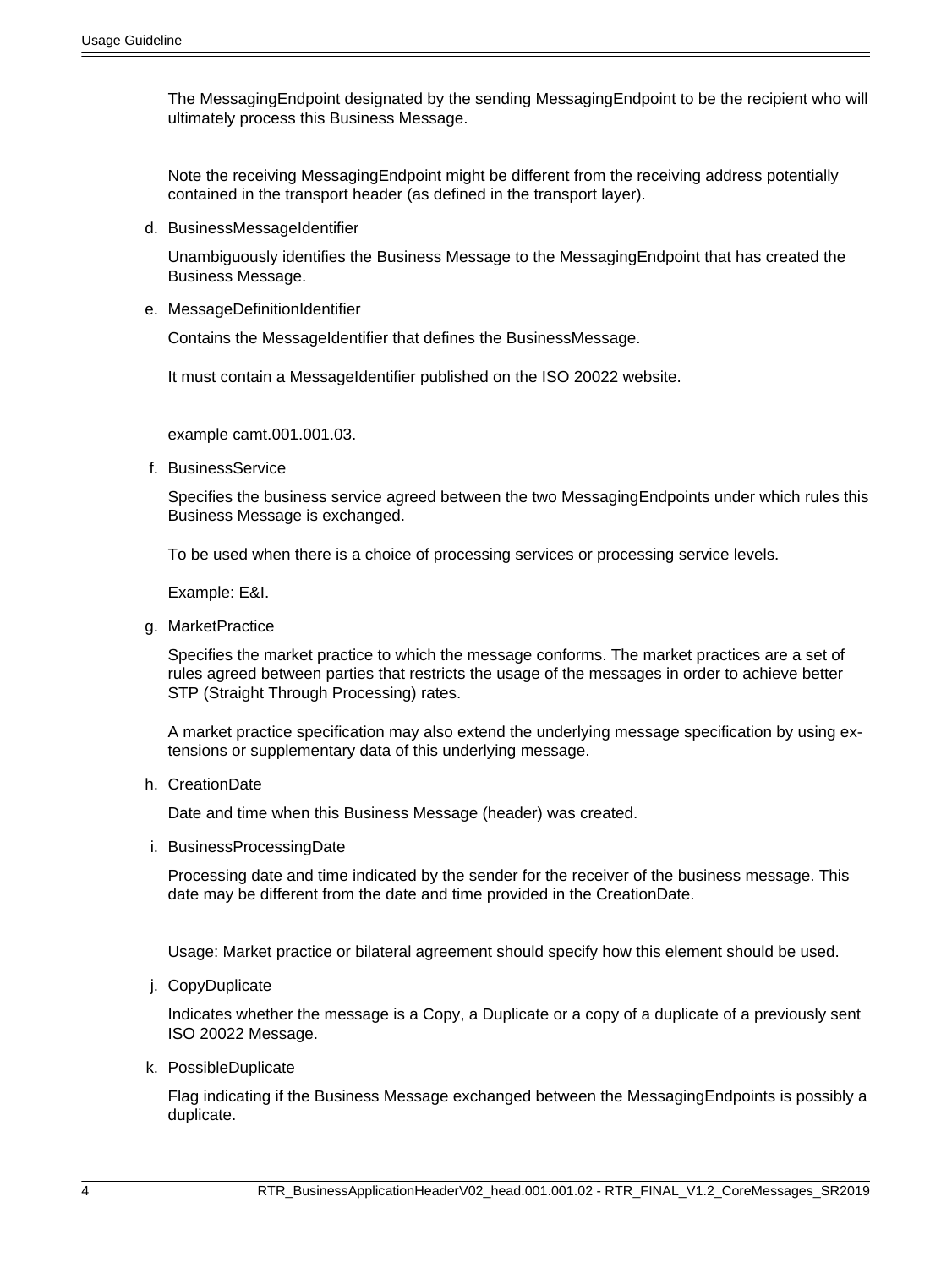If the receiving MessagingEndpoint did not receive the original, then this Business Message should be processed as if it were the original.

If the receiving MessagingEndpoint did receive the original, then it should perform necessary actions to avoid processing this Business Message again.

This will guarantee business idempotent behaviour.

NOTE: this is named "PossResend" in FIX - this is an application level resend not a network level retransmission.

l. Priority

Relative indication of the processing precedence of the message over a (set of) Business Messages with assigned priorities.

m. Signature

Contains the digital signature of the Business Entity authorised to sign this Business Message.

n. Related

Specifies the Business Application Header(s) of the Business Message(s) to which this Business Message relates.

Can be used when replying to a query; can also be used when canceling or amending.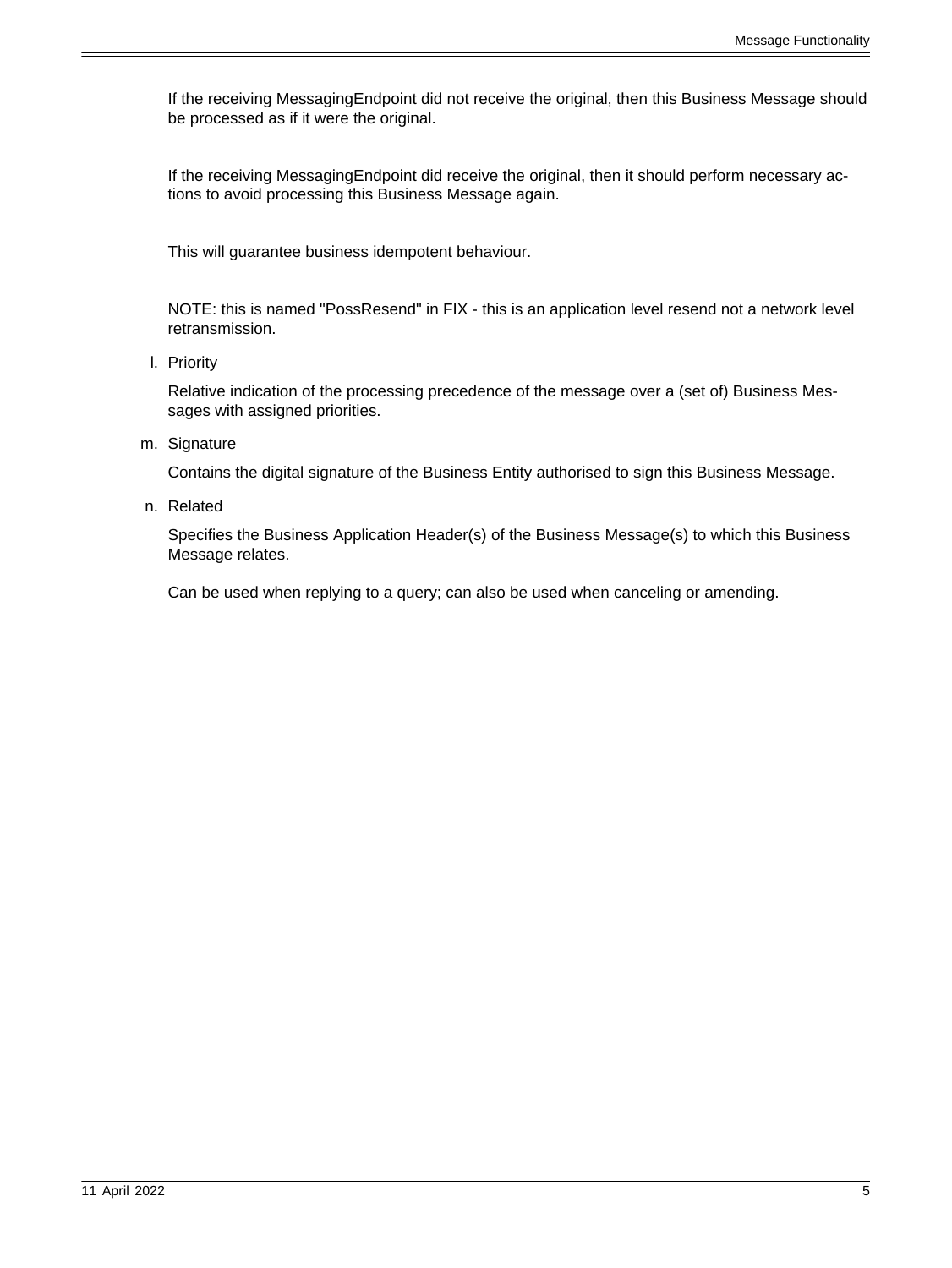# <span id="page-5-0"></span>**1 Restriction summary**

This Usage Guideline restricts the head.001.001.02 message.

| <b>Restriction Type</b>    | See page                                                                                                                                                                                                                                                                                                                       |
|----------------------------|--------------------------------------------------------------------------------------------------------------------------------------------------------------------------------------------------------------------------------------------------------------------------------------------------------------------------------|
| Removed elements           | 10, 12, 12, 13, 14, 18, 18, 18, 18,<br>20, 22, 23, 25, 25, 25, 25, 32, 32,<br>32, 32, 33, 33, 33, 33, 33, 33, 33,<br>33, 34, 34, 34, 34, 35, 35, 35, 35,<br>39, 39, 39, 39, 39, 40, 40, 40, 42,<br>42, 42, 42, 42, 42, 43, 43, 46, 46,<br>46, 46, 48, 48, 48, 48, 49, 49, 49,<br>49, 50, 50, 50, 50, 51, 51, 51, 51,<br>59, 59 |
| Make mandatory             | 32, 32, 32, 43, 43, 43, 43, 49, 49,<br>49, 49                                                                                                                                                                                                                                                                                  |
| <b>Reduce Multiplicity</b> | 15, 43, 43, 43, 43                                                                                                                                                                                                                                                                                                             |
| Ignore                     | n.a.                                                                                                                                                                                                                                                                                                                           |
| <b>Text rules</b>          | 15                                                                                                                                                                                                                                                                                                                             |
| Conditional rules          | n.a.                                                                                                                                                                                                                                                                                                                           |
| Formal rules               | n.a.                                                                                                                                                                                                                                                                                                                           |
| <b>Fixed values</b>        | n.a.                                                                                                                                                                                                                                                                                                                           |
| Truncates                  | n.a.                                                                                                                                                                                                                                                                                                                           |
| Comments                   | 11, 14, 22, 24, 26, 27, 27, 37, 38,<br>39                                                                                                                                                                                                                                                                                      |
| Annotations                | n.a.                                                                                                                                                                                                                                                                                                                           |
| Changed datatypes          | 12, 22                                                                                                                                                                                                                                                                                                                         |
| Extensions                 | n.a.                                                                                                                                                                                                                                                                                                                           |
| Synonyms                   | n.a.                                                                                                                                                                                                                                                                                                                           |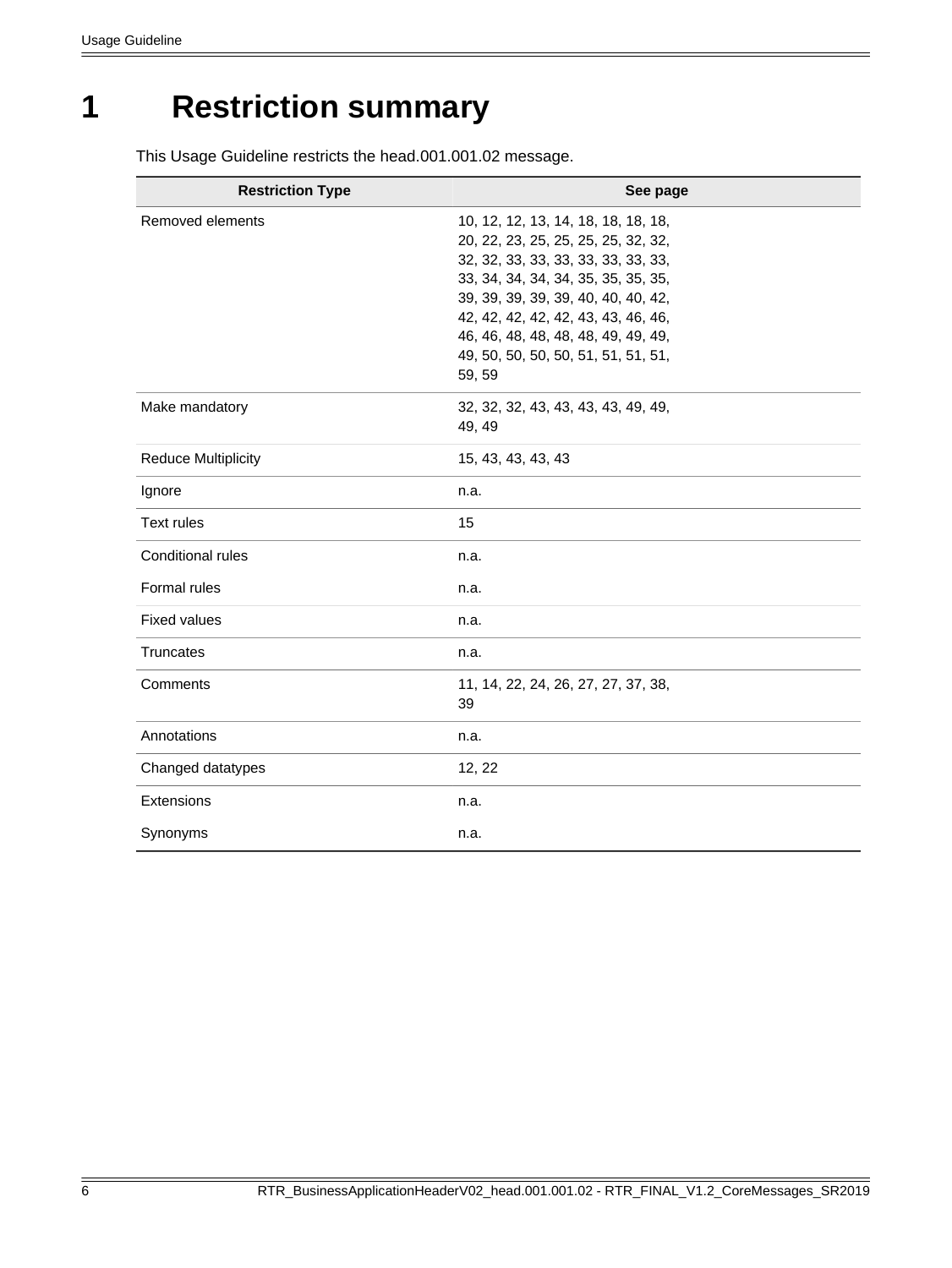# <span id="page-6-0"></span>**2 Structure**

Removed - <sub>!</sub>© Partial Removed - 
o Ignored - <sup>1</sup>

<sub>2</sub> Partial Ignored - 
<sub>1</sub>

<sub>2</sub> Details below -

M Mandatory - R[x.x] Repeatability[details]

| <b>Index</b> | <b>Message Item</b>                | <xml tag=""></xml>        | Or     | Mult. | <b>Usage</b><br>Guidelines | Page |
|--------------|------------------------------------|---------------------------|--------|-------|----------------------------|------|
|              | BusinessApplicationHeaderV02       | <apphdr></apphdr>         |        | [11]  |                            |      |
|              | <b>CharacterSet</b>                | <charset></charset>       |        | [01]  | $\bullet$                  | 10   |
|              | From                               | $\langle Fr \rangle$      |        | [11]  |                            | 10   |
|              | OrganisationIdentification         | <orgld></orgld>           | {Or    | [11]  |                            | 46   |
|              | FinancialInstitutionIdentification | $<$ Flld>                 | $Or\}$ | [11]  |                            | 47   |
|              | To                                 | $<$ To $>$                |        | [11]  |                            | 10   |
|              | OrganisationIdentification         | <orgld></orgld>           | {Or    | [11]  |                            | 46   |
|              | FinancialInstitutionIdentification | $<$ Flld>                 | $Or\}$ | [11]  |                            | 47   |
|              | <b>BusinessMessageIdentifier</b>   | <bizmsgldr></bizmsgldr>   |        | [11]  | $\blacktriangle$           | 11   |
|              | MessageDefinitionIdentifier        | <msgdefidr></msgdefidr>   |        | [11]  |                            | 11   |
|              | <b>BusinessService</b>             | <bizsvc></bizsvc>         |        | [01]  | $\bullet$                  | 11   |
|              | <b>MarketPractice</b>              | <mktprctc></mktprctc>     |        | [01]  | $\bullet$                  | 12   |
|              | Registry                           | <regy></regy>             |        | [11]  |                            | 41   |
|              | Identification                     | $<$ <i>ld</i> >           |        | [11]  |                            | 41   |
|              | <b>CreationDate</b>                | <credt></credt>           |        | [11]  | $\blacktriangle$           | 12   |
|              | <b>BusinessProcessingDate</b>      | <bizprcgdt></bizprcgdt>   |        | [01]  | $\bullet$                  | 13   |
|              | CopyDuplicate                      | <cpydplct></cpydplct>     |        | [01]  |                            | 13   |
|              | PossibleDuplicate                  | <pssbldplct></pssbldplct> |        | [01]  |                            | 13   |
|              | <b>Priority</b>                    | $<$ Prty>                 |        | [01]  | $\bullet$                  | 13   |
|              | Signature                          | <sgntr></sgntr>           |        | [01]  | $\blacktriangle$           | 14   |
|              | <b>Related</b>                     | $<$ Rltd>                 |        | [0.1] | $\triangle$ R[01]          | 14   |
|              | CharacterSet                       | <charset></charset>       |        | [01]  | $\bullet$                  | 20   |
|              | From                               | $\langle Fr \rangle$      |        | [11]  |                            | 21   |
|              | To                                 | $<$ To>                   |        | [11]  |                            | 21   |
|              | BusinessMessageIdentifier          | <bizmsgldr></bizmsgldr>   |        | [11]  | $\blacktriangle$           | 21   |
|              | MessageDefinitionIdentifier        | <msgdefidr></msgdefidr>   |        | [11]  |                            | 22   |
|              | <b>BusinessService</b>             | <bizsvc></bizsvc>         |        | [01]  | $\bullet$                  | 22   |
|              | CreationDate                       | $<$ CreDt $>$             |        | [11]  | Δ                          | 22   |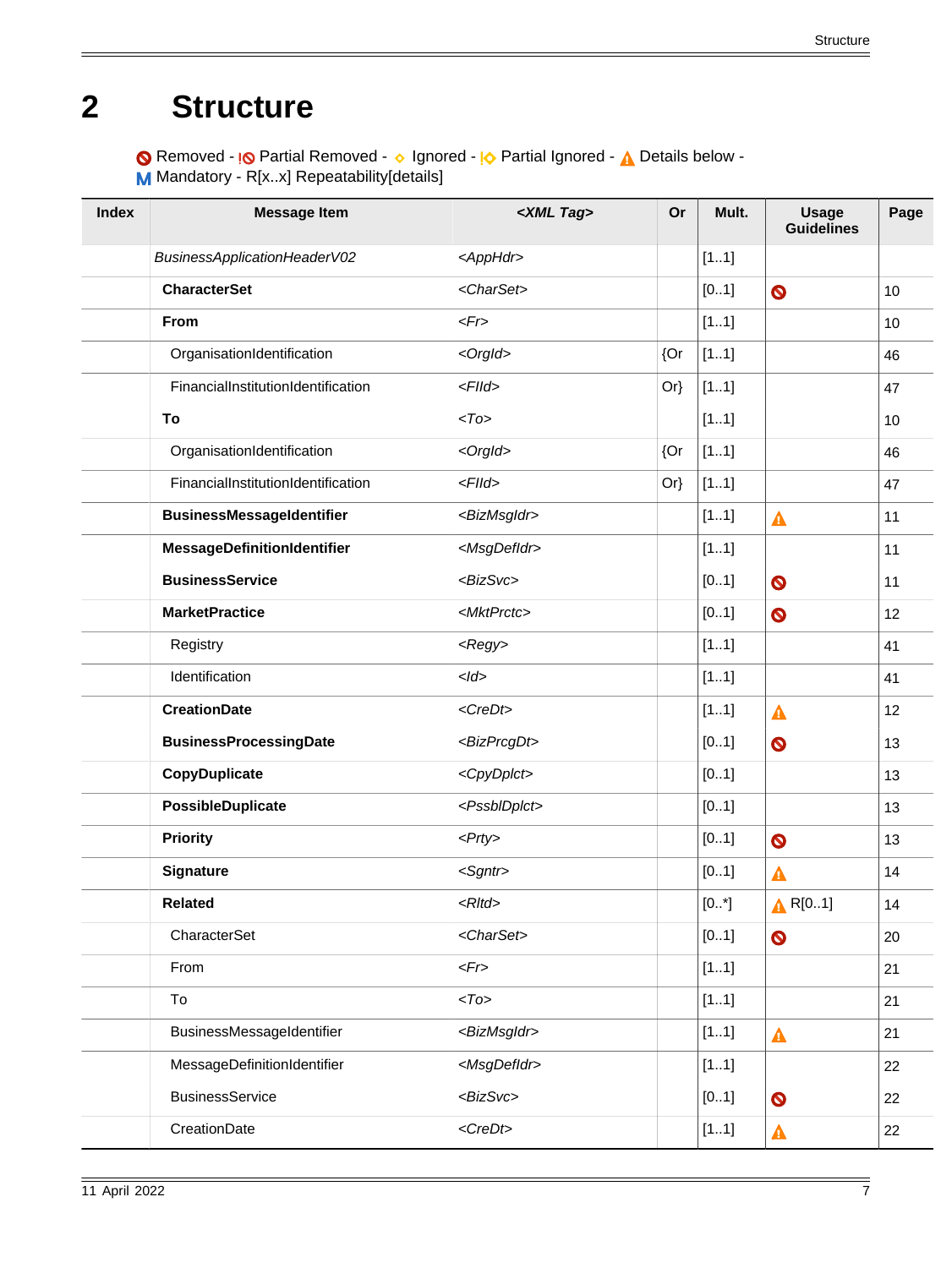| <b>Index</b> | <b>Message Item</b> | <xml tag=""></xml>        | Or | Mult. | <b>Usage</b><br><b>Guidelines</b> | Page |
|--------------|---------------------|---------------------------|----|-------|-----------------------------------|------|
|              | CopyDuplicate       | <cpydplct></cpydplct>     |    | [01]  |                                   | 23   |
|              | PossibleDuplicate   | <pssbldplct></pssbldplct> |    | [01]  |                                   | 23   |
|              | Priority            | $<$ Prty>                 |    | [01]  | Q                                 | 23   |
|              | Signature           | $<$ Sgntr $>$             |    | [01]  |                                   | 23   |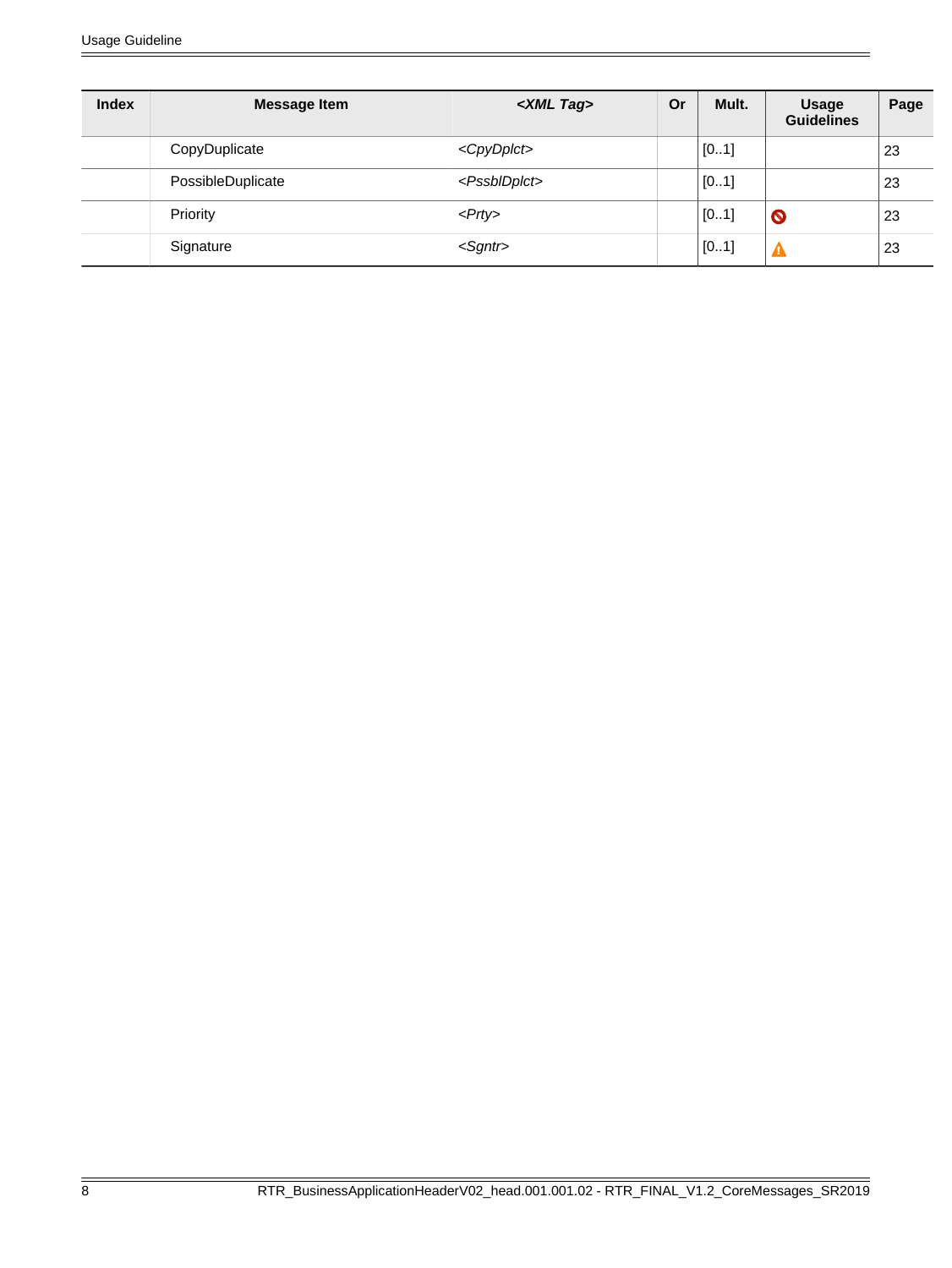# <span id="page-8-0"></span>**3 ISO 20022 Rules**

### **R1 RelatedPresentWhenCopyDupl** ✓

Related MUST contain the relevant BusinessMessageHeader elements of the BusinessMessage to which this BusinessMessage relates.

If CopyDuplicate is present, then Related MUST be present.

Error handling:

- Error severity: Warning
- Error Code: H00001
- Error Text: Element Related is missing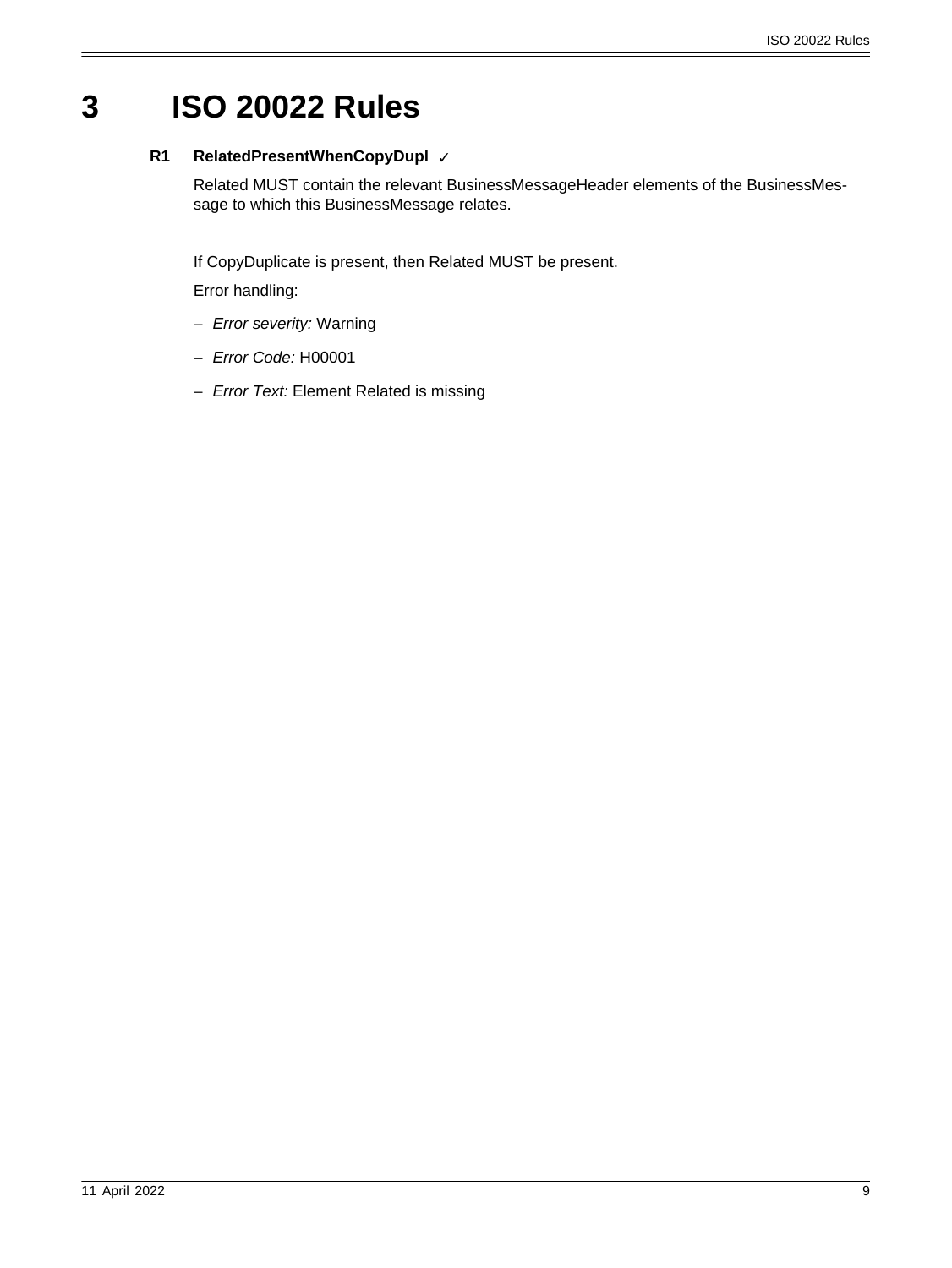# <span id="page-9-0"></span>**4 Message Building Blocks**

**Note** The following chapter identifies the building blocks of the RTR\_FINAL\_V1.2\_CoreMessages\_SR2019 / RTR\_BusinessApplicationHeaderV02\_head.001.001.02 message definition.

# <span id="page-9-2"></span>**4.1 CharacterSet**

XML Tag: CharSet

Presence: [0..1]

Definition: Contains the character set of the text-based elements used in the Business Message.

Datatype: ["UnicodeChartsCode" on page 70](#page-69-0)

**Usage Guideline details**

<span id="page-9-1"></span>• **This element(head.001.001.02/CharacterSet) is removed.**

# <span id="page-9-3"></span>**4.2 From**

XML Tag: Fr

Presence: [1..1]

Definition: The sending MessagingEndpoint that has created this Business Message for the receiving MessagingEndpoint that will process this Business Message.

Note the sending MessagingEndpoint might be different from the sending address potentially contained in the transport header (as defined in the transport layer).

The **Fr** block contains the following elements (see datatype ["Party44Choice" on page 46](#page-45-5) for details)

Removed - <sub>!</sub>© Partial Removed - 
o Ignored - <sub>!</sub>O Partial Ignored - 
<sub>A</sub> Details below -M Mandatory - R[x..x] Repeatability[details]

| <b>Index</b> | <b>Message Item</b>                | <xml tag=""></xml> | Or     | Mult. | <b>Usage</b><br><b>Guidelines</b> | Page |
|--------------|------------------------------------|--------------------|--------|-------|-----------------------------------|------|
|              | OrganisationIdentification         | $<$ Orgld $>$      | ${Qr}$ | [11]  |                                   | 46   |
|              | FinancialInstitutionIdentification | $<$ Flld $>$       | Or)    | [11]  |                                   | 47   |

## <span id="page-9-4"></span>**4.3 To**

XML Tag: To

Presence: [1..1]

Definition: The MessagingEndpoint designated by the sending MessagingEndpoint to be the recipient who will ultimately process this Business Message.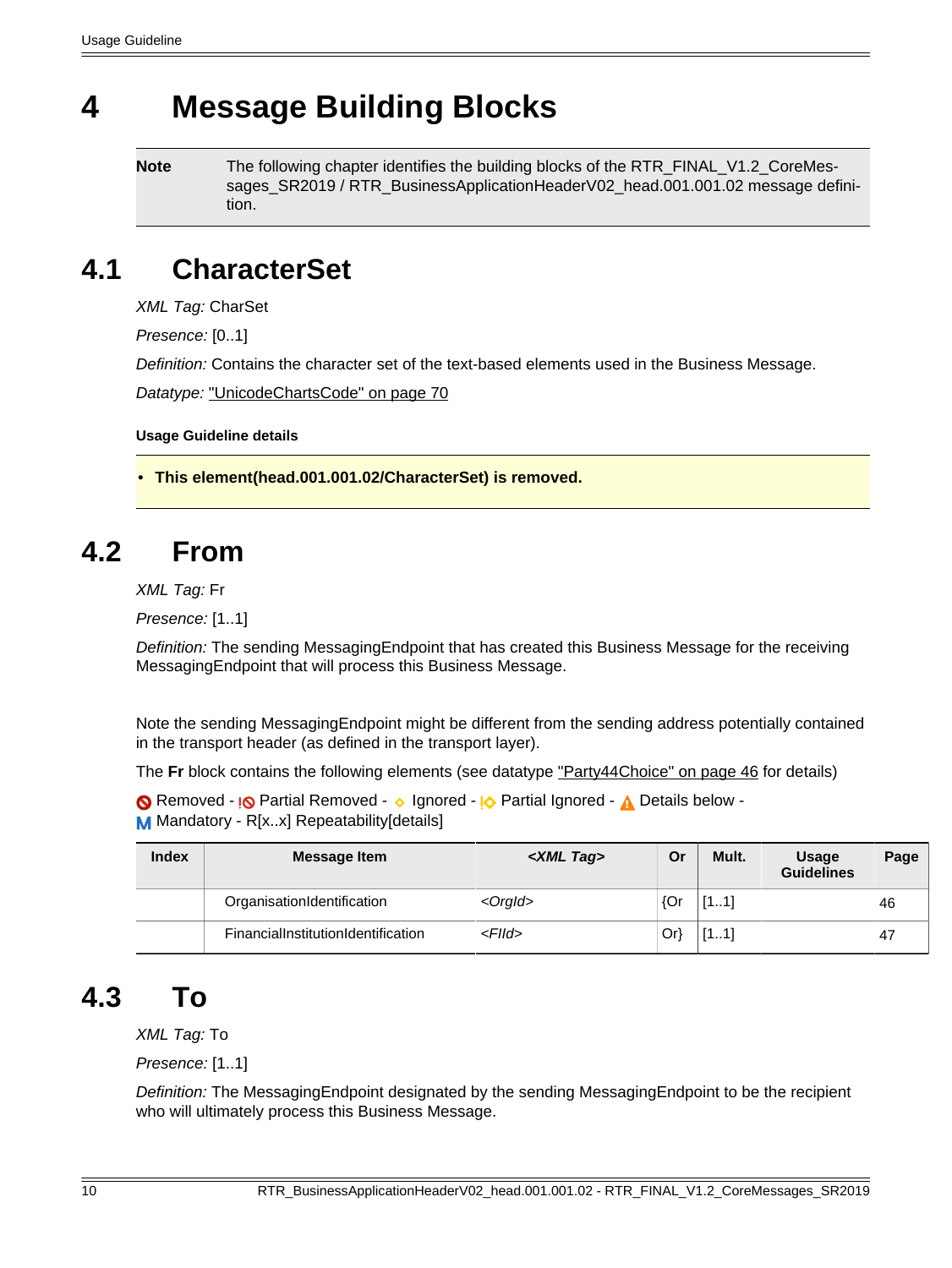Note the receiving MessagingEndpoint might be different from the receiving address potentially contained in the transport header (as defined in the transport layer).

The **To** block contains the following elements (see datatype ["Party44Choice" on page 46](#page-45-5) for details)

Removed - <sub>!</sub>© Partial Removed - 
o Ignored - <sup>1</sup>

<sub>2</sub> Partial Ignored - 
<sub>1</sub>

<sub>2</sub> Details below -M Mandatory - R[x..x] Repeatability[details]

| <b>Index</b> | Message Item                              | <xml tag=""></xml> | Or  | Mult. | <b>Usage</b><br><b>Guidelines</b> | Page |
|--------------|-------------------------------------------|--------------------|-----|-------|-----------------------------------|------|
|              | OrganisationIdentification                | $<$ Orgld $>$      | {Or | [11]  |                                   | 46   |
|              | <b>FinancialInstitutionIdentification</b> | $<$ Flld $>$       | Or  | [11]  |                                   | 47   |

## <span id="page-10-1"></span>**4.4 BusinessMessageIdentifier**

XML Tag: BizMsgIdr

Presence: [1..1]

Definition: Unambiguously identifies the Business Message to the MessagingEndpoint that has created the Business Message.

Datatype: ["Max35Text" on page 67](#page-66-0)

**Usage Guideline details**

```
• on head.001.001.02/BusinessMessageIdentifier
```

```
Comment:
```

```
Unless specific local requirements, Business Message Identifier should transport
 the Message Identification of the message it relates to.
```
# <span id="page-10-2"></span>**4.5 MessageDefinitionIdentifier**

XML Tag: MsgDefIdr

Presence: [1..1]

Definition: Contains the MessageIdentifier that defines the BusinessMessage.

It must contain a MessageIdentifier published on the ISO 20022 website.

example camt.001.001.03.

Datatype: ["Max35Text" on page 67](#page-66-0)

## <span id="page-10-3"></span>**4.6 BusinessService**

XML Tag: BizSvc

Presence: [0..1]

Definition: Specifies the business service agreed between the two MessagingEndpoints under which rules this Business Message is exchanged.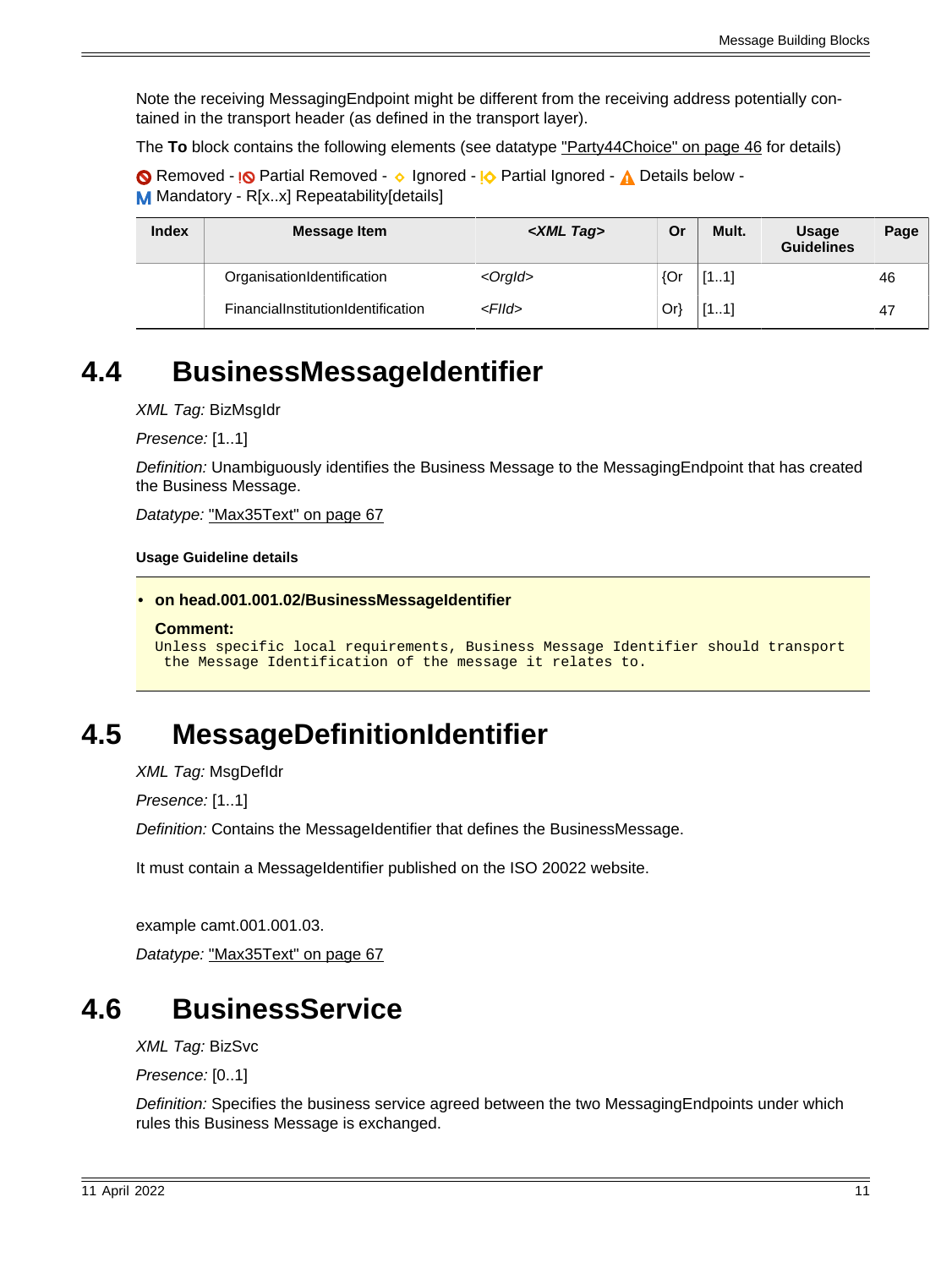To be used when there is a choice of processing services or processing service levels.

Example: E&I.

Datatype: ["Max35Text" on page 67](#page-66-0)

**Usage Guideline details**

<span id="page-11-0"></span>• **This element(head.001.001.02/BusinessService) is removed.**

## <span id="page-11-3"></span>**4.7 MarketPractice**

XML Tag: MktPrctc

Presence: [0..1]

Definition: Specifies the market practice to which the message conforms. The market practices are a set of rules agreed between parties that restricts the usage of the messages in order to achieve better STP (Straight Through Processing) rates.

A market practice specification may also extend the underlying message specification by using extensions or supplementary data of this underlying message.

The **MktPrctc** block contains the following elements (see datatype ["ImplementationSpecification1" on](#page-40-2) [page 41](#page-40-2) for details)

Removed - <sub>!</sub>© Partial Removed - 
o Ignored - <sup>1</sup>

<sub>2</sub> Partial Ignored - 
<sub>1</sub>

<sub>2</sub> Details below -M Mandatory - R[x..x] Repeatability[details]

| <b>Index</b> | Message Item   | <xml tag=""></xml> | Or | Mult. | Usage<br><b>Guidelines</b> | Page |
|--------------|----------------|--------------------|----|-------|----------------------------|------|
|              | Registry       | <regy></regy>      |    | [11]  |                            | 41   |
|              | Identification | $<$ Id $>$         |    | [11]  |                            | 41   |

#### **Usage Guideline details**

<span id="page-11-1"></span>• **This element(head.001.001.02/MarketPractice) is removed.**

## <span id="page-11-4"></span>**4.8 CreationDate**

XML Tag: CreDt

Presence: [1..1]

Definition: Date and time when this Business Message (header) was created.

Datatype: ["ISONormalisedDateTime" on page 65](#page-64-0)

#### **Usage Guideline details**

### <span id="page-11-2"></span>• **on head.001.001.02/CreationDate**

**Type changed to:** [ISONormalisedDateTime on page 65](#page-64-0)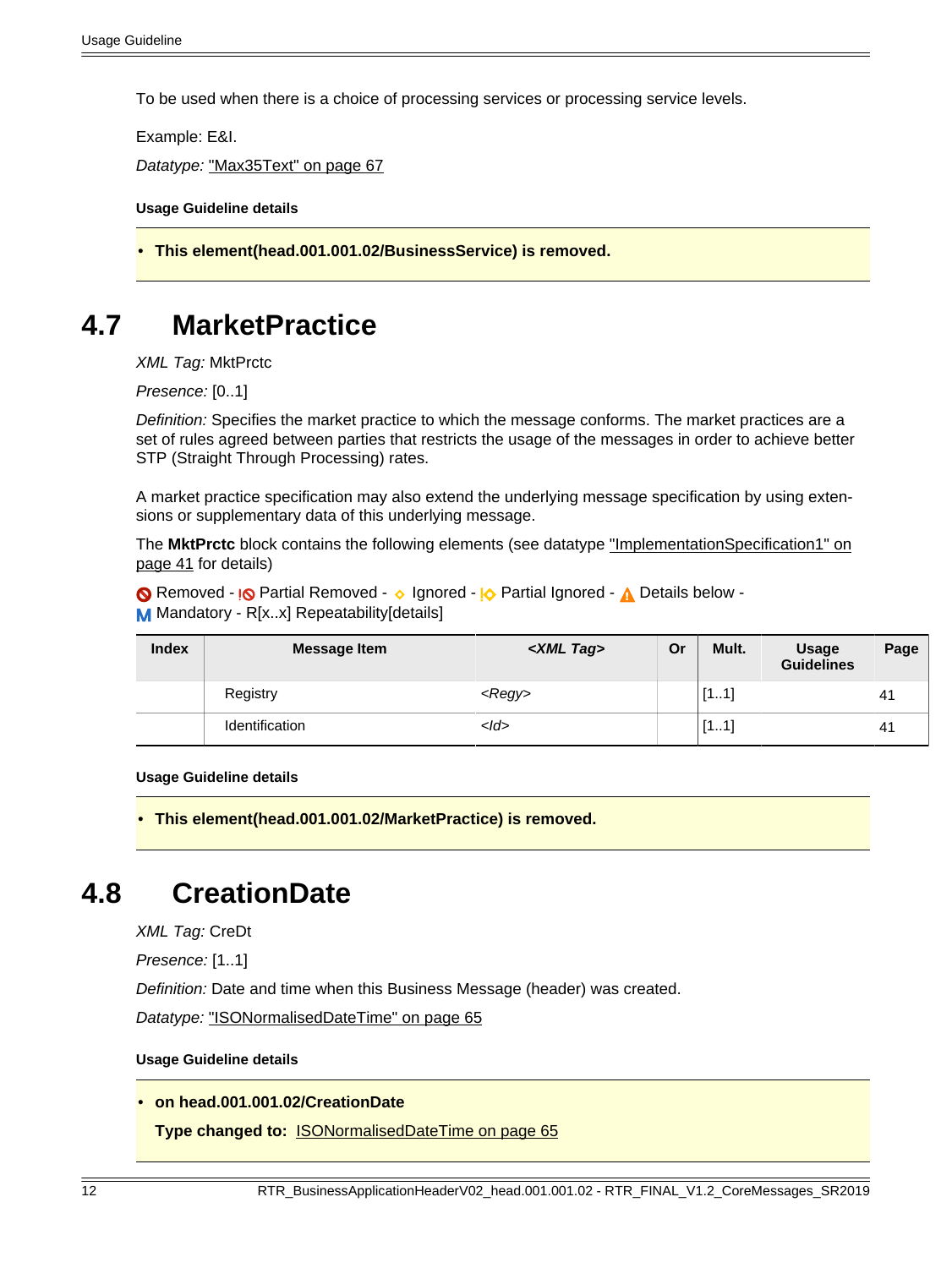# <span id="page-12-1"></span>**4.9 BusinessProcessingDate**

XML Tag: BizPrcgDt

Presence: [0..1]

Definition: Processing date and time indicated by the sender for the receiver of the business message. This date may be different from the date and time provided in the CreationDate.

Usage: Market practice or bilateral agreement should specify how this element should be used.

Datatype: ["ISODateTime" on page 64](#page-63-0)

**Usage Guideline details**

<span id="page-12-0"></span>• **This element(head.001.001.02/BusinessProcessingDate) is removed.**

## <span id="page-12-2"></span>**4.10 CopyDuplicate**

XML Tag: CpyDplct

Presence: [0..1]

Definition: Indicates whether the message is a Copy, a Duplicate or a copy of a duplicate of a previously sent ISO 20022 Message.

Datatype: ["CopyDuplicate1Code" on page 59](#page-58-2)

## <span id="page-12-3"></span>**4.11 PossibleDuplicate**

XML Tag: PssblDplct

Presence: [0..1]

Definition: Flag indicating if the Business Message exchanged between the MessagingEndpoints is possibly a duplicate.

If the receiving MessagingEndpoint did not receive the original, then this Business Message should be processed as if it were the original.

If the receiving MessagingEndpoint did receive the original, then it should perform necessary actions to avoid processing this Business Message again.

This will guarantee business idempotent behaviour.

NOTE: this is named "PossResend" in FIX - this is an application level resend not a network level retransmission.

Datatype: ["YesNoIndicator" on page 70](#page-69-1)

# <span id="page-12-4"></span>**4.12 Priority**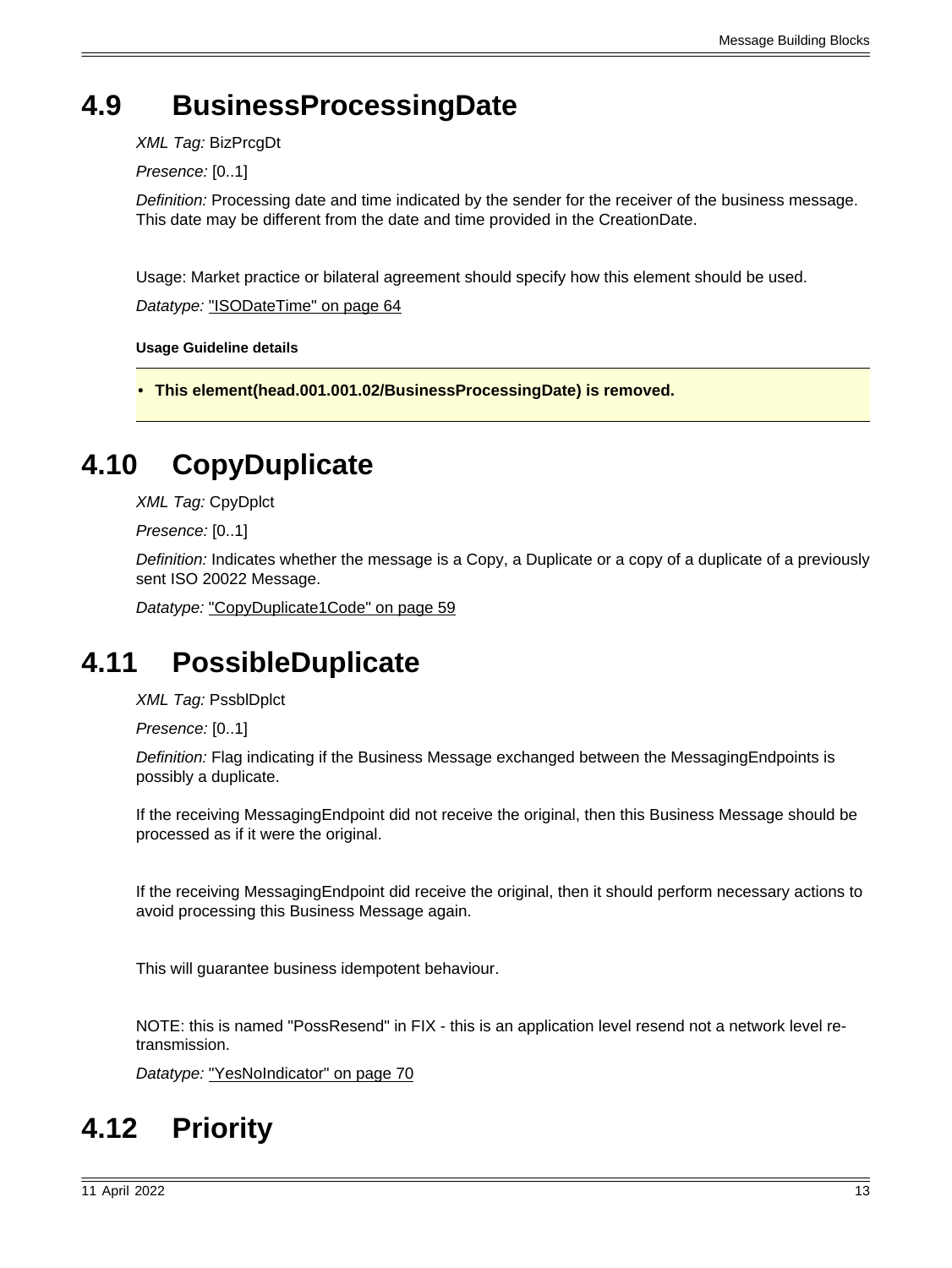XML Tag: Prty

Presence: [0..1]

Definition: Relative indication of the processing precedence of the message over a (set of) Business Messages with assigned priorities.

Datatype: ["BusinessMessagePriorityCode" on page 59](#page-58-3)

**Usage Guideline details**

<span id="page-13-0"></span>• **This element(head.001.001.02/Priority) is removed.**

## <span id="page-13-2"></span>**4.13 Signature**

XML Tag: Sgntr

Presence: [0..1]

Definition: Contains the digital signature of the Business Entity authorised to sign this Business Message.

#### **Usage Guideline details**

```
• on head.001.001.02/Signature
```

```
Comment:
```

```
In the OpenAPI specifications, this will be limited to maximum 4,000 characters.
```
### <span id="page-13-3"></span>**4.14 Related**

XML Tag: Rltd

Presence: [0..\*]

Definition: Specifies the Business Application Header(s) of the Business Message(s) to which this Business Message relates.

Can be used when replying to a query; can also be used when canceling or amending.

The **Ritd** block contains the following elements (see datatype "BusinessApplicationHeader5 1" on [page 20](#page-19-2) for details)

Removed - **I<sub></sub>O** Partial Removed - **v** Ignored - **I<sub>O</sub>** Partial Ignored - **A** Details below -M Mandatory - R[x..x] Repeatability[details]

| <b>Index</b> | <b>Message Item</b>              | <xml tag=""></xml>      | Or | Mult. | Usage<br><b>Guidelines</b> | Page |
|--------------|----------------------------------|-------------------------|----|-------|----------------------------|------|
|              | CharacterSet                     | <charset></charset>     |    | [01]  | $\boldsymbol{\circ}$       | 20   |
|              | From                             | $<$ Fr>                 |    | [11]  |                            | 21   |
|              | To                               | $<$ To $>$              |    | [11]  |                            | 21   |
|              | <b>BusinessMessageIdentifier</b> | <bizmsgldr></bizmsgldr> |    | [11]  | Α                          | 21   |
|              | MessageDefinitionIdentifier      | <msgdefidr></msgdefidr> |    | [11]  |                            | 22   |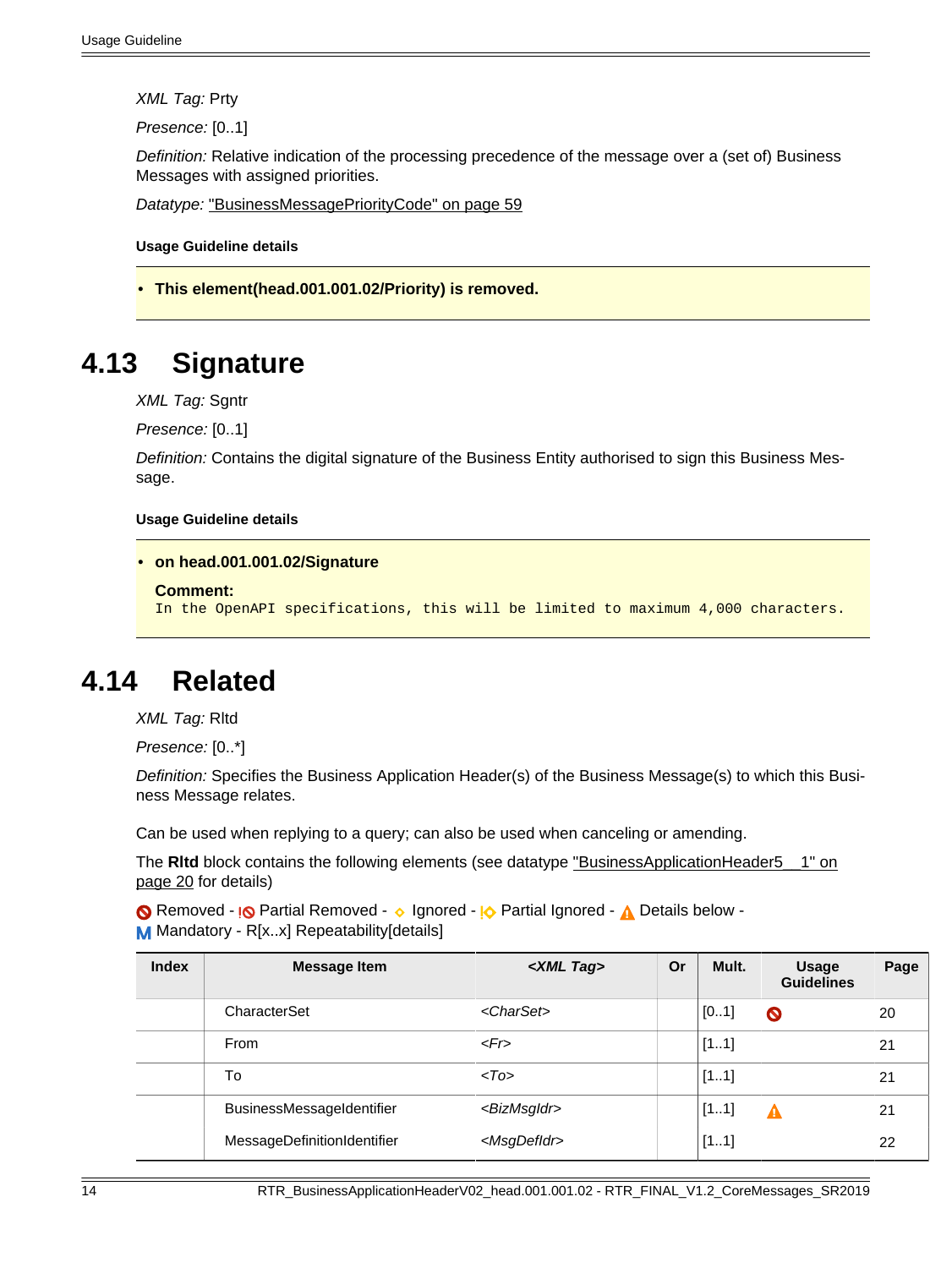| <b>Index</b> | <b>Message Item</b>    | <xml tag=""></xml>        | Or | Mult. | <b>Usage</b><br><b>Guidelines</b> | Page |
|--------------|------------------------|---------------------------|----|-------|-----------------------------------|------|
|              | <b>BusinessService</b> | $<$ BizSvc>               |    | [01]  | $\bullet$                         | 22   |
|              | CreationDate           | $<$ <i>CreDt</i> >        |    | [11]  | Δ                                 | 22   |
|              | CopyDuplicate          | <cpydplct></cpydplct>     |    | [01]  |                                   | 23   |
|              | PossibleDuplicate      | <pssbldplct></pssbldplct> |    | [01]  |                                   | 23   |
|              | Priority               | $<$ Prty>                 |    | [01]  | $\bullet$                         | 23   |
|              | Signature              | $<$ Sgntr $>$             |    | [01]  | Α                                 | 23   |

#### **Usage Guideline details**

#### <span id="page-14-0"></span>• **on head.001.001.02/Related**

This element has change repeatability, the maximum occurrence has been changed to : 1

- <span id="page-14-1"></span>• **on head.001.001.02/Related**
	- **Textual\_RTR\_RelatedBAH\_UsageRules:**
		- 1) If a pacs.002 is sent from the RTR as a response to a Payment Status Report Request (pacs.028), the Related component in the BAH in the pacs.002 will be populated with the information that was present in the Business Application Header of the pacs.028.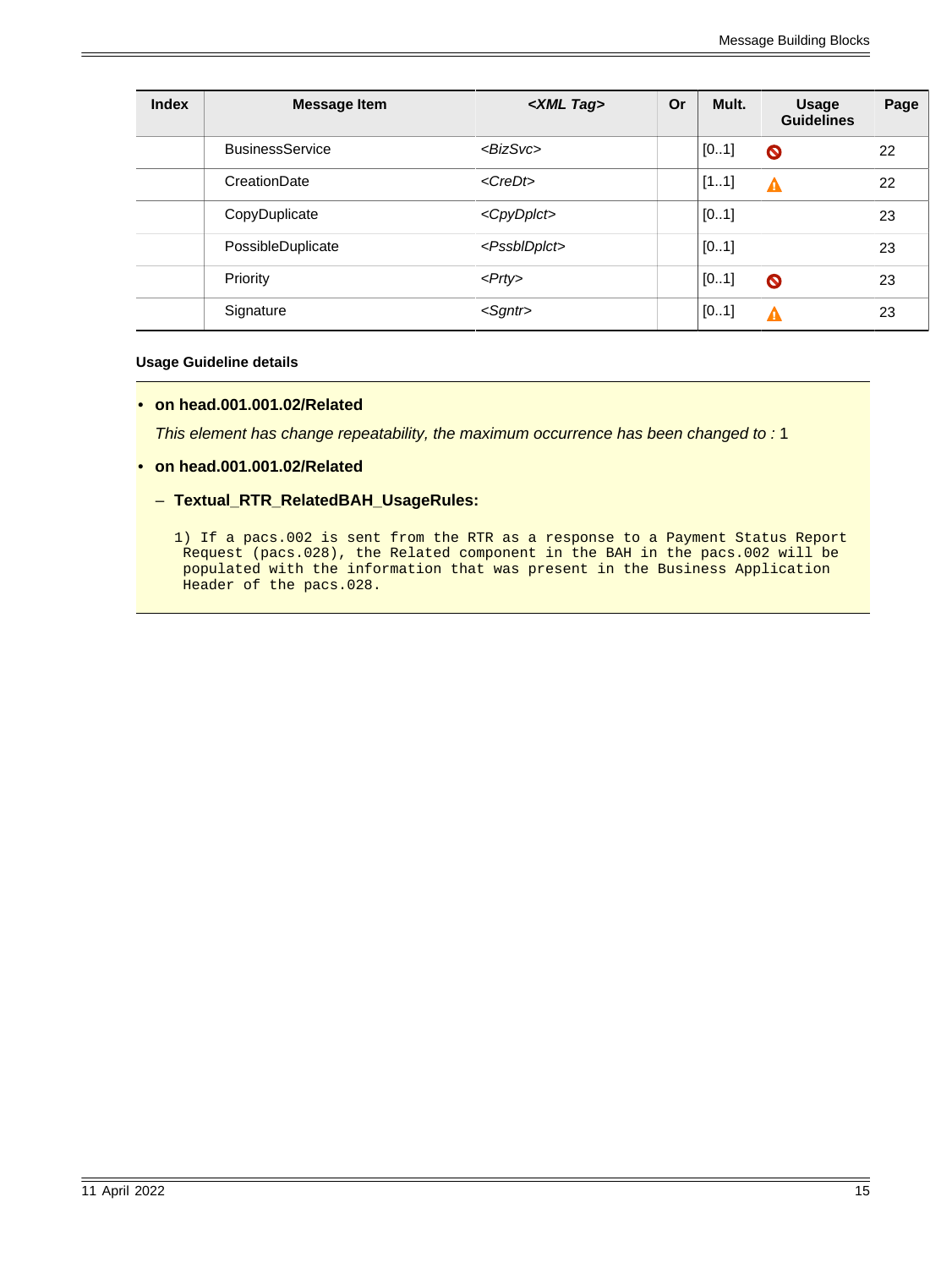# <span id="page-15-0"></span>**5 Message Components**

**Note** The following chapter identifies the message components.

# <span id="page-15-4"></span>**5.1 AddressType3Choice**

Definition: Choice of formats for the type of address.

Removed - <sub>!</sub>© Partial Removed - 
o Ignored - <u>I</u> $\Diamond$  Partial Ignored - 
<u>A</u> Details below -M Mandatory - R[x.x] Repeatability[details]

| <b>Index</b> | <b>Message Item</b> | <xml tag=""></xml> | Or     | Mult. | <b>Usage</b><br><b>Guidelines</b> | Page |
|--------------|---------------------|--------------------|--------|-------|-----------------------------------|------|
|              | Code                | $<$ Cd>            | ${Qr}$ | [11]  |                                   | 16   |
|              | Proprietary         | <prtry></prtry>    | $Or\}$ | [11]  |                                   | 16   |

### **Used in element(s)**

["AddressType" on page 53](#page-52-0)

### <span id="page-15-1"></span>**5.1.1 Code**

XML Tag: Cd

Presence: [1..1]

Definition: Type of address expressed as a code.

Datatype: ["AddressType2Code" on page 57](#page-56-1)

## <span id="page-15-2"></span>**5.1.2 Proprietary**

XML Tag: Prtry

Presence: [1..1]

Definition: Type of address expressed as a proprietary code.

The **Prtry** block contains the following elements (see datatype ["GenericIdentification30" on page 36](#page-35-0) for details)

Removed - <sub>!</sub>© Partial Removed - 
o Ignored - <u>I</u> $\Diamond$  Partial Ignored - 
<u>A</u> Details below -M Mandatory - R[x..x] Repeatability[details]

| <b>Index</b> | <b>Message Item</b>   | <xml tag=""></xml>  | Or | Mult. | <b>Usage</b><br><b>Guidelines</b> | Page |
|--------------|-----------------------|---------------------|----|-------|-----------------------------------|------|
|              | <b>Identification</b> | $<$ <i>Id</i> >     |    | [11]  |                                   | 36   |
|              | <b>Issuer</b>         | <lssr></lssr>       |    | [11]  |                                   | 37   |
|              | SchemeName            | <schmenm></schmenm> |    | [01]  |                                   | 37   |

# <span id="page-15-3"></span>**5.2 BranchAndFinancialInstitutionIdentification6**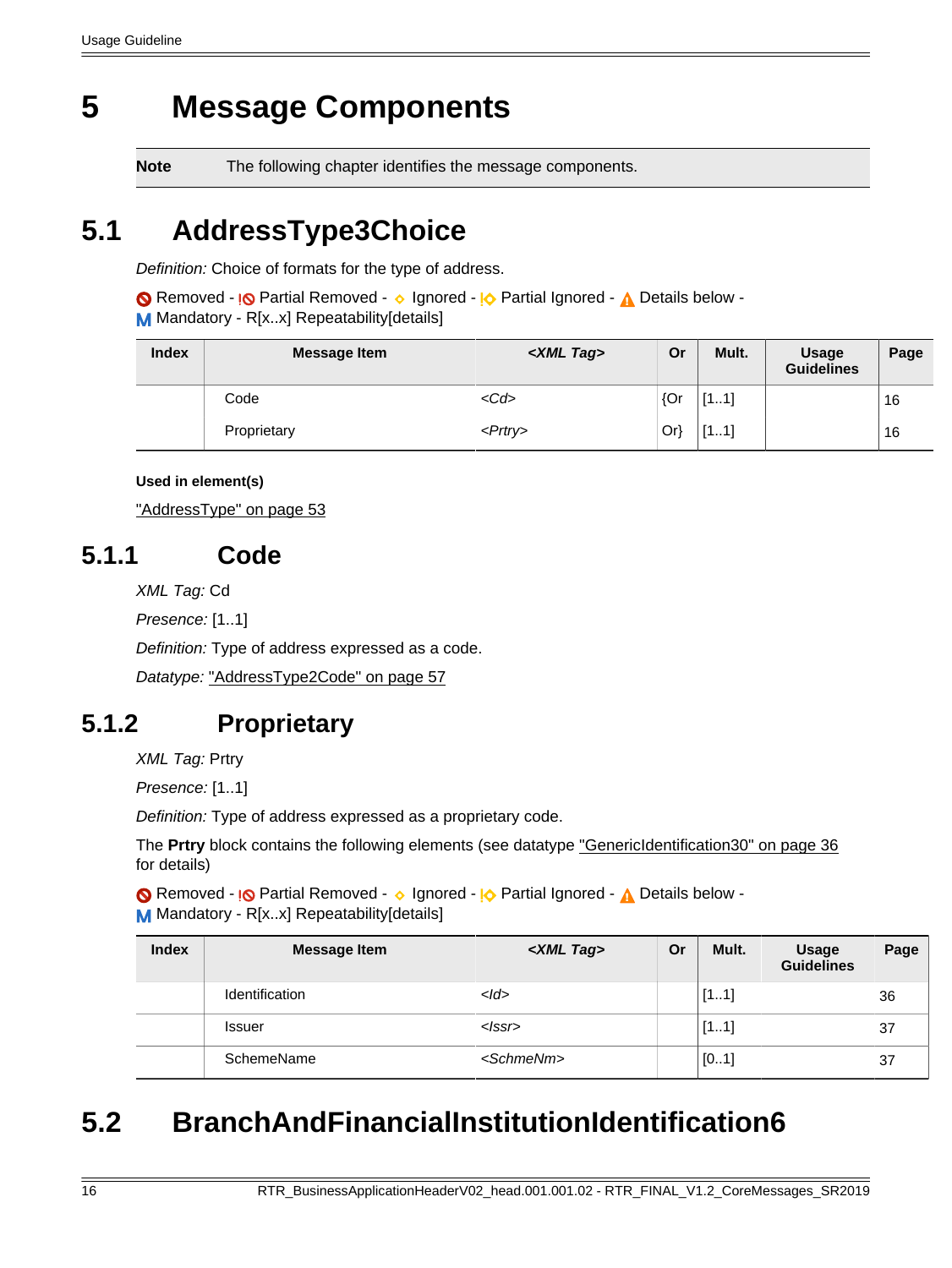Definition: Unique and unambiguous identification of a financial institution or a branch of a financial institution.

Removed - <sub>!</sub>© Partial Removed - 
o Ignored - <u>I</u> $\Diamond$  Partial Ignored - 
<u>A</u> Details below -M Mandatory - R[x..x] Repeatability[details]

| <b>Index</b> | Message Item                       | <xml tag=""></xml>        | Or | Mult. | <b>Usage</b><br><b>Guidelines</b> | Page |
|--------------|------------------------------------|---------------------------|----|-------|-----------------------------------|------|
|              | FinancialInstitutionIdentification | <fininstnid></fininstnid> |    | [11]  |                                   |      |
|              | <b>BranchIdentification</b>        | $\le$ Brnchld $>$         |    | [01]  | $\bullet$                         |      |

**Used in element(s)**

["FinancialInstitutionIdentification" on page 47](#page-46-0)

### <span id="page-16-0"></span>**5.2.1 FinancialInstitutionIdentification**

XML Tag: FinInstnId

Presence: [1..1]

Definition: Unique and unambiguous identification of a financial institution, as assigned under an internationally recognised or proprietary identification scheme.

The **FinInstnId** block contains the following elements (see datatype ["FinancialInstitutionIdentification18"](#page-30-0) [on page 31](#page-30-0) for details)

Removed - <sub>I</sub>O Partial Removed - o Ignored - IO Partial Ignored - A Details below -M Mandatory - R[x..x] Repeatability[details]

| <b>Index</b> | <b>Message Item</b>                | <xml tag=""></xml>          | <b>Or</b> | Mult. | <b>Usage</b><br><b>Guidelines</b> | Page |
|--------------|------------------------------------|-----------------------------|-----------|-------|-----------------------------------|------|
|              | <b>BICFI</b>                       | $<$ BICFI $>$               |           | [01]  | $\bullet$                         | 32   |
|              | ClearingSystemMemberIdentification | <clrsysmmbld></clrsysmmbld> |           | [01]  | M                                 | 32   |
|              | LEI                                | $<$ LEI $>$                 |           | [01]  | $\bullet$                         | 33   |
|              | Name                               | $<$ Nm $>$                  |           | [01]  | $\bullet$                         | 33   |
|              | <b>PostalAddress</b>               | $<$ PstlAdr $>$             |           | [01]  | $\bullet$                         | 33   |
|              | Other                              | $< 0$ thr $>$               |           | [01]  | $\bullet$                         | 34   |

### <span id="page-16-1"></span>**5.2.2 BranchIdentification**

XML Tag: BrnchId

Presence: [0..1]

Definition: Identifies a specific branch of a financial institution.

Usage: This component should be used in case the identification information in the financial institution component does not provide identification up to branch level.

The **BrnchId** block contains the following elements (see datatype ["BranchData3" on page 18](#page-17-4) for details)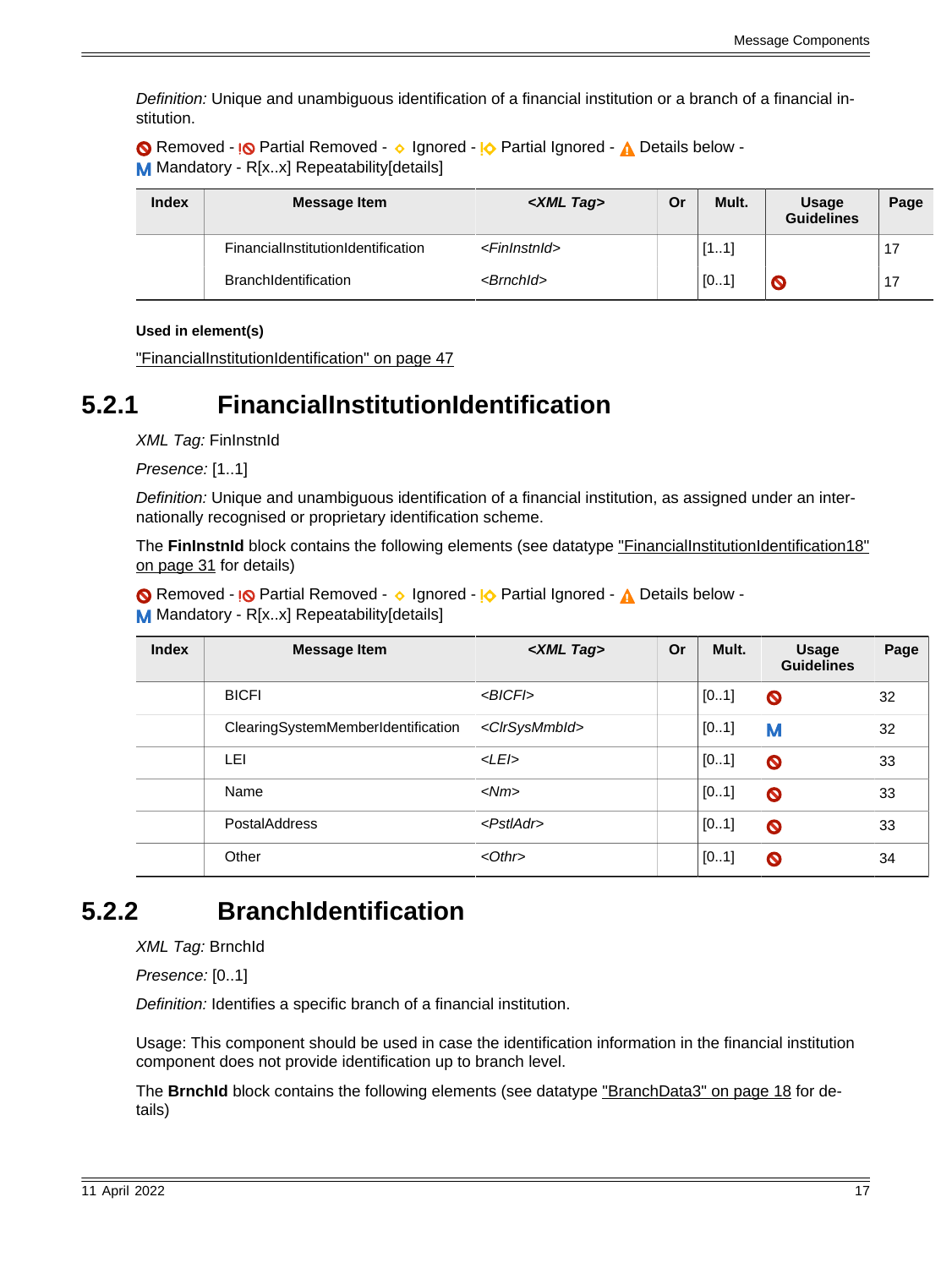Removed - <sub>!</sub>© Partial Removed - 
o Ignored - <sup>1</sup>

<sub>2</sub> Partial Ignored - 
<sub>1</sub>

<sub>2</sub> Details below -M Mandatory - R[x..x] Repeatability[details]

| <b>Index</b> | <b>Message Item</b>   | <xml tag=""></xml> | <b>Or</b> | Mult. | <b>Usage</b><br><b>Guidelines</b> | Page |
|--------------|-----------------------|--------------------|-----------|-------|-----------------------------------|------|
|              | <b>Identification</b> | $<$ <i>Id</i> >    |           | [01]  |                                   | 18   |
|              | LEI                   | $<$ LEI $>$        |           | [01]  |                                   | 19   |
|              | Name                  | $<$ Nm $>$         |           | [01]  |                                   | 19   |
|              | <b>PostalAddress</b>  | $<$ PstlAdr $>$    |           | [01]  |                                   | 19   |

#### **Usage Guideline details**

- <span id="page-17-0"></span>• **This element(head.001.001.02/From/FinancialInstitutionIdentification/BranchIdentification) is removed.**
- <span id="page-17-1"></span>• **This element(head.001.001.02/Related/From/FinancialInstitutionIdentification/BranchIdentification) is removed.**
- <span id="page-17-2"></span>• **This element(head.001.001.02/Related/To/FinancialInstitutionIdentification/BranchIdentification) is removed.**
- <span id="page-17-3"></span>• **This element(head.001.001.02/To/FinancialInstitutionIdentification/BranchIdentification) is removed.**

## <span id="page-17-4"></span>**5.3 BranchData3**

Definition: Information that locates and identifies a specific branch of a financial institution.

Removed - <sub>!</sub>© Partial Removed - 
o Ignored - <u>I</u> $\Diamond$  Partial Ignored - 
<u>A</u> Details below -M Mandatory - R[x.x] Repeatability[details]

| <b>Index</b> | <b>Message Item</b>   | <xml tag=""></xml>  | Or | Mult. | <b>Usage</b><br><b>Guidelines</b> | Page |
|--------------|-----------------------|---------------------|----|-------|-----------------------------------|------|
|              | <b>Identification</b> | $<$ Id $>$          |    | [01]  |                                   | 18   |
|              | LEI                   | $<$ LEI $>$         |    | [01]  |                                   | 19   |
|              | Name                  | $<$ Nm $>$          |    | [01]  |                                   | 19   |
|              | <b>PostalAddress</b>  | $<$ Pstl $Ad$ r $>$ |    | [01]  |                                   | 19   |

#### **Used in element(s)**

["BranchIdentification" on page 17](#page-16-1)

### <span id="page-17-5"></span>**5.3.1 Identification**

XML Tag: Id

Presence: [0..1]

Definition: Unique and unambiguous identification of a branch of a financial institution.

Datatype: ["Max35Text" on page 67](#page-66-0)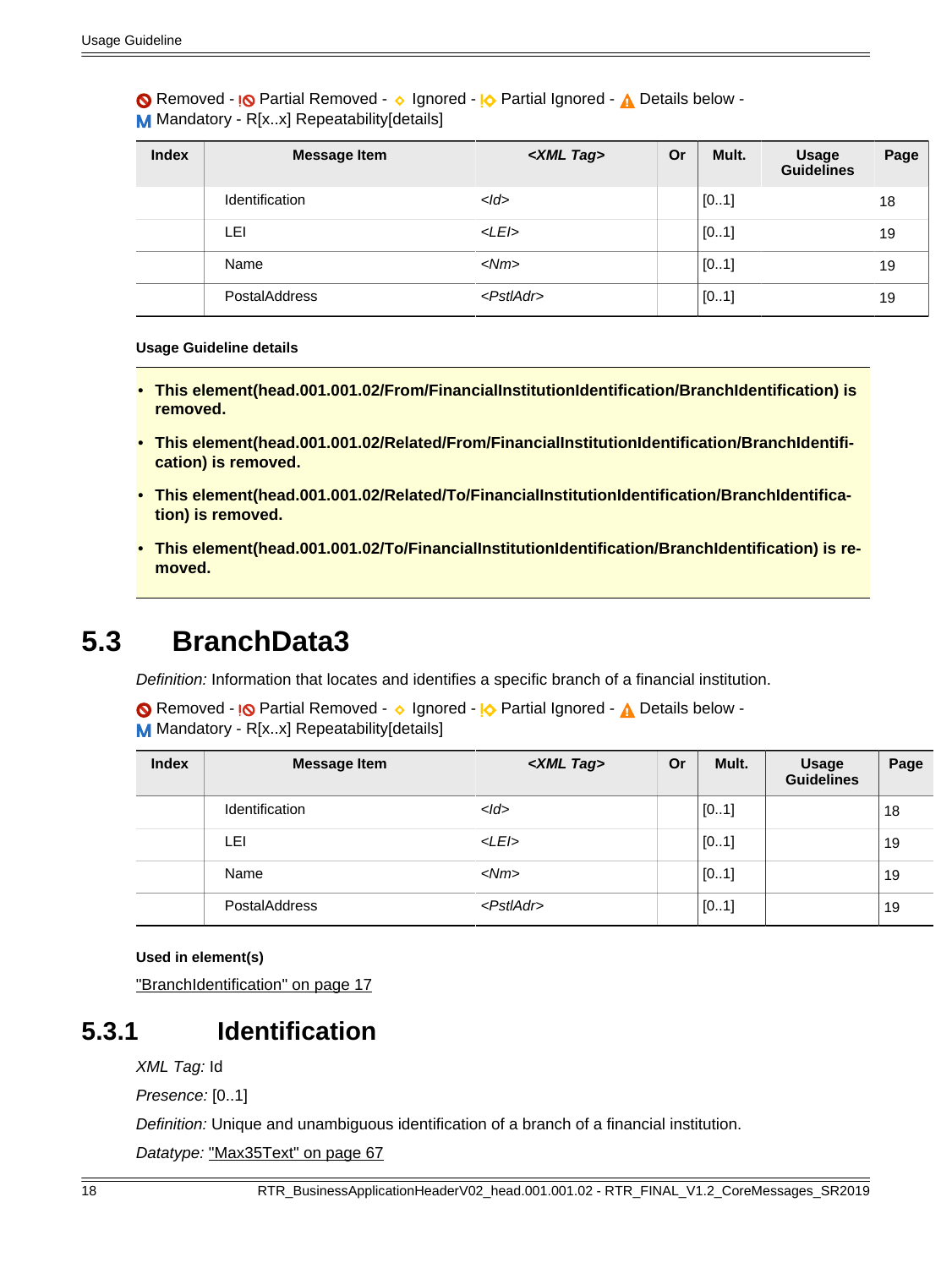# <span id="page-18-0"></span>**5.3.2 LEI**

XML Tag: LEI

Presence: [0..1]

Definition: Legal entity identification for the branch of the financial institution.

Datatype: ["LEIIdentifier" on page 65](#page-64-1)

### <span id="page-18-1"></span>**5.3.3 Name**

XML Tag: Nm

Presence: [0..1]

Definition: Name by which an agent is known and which is usually used to identify that agent.

Datatype: ["Max140Text" on page 65](#page-64-2)

### <span id="page-18-2"></span>**5.3.4 PostalAddress**

XML Tag: PstlAdr

Presence: [0..1]

Definition: Information that locates and identifies a specific address, as defined by postal services.

The **PstlAdr** block contains the following elements (see datatype ["PostalAddress24" on page 53](#page-52-1) for details)

Removed - <sub>!</sub>© Partial Removed - 
o Ignored - <sub>!</sub>O Partial Ignored - 
<sub>A</sub> Details below -M Mandatory - R[x.x] Repeatability[details]

| <b>Index</b> | <b>Message Item</b> | <xml tag=""></xml>          | Or | Mult. | <b>Usage</b><br><b>Guidelines</b> | Page |
|--------------|---------------------|-----------------------------|----|-------|-----------------------------------|------|
|              | AddressType         | $\langle A drT p \rangle$   |    | [01]  |                                   | 53   |
|              | Department          | <dept></dept>               |    | [01]  |                                   | 54   |
|              | SubDepartment       | <subdept></subdept>         |    | [01]  |                                   | 54   |
|              | <b>StreetName</b>   | <strtnm></strtnm>           |    | [01]  |                                   | 54   |
|              | BuildingNumber      | <bldgnb></bldgnb>           |    | [01]  |                                   | 54   |
|              | BuildingName        | <bldgnm></bldgnm>           |    | [01]  |                                   | 54   |
|              | Floor               | F                           |    | [01]  |                                   | 54   |
|              | PostBox             | $<$ PstBx $>$               |    | [01]  |                                   | 55   |
|              | Room                | $<$ Room $>$                |    | [01]  |                                   | 55   |
|              | PostCode            | <pstcd></pstcd>             |    | [01]  |                                   | 55   |
|              | TownName            | $<$ Twn $N$ m $>$           |    | [01]  |                                   | 55   |
|              | TownLocationName    | <twnlctnnm></twnlctnnm>     |    | [01]  |                                   | 55   |
|              | <b>DistrictName</b> | <dstrctnm></dstrctnm>       |    | [01]  |                                   | 55   |
|              | CountrySubDivision  | <ctrysubdvsn></ctrysubdvsn> |    | [01]  |                                   | 56   |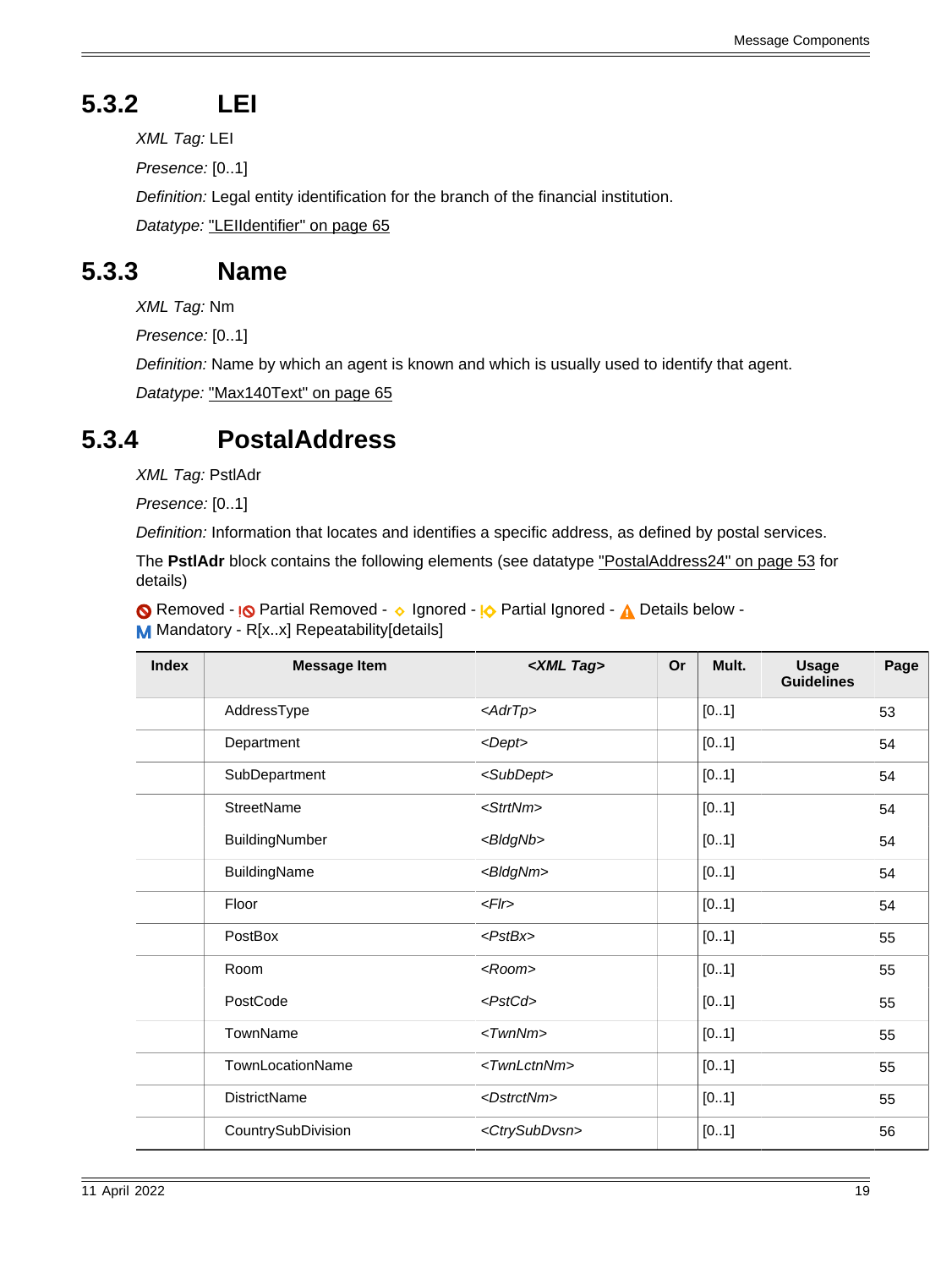| <b>Index</b> | <b>Message Item</b> | <xml tag=""></xml>  | Or | Mult. | Usage<br><b>Guidelines</b> | Page |
|--------------|---------------------|---------------------|----|-------|----------------------------|------|
|              | Country             | $<$ Ctr $v>$        |    | [01]  |                            | 56   |
|              | AddressLine         | <adrline></adrline> |    | [07]  |                            | 56   |

# <span id="page-19-2"></span>**5.4 BusinessApplicationHeader5\_\_1**

Definition: Specifies the Business Application Header of the Business Message.

Can be used when replying to a query; can also be used when canceling or amending.

Removed - **I<sub></sub>O** Partial Removed - **v** Ignored - **I<sub>O</sub>** Partial Ignored - **A** Details below -M Mandatory - R[x..x] Repeatability[details]

| <b>Index</b> | <b>Message Item</b>         | <xml tag=""></xml>        | <b>Or</b> | Mult. | <b>Usage</b><br><b>Guidelines</b> | Page |
|--------------|-----------------------------|---------------------------|-----------|-------|-----------------------------------|------|
|              | CharacterSet                | <charset></charset>       |           | [01]  | $\bullet$                         | 20   |
|              | From                        | $\epsilon$ Fr $>$         |           | [11]  |                                   | 21   |
|              | To                          | $<$ To>                   |           | [11]  |                                   | 21   |
|              | BusinessMessageIdentifier   | <bizmsgidr></bizmsgidr>   |           | [11]  | $\blacktriangle$                  | 21   |
|              | MessageDefinitionIdentifier | <msgdefidr></msgdefidr>   |           | [11]  |                                   | 22   |
|              | <b>BusinessService</b>      | $<$ Biz $S$ vc $>$        |           | [01]  | $\bullet$                         | 22   |
|              | CreationDate                | <credt></credt>           |           | [11]  | Δ                                 | 22   |
|              | CopyDuplicate               | <cpydplct></cpydplct>     |           | [01]  |                                   | 23   |
|              | PossibleDuplicate           | <pssbldplct></pssbldplct> |           | [01]  |                                   | 23   |
|              | Priority                    | $<$ Prty>                 |           | [01]  | $\bullet$                         | 23   |
|              | Signature                   | <sgntr></sgntr>           |           | [01]  | ▲                                 | 23   |

**Used in element(s)**

["Related" on page 14](#page-13-3)

### <span id="page-19-1"></span>**5.4.1 CharacterSet**

XML Tag: CharSet

Presence: [0..1]

Definition: Contains the character set of the text-based elements used in the Business Message.

Datatype: ["UnicodeChartsCode" on page 70](#page-69-0)

### **Usage Guideline details**

<span id="page-19-0"></span>• **This element(head.001.001.02/Related/CharacterSet) is removed.**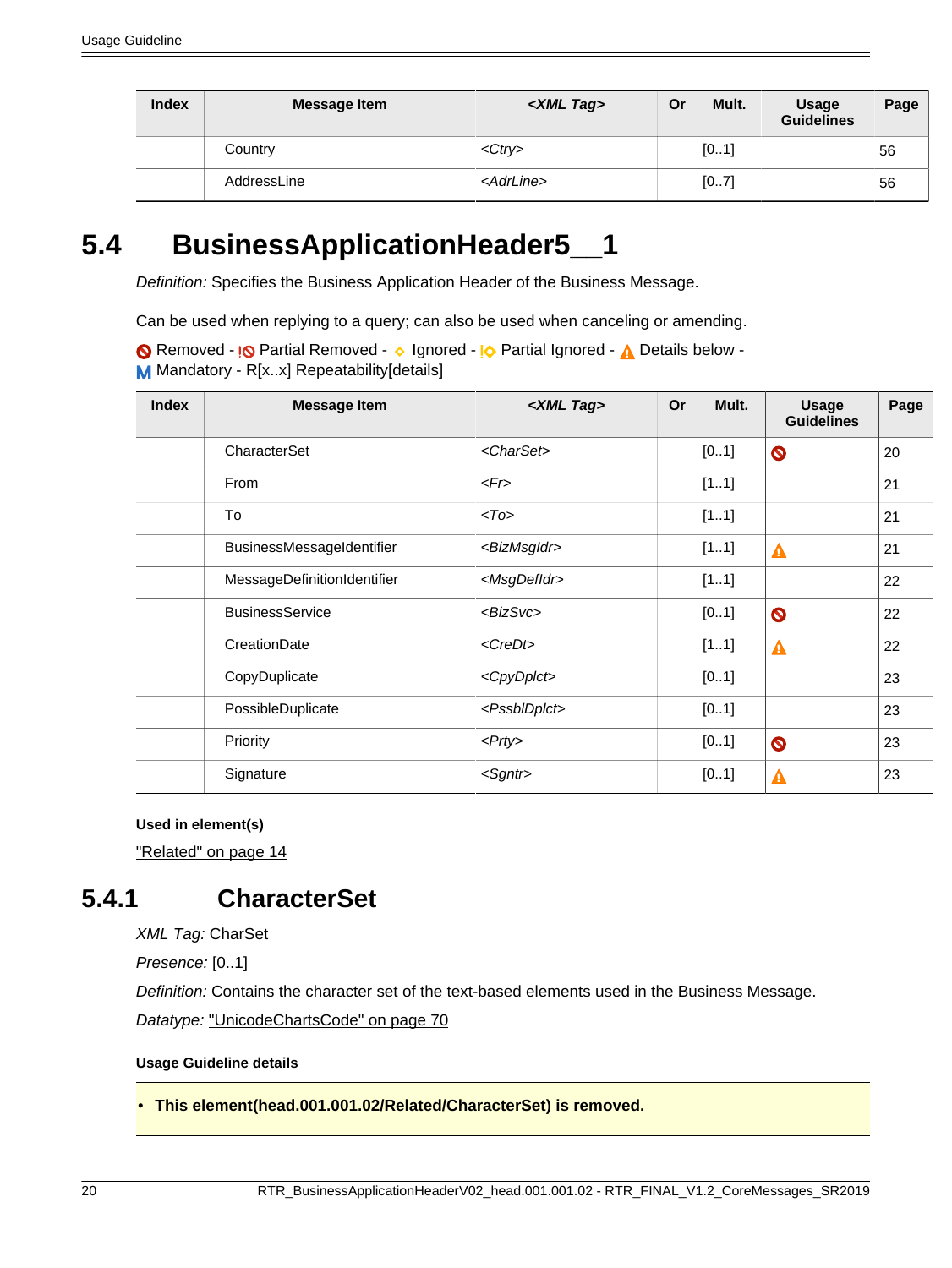# <span id="page-20-0"></span>**5.4.2 From**

XML Tag: Fr

Presence: [1..1]

Definition: The sending MessagingEndpoint that has created this Business Message for the receiving MessagingEndpoint that will process this Business Message.

Note the sending MessagingEndpoint might be different from the sending address potentially contained in the transport header (as defined in the transport layer).

The **Fr** block contains the following elements (see datatype ["Party44Choice" on page 46](#page-45-5) for details)

Removed - <sub>!</sub>© Partial Removed - 
o Ignored - <u>I</u> $\Diamond$  Partial Ignored - 
<u>A</u> Details below -M Mandatory - R[x..x] Repeatability[details]

| <b>Index</b> | <b>Message Item</b>                | <xml tag=""></xml> | Or     | Mult. | <b>Usage</b><br><b>Guidelines</b> | Page |
|--------------|------------------------------------|--------------------|--------|-------|-----------------------------------|------|
|              | OrganisationIdentification         | $<$ Orgld $>$      | ${Qr}$ | [11]  |                                   | 46   |
|              | FinancialInstitutionIdentification | $<$ Flld $>$       | Or)    | [11]  |                                   | 47   |

## <span id="page-20-1"></span>**5.4.3 To**

XML Tag: To

Presence: [1..1]

Definition: The MessagingEndpoint designated by the sending MessagingEndpoint to be the recipient who will ultimately process this Business Message.

Note the receiving MessagingEndpoint might be different from the receiving address potentially contained in the transport header (as defined in the transport layer).

The **To** block contains the following elements (see datatype ["Party44Choice" on page 46](#page-45-5) for details)

Removed - <sub>!</sub>© Partial Removed - 
o Ignored - <sup>1</sup>

<sub>2</sub> Partial Ignored - 
<sub>1</sub>

<sub>2</sub> Details below -M Mandatory - R[x..x] Repeatability[details]

| <b>Index</b> | Message Item                       | <xml tag=""></xml> | Or  | Mult. | <b>Usage</b><br><b>Guidelines</b> | Page |
|--------------|------------------------------------|--------------------|-----|-------|-----------------------------------|------|
|              | OrganisationIdentification         | <orgld></orgld>    | {Or | [11]  |                                   | 46   |
|              | FinancialInstitutionIdentification | $<$ Flld $>$       | Or) | [11]  |                                   | 47   |

### <span id="page-20-2"></span>**5.4.4 BusinessMessageIdentifier**

XML Tag: BizMsgIdr

Presence: [1..1]

Definition: Unambiguously identifies the Business Message to the MessagingEndpoint that has created the Business Message.

```
Datatype: "Max35Text" on page 67
```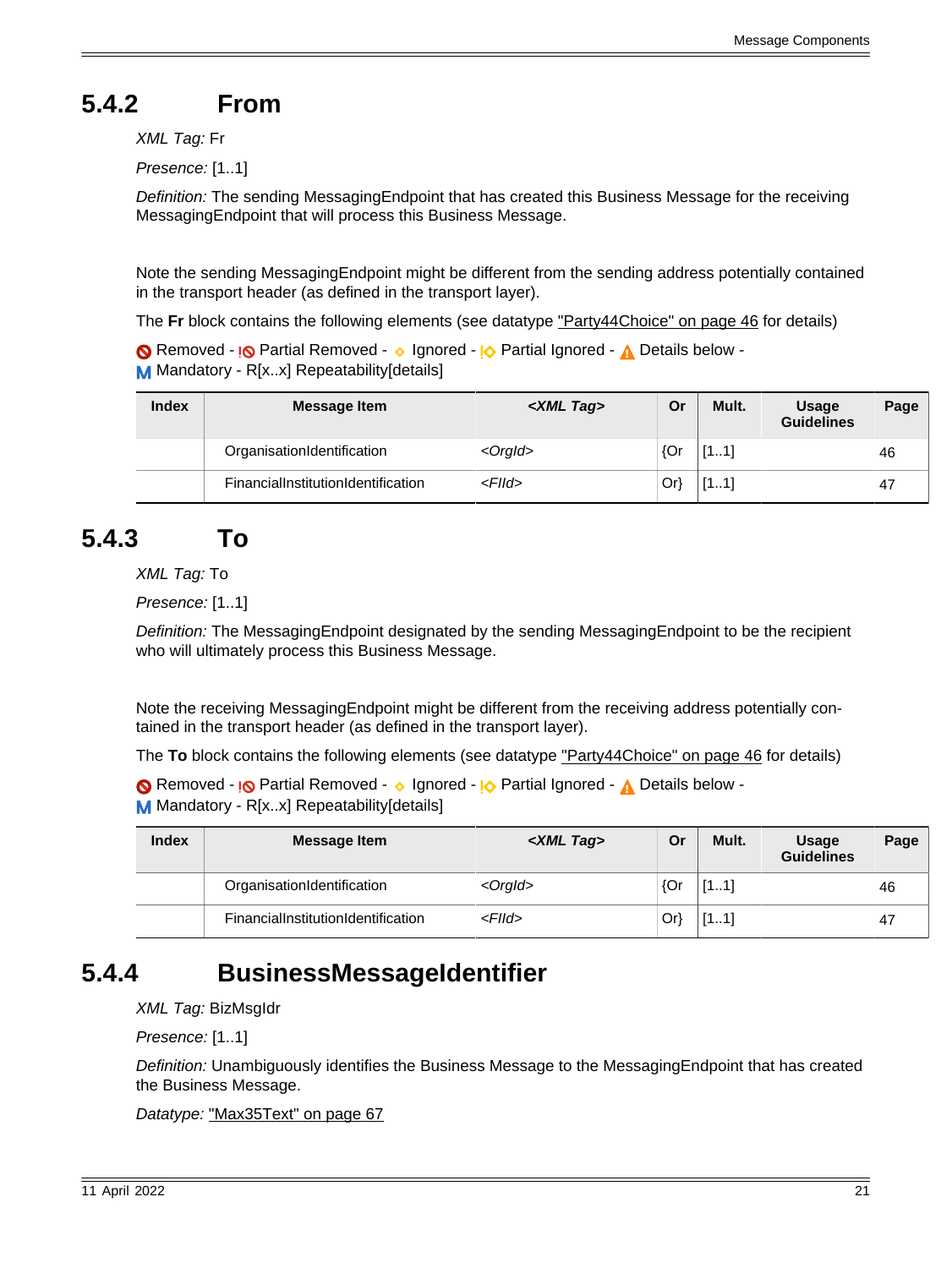#### **Usage Guideline details**

#### <span id="page-21-1"></span>• **on head.001.001.02/Related/BusinessMessageIdentifier**

#### **Comment:**

```
Unless specific local requirements, Business Message Identifier should transport
 the Message Identification of the message it relates to.
```
### <span id="page-21-3"></span>**5.4.5 MessageDefinitionIdentifier**

XML Tag: MsgDefIdr

Presence: [1..1]

Definition: Contains the MessageIdentifier that defines the BusinessMessage.

It must contain a MessageIdentifier published on the ISO 20022 website.

example camt.001.001.03.

Datatype: ["Max35Text" on page 67](#page-66-0)

### <span id="page-21-4"></span>**5.4.6 BusinessService**

XML Tag: BizSvc

Presence: [0..1]

Definition: Specifies the business service agreed between the two MessagingEndpoints under which rules this Business Message is exchanged.

To be used when there is a choice of processing services or processing service levels.

Example: E&I.

Datatype: ["Max35Text" on page 67](#page-66-0)

**Usage Guideline details**

<span id="page-21-0"></span>• **This element(head.001.001.02/Related/BusinessService) is removed.**

### <span id="page-21-5"></span>**5.4.7 CreationDate**

XML Tag: CreDt

Presence: [1..1]

Definition: Date and time when this Business Message (header) was created.

Note Times must be normalized, using the "Z" annotation.

Datatype: ["ISONormalisedDateTime" on page 65](#page-64-0)

#### **Usage Guideline details**

#### <span id="page-21-2"></span>• **on head.001.001.02/Related/CreationDate**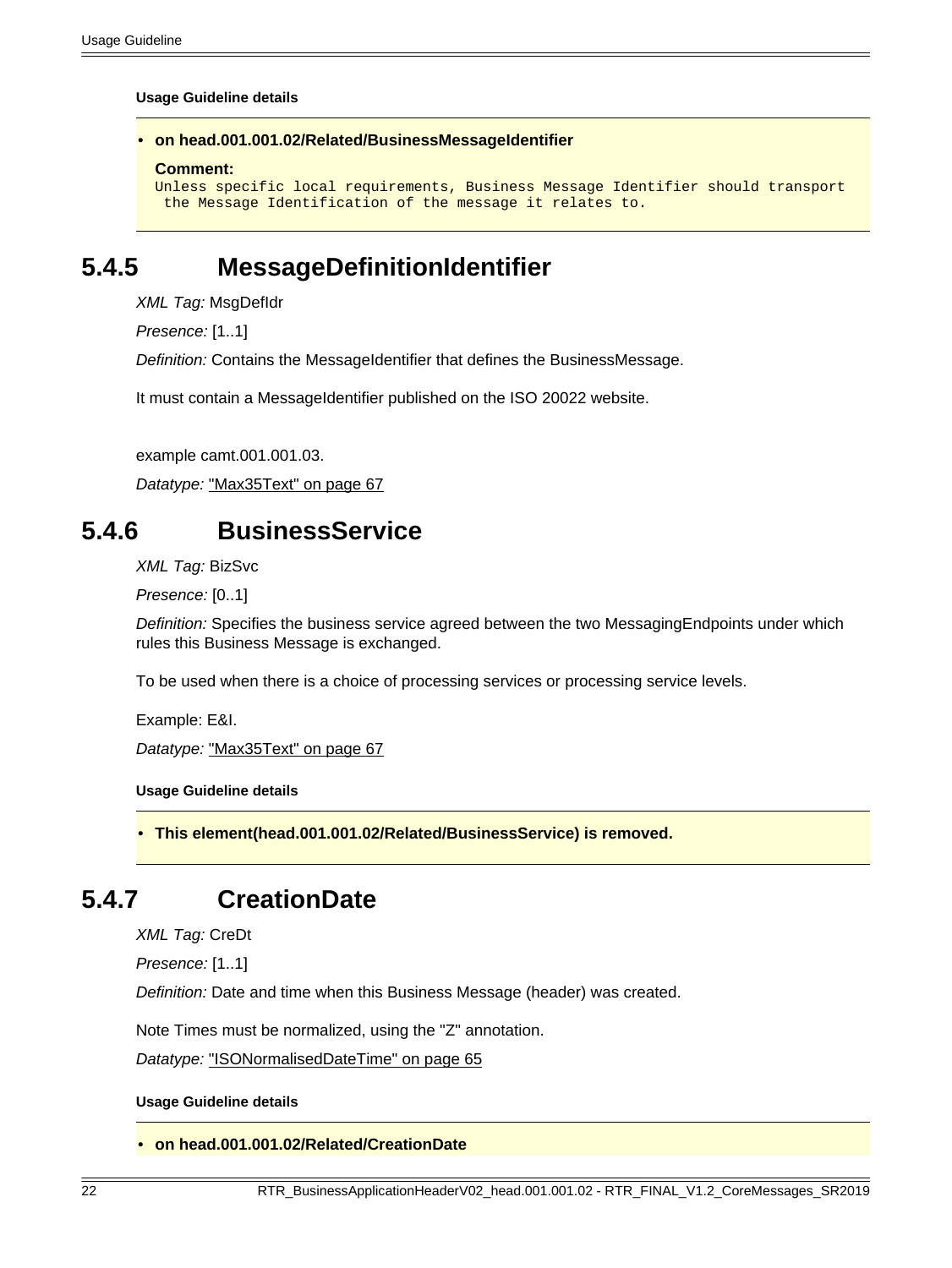**Type changed to:** [ISONormalisedDateTime on page 65](#page-64-0)

### <span id="page-22-1"></span>**5.4.8 CopyDuplicate**

XML Tag: CpyDplct

Presence: [0..1]

Definition: Indicates whether the message is a Copy, a Duplicate or a copy of a duplicate of a previously sent ISO 20022 Message.

Datatype: ["CopyDuplicate1Code" on page 59](#page-58-2)

### <span id="page-22-2"></span>**5.4.9 PossibleDuplicate**

XML Tag: PssblDplct

Presence: [0..1]

Definition: Flag indicating if the Business Message exchanged between the MessagingEndpoints is possibly a duplicate.

If the receiving MessagingEndpoint did not receive the original, then this Business Message should be processed as if it were the original.

If the receiving MessagingEndpoint did receive the original, then it should perform necessary actions to avoid processing this Business Message again.

This will guarantee business idempotent behaviour.

NOTE: this is named "PossResend" in FIX - this is an application level resend not a network level retransmission.

Datatype: ["YesNoIndicator" on page 70](#page-69-1)

### <span id="page-22-3"></span>**5.4.10 Priority**

XML Tag: Prty

Presence: [0..1]

Definition: Relative indication of the processing precedence of the message over a (set of) Business Messages with assigned priorities.

Datatype: ["BusinessMessagePriorityCode" on page 59](#page-58-3)

**Usage Guideline details**

<span id="page-22-0"></span>• **This element(head.001.001.02/Related/Priority) is removed.**

### <span id="page-22-4"></span>**5.4.11 Signature**

**XML Tag: Sgntr**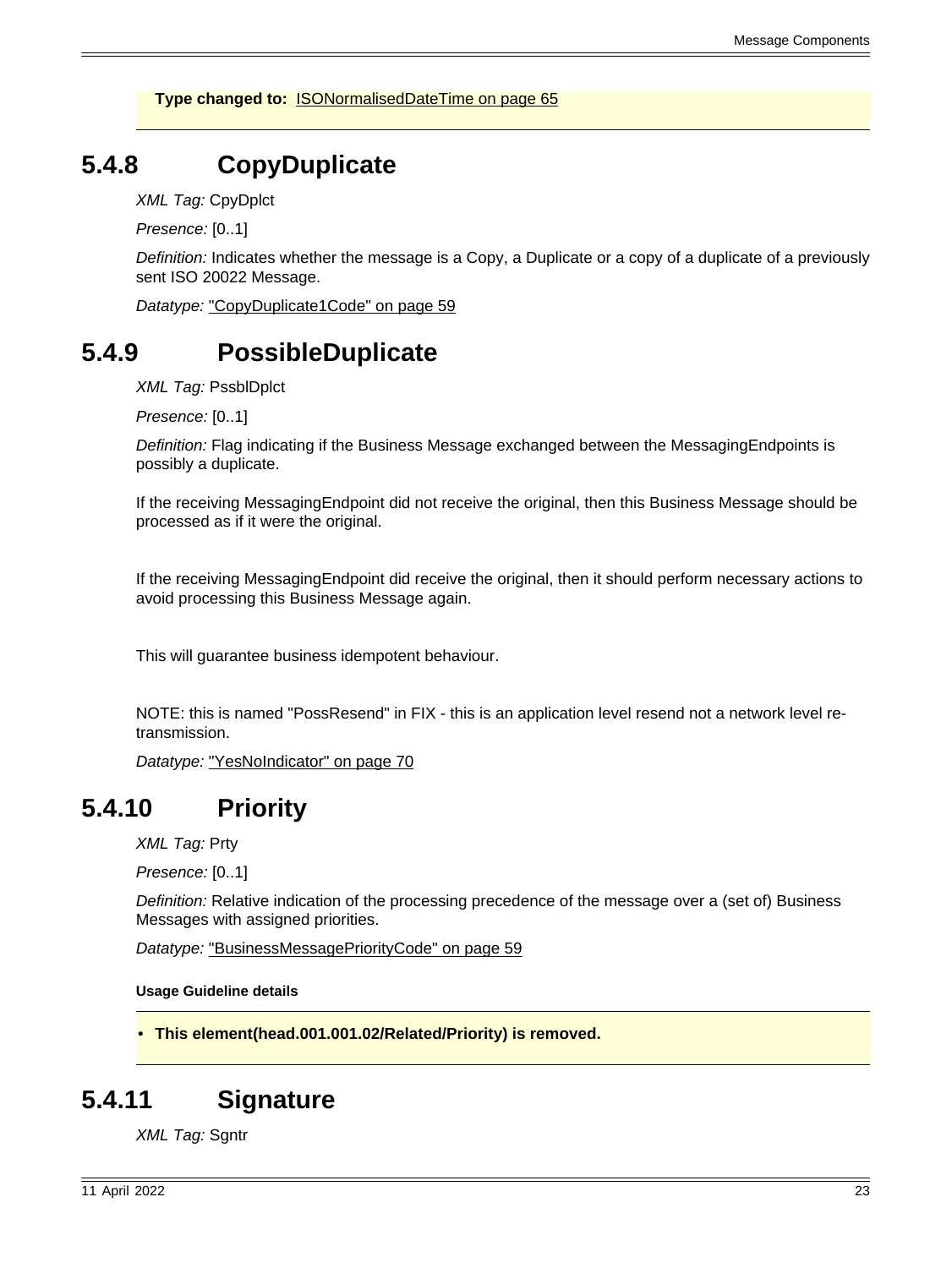Presence: [0..1]

Definition: Contains the digital signature of the Business Entity authorised to sign this Business Message.

**Usage Guideline details**

```
• on head.001.001.02/Related/Signature
```

```
Comment:
```
In the OpenAPI specifications, this will be limited to maximum 4,000 characters.

# <span id="page-23-3"></span>**5.5 ClearingSystemIdentification2Choice**

Definition: Choice of a clearing system identifier.

```
Removed - <sub>I</sub><sub>O</sub> Partial Removed - 

v Ignored - <u>I</u><sub>O</sub> Partial Ignored - 

A Details below -
M Mandatory - R[x..x] Repeatability[details]
```

| <b>Index</b> | <b>Message Item</b> | <xml tag=""></xml> | Or     | Mult. | <b>Usage</b><br><b>Guidelines</b> | Page |
|--------------|---------------------|--------------------|--------|-------|-----------------------------------|------|
|              | Code                | $<$ Cd>            | ${Qr}$ | [11]  |                                   | 24   |
|              | Proprietary         | $<$ Prtry $>$      | Or)    | [11]  |                                   | 24   |

### **Used in element(s)**

["ClearingSystemIdentification" on page 25](#page-24-4)

### <span id="page-23-1"></span>**5.5.1 Code**

XML Tag: Cd

Presence: [1..1]

Definition: Identification of a clearing system, in a coded form as published in an external list.

Datatype: ["ExternalClearingSystemIdentification1Code" on page 61](#page-60-0)

### <span id="page-23-2"></span>**5.5.2 Proprietary**

XML Tag: Prtry

Presence: [1..1]

Definition: Identification code for a clearing system, that has not yet been identified in the list of clearing systems.

Datatype: ["Max35Text" on page 67](#page-66-0)

# <span id="page-23-4"></span>**5.6 ClearingSystemMemberIdentification2**

Definition: Unique identification, as assigned by a clearing system, to unambiguously identify a member of the clearing system.

Removed - <sub>!</sub>© Partial Removed - 
o Ignored - <sup>1</sup>

<sub>2</sub> Partial Ignored - 
<sub>1</sub>

<sub>2</sub> Details below -M Mandatory - R[x.x] Repeatability[details]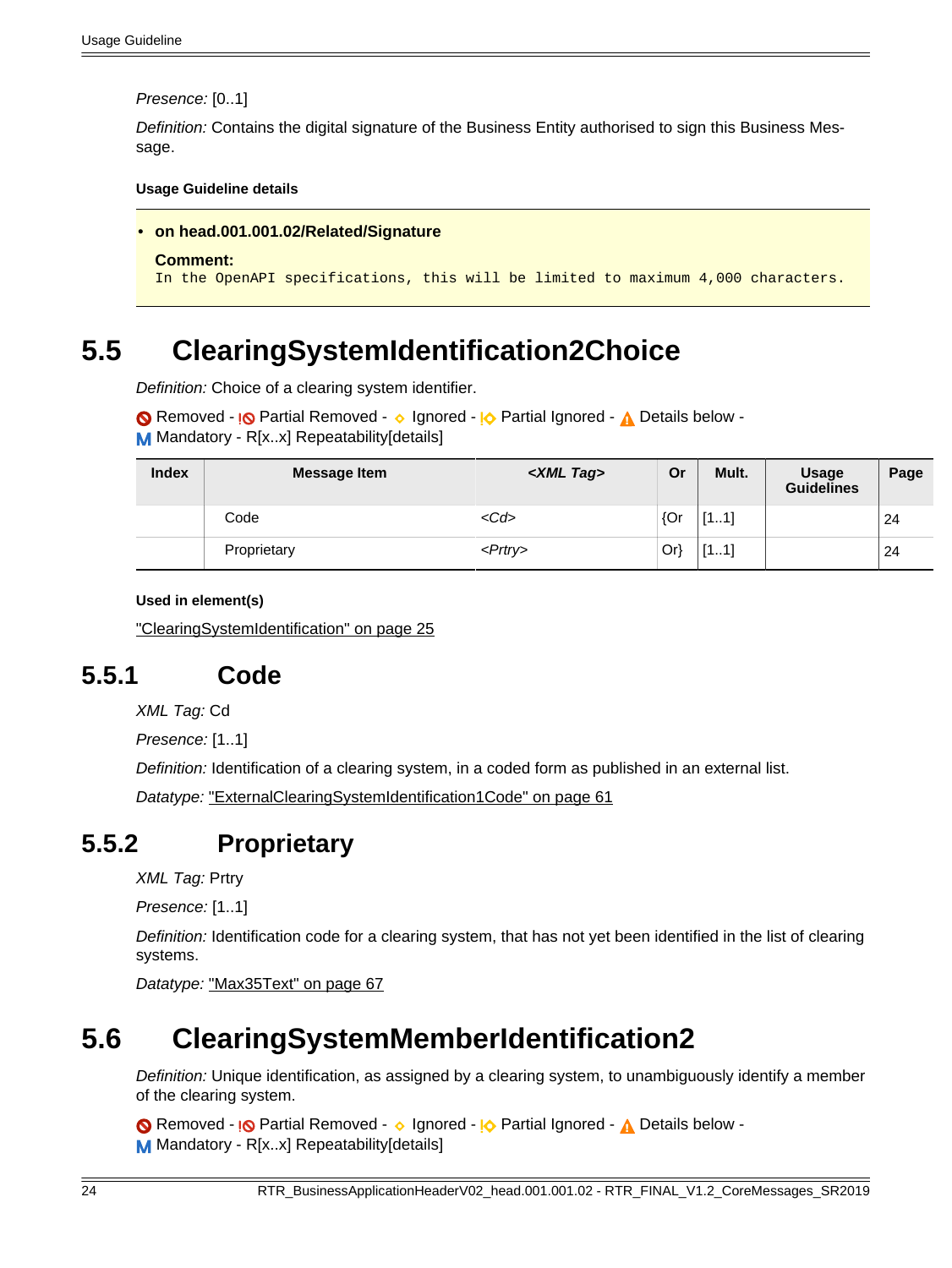| <b>Index</b> | <b>Message Item</b>          | <xml tag=""></xml>    | Or | Mult. | <b>Usage</b><br><b>Guidelines</b> | Page |
|--------------|------------------------------|-----------------------|----|-------|-----------------------------------|------|
|              | ClearingSystemIdentification | <clrsysid></clrsysid> |    | [01]  | $\bullet$                         | 25   |
|              | MemberIdentification         | $<$ Mmbld $>$         |    | [11]  |                                   | 25   |

["ClearingSystemMemberIdentification" on page 32](#page-31-8)

## <span id="page-24-4"></span>**5.6.1 ClearingSystemIdentification**

XML Tag: ClrSysId

Presence: [0..1]

Definition: Specification of a pre-agreed offering between clearing agents or the channel through which the payment instruction is processed.

The **ClrSysId** block contains the following elements (see datatype ["ClearingSystemIdentifica](#page-23-3)[tion2Choice" on page 24](#page-23-3) for details)

Removed - <sub>!</sub>© Partial Removed - 
o Ignored - <sub>!</sub>O Partial Ignored - 
<sub>A</sub> Details below -M Mandatory - R[x..x] Repeatability[details]

| <b>Index</b> | <b>Message Item</b> | <xml tag=""></xml> | Or  | Mult. | <b>Usage</b><br><b>Guidelines</b> | Page |
|--------------|---------------------|--------------------|-----|-------|-----------------------------------|------|
|              | Code                | $<$ Cd>            | {Or | [11]  |                                   | 24   |
|              | Proprietary         | $<$ Prtry $>$      | Or  | [11]  |                                   | 24   |

**Usage Guideline details**

- <span id="page-24-0"></span>• **This element(head.001.001.02/From/FinancialInstitutionIdentification/FinancialInstitutionIdentification/ClearingSystemMemberIdentification/ClearingSystemIdentification) is removed.**
- <span id="page-24-1"></span>• **This element(head.001.001.02/Related/From/FinancialInstitutionIdentification/FinancialInstitutionIdentification/ClearingSystemMemberIdentification/ClearingSystemIdentification) is removed.**
- <span id="page-24-2"></span>• **This element(head.001.001.02/Related/To/FinancialInstitutionIdentification/FinancialInstitutionIdentification/ClearingSystemMemberIdentification/ClearingSystemIdentification) is removed.**
- <span id="page-24-3"></span>• **This element(head.001.001.02/To/FinancialInstitutionIdentification/FinancialInstitutionIdentification/ClearingSystemMemberIdentification/ClearingSystemIdentification) is removed.**

### <span id="page-24-5"></span>**5.6.2 MemberIdentification**

XML Tag: MmbId

Presence: [1..1]

Definition: Identification of a member of a clearing system.

Datatype: ["Max35Text" on page 67](#page-66-0)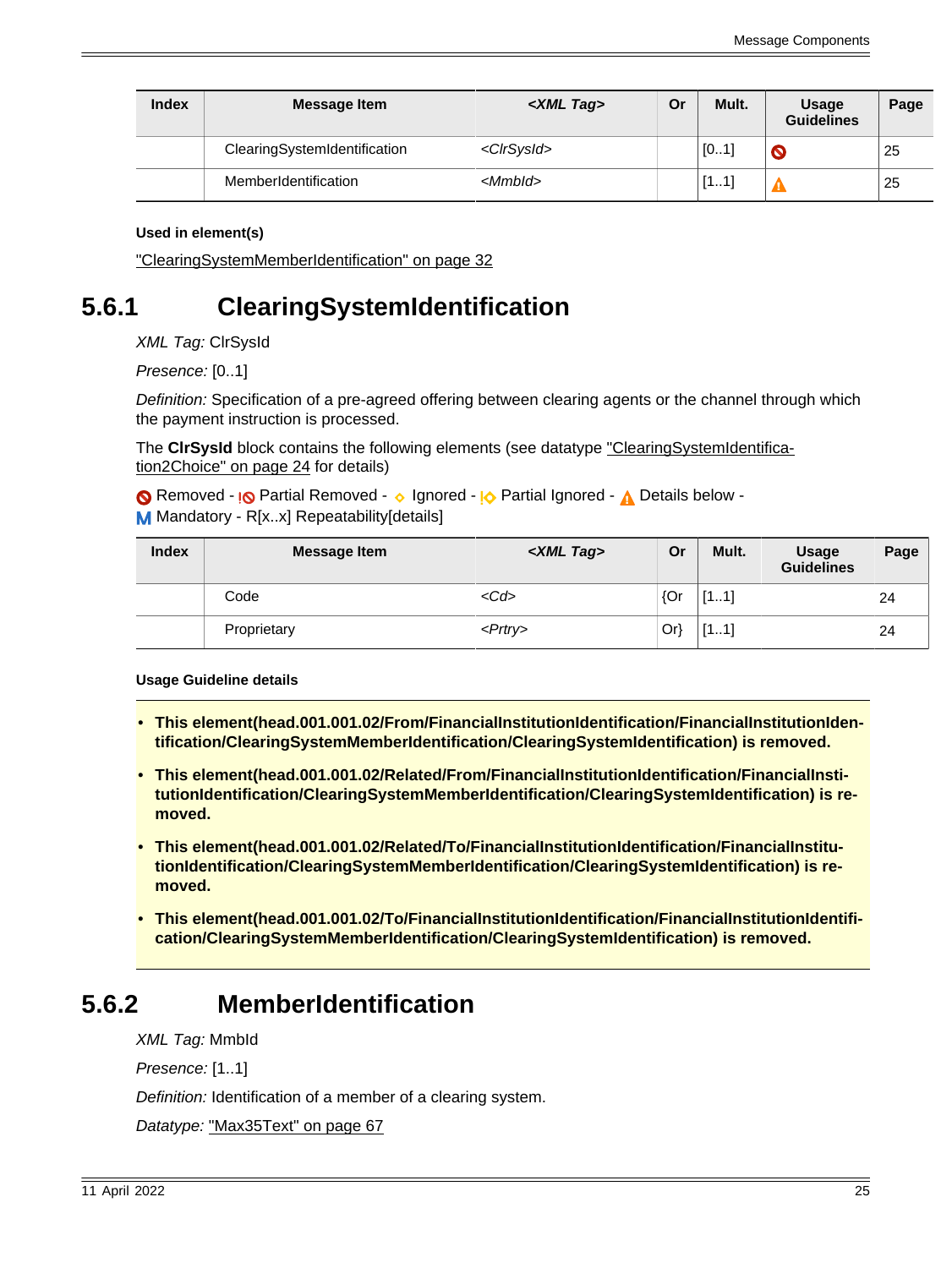#### **Usage Guideline details**

<span id="page-25-0"></span>• **on head.001.001.02/From/FinancialInstitutionIdentification/FinancialInstitutionIdentification/ClearingSystemMemberIdentification/MemberIdentification Comment:** Validation reference: SCT\_B1 Validation: Acceptable CSP ID to send PACS.008 on behalf of DA Validation description: CSP ID details provided in the HEAD.001 will be validated against list of registered CSP for the provided DA ID in the RTR Exchange Registry. Validation: Check if HEAD.001 of PACS.008 {CSP ID} is authorized to send of behalf of DA for given PACS.008 {Debtor Agent ID} defined in DA Participant Registry Then Payment processes successfully Else Payment fails Validation reference: PSR\_B2 Validation: CSP for sending PACS.002 is the same as that of receiving PACS.008 Validation description: CSP ID of PACS.008 stored in the RTR Exchange should be the same as that of CSP ID received in PACS.002. Validation: (If HEAD.001 of PACS.002{CSP Id} = Head.001 of PACS.008{CSP Id} Or If HEAD.001 of PACS.002 {CSP ID} = Participant CSP ID for the DA defined in Registry, in the case of a direct connector) Then PACS.002 processed successfully Else PACS.002 will be rejected Validation reference: PSRR\_B1 Validation: CSP is valid and allowed to send on behalf of DA or CA Validation description: CSP ID details provided in the HEAD.001 will be validated against list of registered CSP for the provided DA/CA ID in the RTR Exchange Registry. Validation: Check if HEAD.001 of PACS.028 {CSP ID} is authorized to send of behalf of DA/CA for given PACS.028 {Instructing Agent ID}/{Instructed Agent ID} defined in DA/CA Participant Registry Then Message processes successfully Else Message fails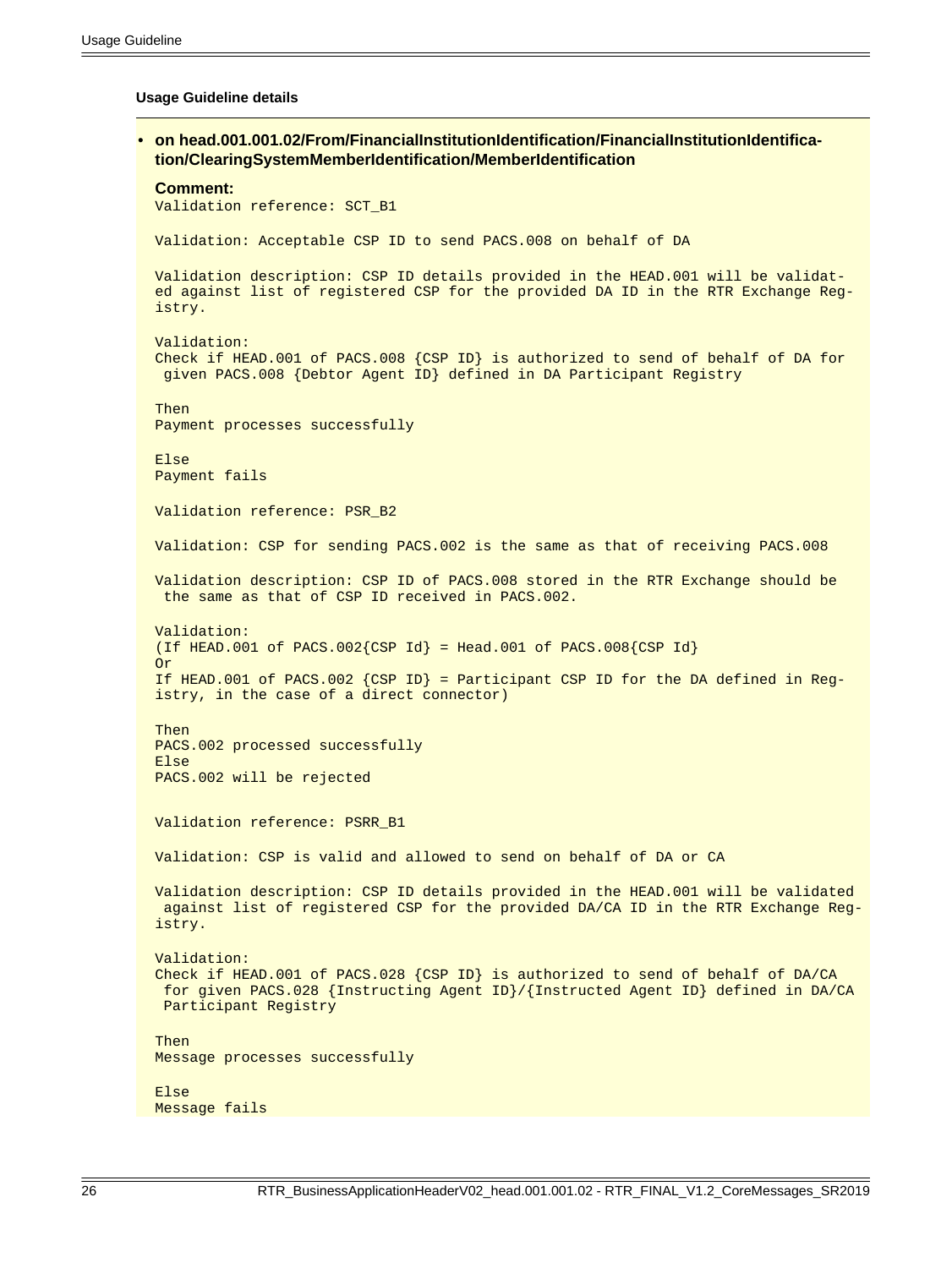<span id="page-26-0"></span>• **on head.001.001.02/Related/From/FinancialInstitutionIdentification/FinancialInstitutionIdentification/ClearingSystemMemberIdentification/MemberIdentification**

#### **Comment:**

This element must be populated with the Connection Service Provider Identifier assigned by Payments Canada.

<span id="page-26-1"></span>• **on head.001.001.02/Related/To/FinancialInstitutionIdentification/FinancialInstitutionIdentification/ClearingSystemMemberIdentification/MemberIdentification**

#### **Comment:**

This element must be populated with the Connection Service Provider Identifier assigned by Payments Canada.

## <span id="page-26-3"></span>**5.7 Contact4**

Definition: Specifies the details of the contact person.

Removed - <sub>!</sub>© Partial Removed - 
o Ignored - <sup>1</sup>

<sub>2</sub> Partial Ignored - 
<sub>1</sub>

<sub>2</sub> Details below -M Mandatory - R[x..x] Repeatability[details]

| <b>Index</b> | <b>Message Item</b> | <xml tag=""></xml>      | <b>Or</b> | Mult. | <b>Usage</b><br><b>Guidelines</b> | Page |
|--------------|---------------------|-------------------------|-----------|-------|-----------------------------------|------|
|              | <b>NamePrefix</b>   | $<$ NmPrfx $>$          |           | [01]  |                                   | 27   |
|              | Name                | $<$ Nm $>$              |           | [01]  |                                   | 28   |
|              | PhoneNumber         | $<$ Phne $Nb$ >         |           | [01]  |                                   | 28   |
|              | MobileNumber        | $<$ MobNb>              |           | [01]  |                                   | 28   |
|              | FaxNumber           | $<$ Fax $Nb$ >          |           | [01]  |                                   | 28   |
|              | <b>EmailAddress</b> | <emailadr></emailadr>   |           | [01]  |                                   | 28   |
|              | EmailPurpose        | <emailpurp></emailpurp> |           | [01]  |                                   | 28   |
|              | <b>JobTitle</b>     | $<$ JobTitl>            |           | [01]  |                                   | 28   |
|              | Responsibility      | <rspnsblty></rspnsblty> |           | [01]  |                                   | 29   |
|              | Department          | <dept></dept>           |           | [01]  |                                   | 29   |
|              | Other               | $< 0$ thr $>$           |           | [0.1] |                                   | 29   |
|              | PreferredMethod     | <prefrdmtd></prefrdmtd> |           | [01]  |                                   | 29   |

#### **Used in element(s)**

["ContactDetails" on page 50](#page-49-4)

### <span id="page-26-2"></span>**5.7.1 NamePrefix**

XML Tag: NmPrfx

Presence: [0..1]

Definition: Specifies the terms used to formally address a person.

Datatype: ["NamePrefix2Code" on page 68](#page-67-0)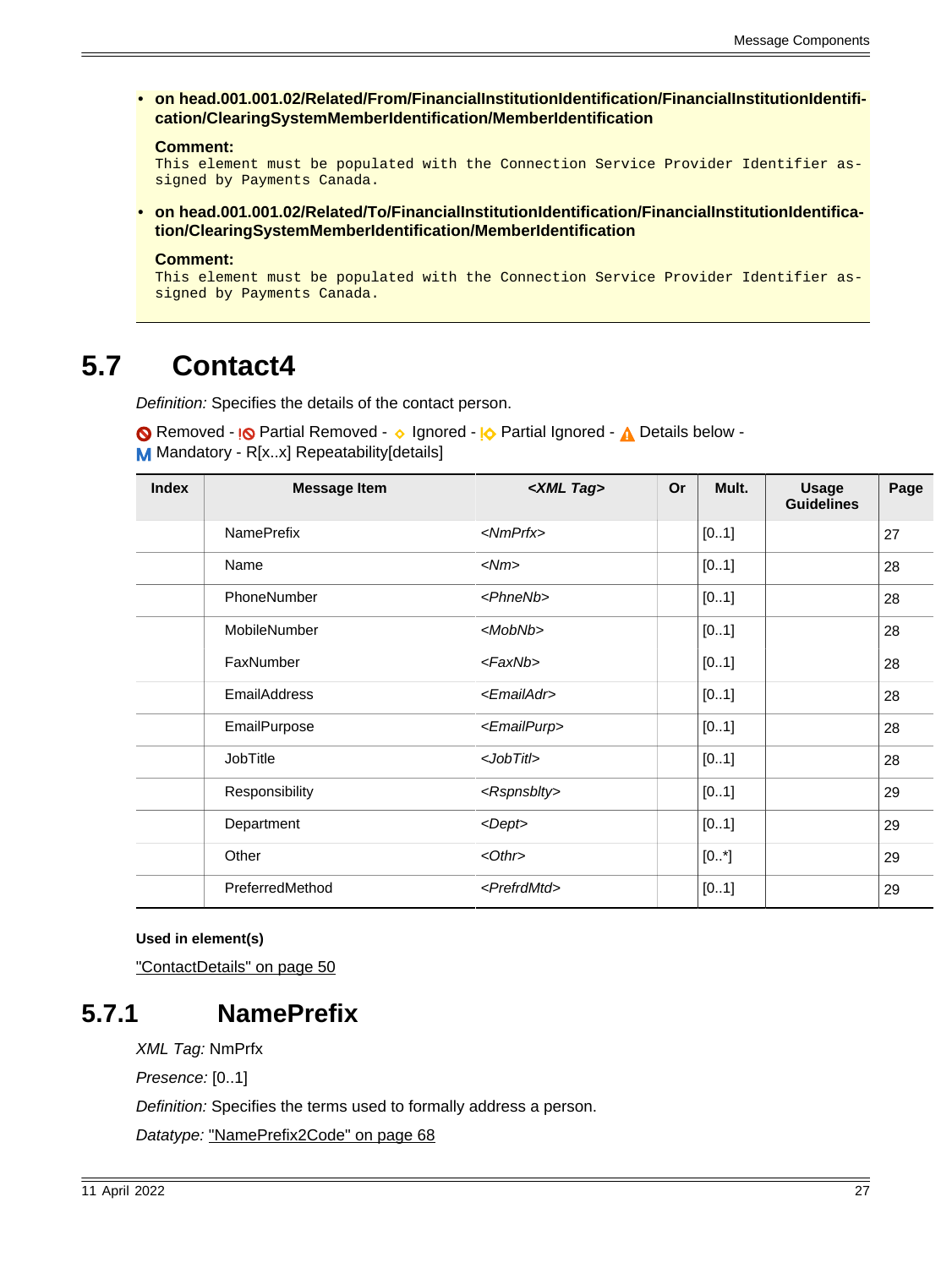# <span id="page-27-0"></span>**5.7.2 Name**

XML Tag: Nm

Presence: [0..1]

Definition: Name by which a party is known and which is usually used to identify that party. Datatype: ["Max140Text" on page 65](#page-64-2)

## <span id="page-27-1"></span>**5.7.3 PhoneNumber**

XML Tag: PhneNb

Presence: [0..1]

Definition: Collection of information that identifies a phone number, as defined by telecom services. Datatype: ["PhoneNumber" on page 68](#page-67-1)

## <span id="page-27-2"></span>**5.7.4 MobileNumber**

XML Tag: MobNb

Presence: [0..1]

Definition: Collection of information that identifies a mobile phone number, as defined by telecom services.

Datatype: ["PhoneNumber" on page 68](#page-67-1)

## <span id="page-27-3"></span>**5.7.5 FaxNumber**

XML Tag: FaxNb

Presence: [0..1]

Definition: Collection of information that identifies a FAX number, as defined by telecom services.

Datatype: ["PhoneNumber" on page 68](#page-67-1)

### <span id="page-27-4"></span>**5.7.6 EmailAddress**

XML Tag: EmailAdr

Presence: [0..1]

Definition: Address for electronic mail (e-mail).

Datatype: ["Max2048Text" on page 66](#page-65-0)

# <span id="page-27-5"></span>**5.7.7 EmailPurpose**

XML Tag: EmailPurp

Presence: [0..1]

Definition: Purpose for which an email address may be used.

Datatype: ["Max35Text" on page 67](#page-66-0)

# <span id="page-27-6"></span>**5.7.8 JobTitle**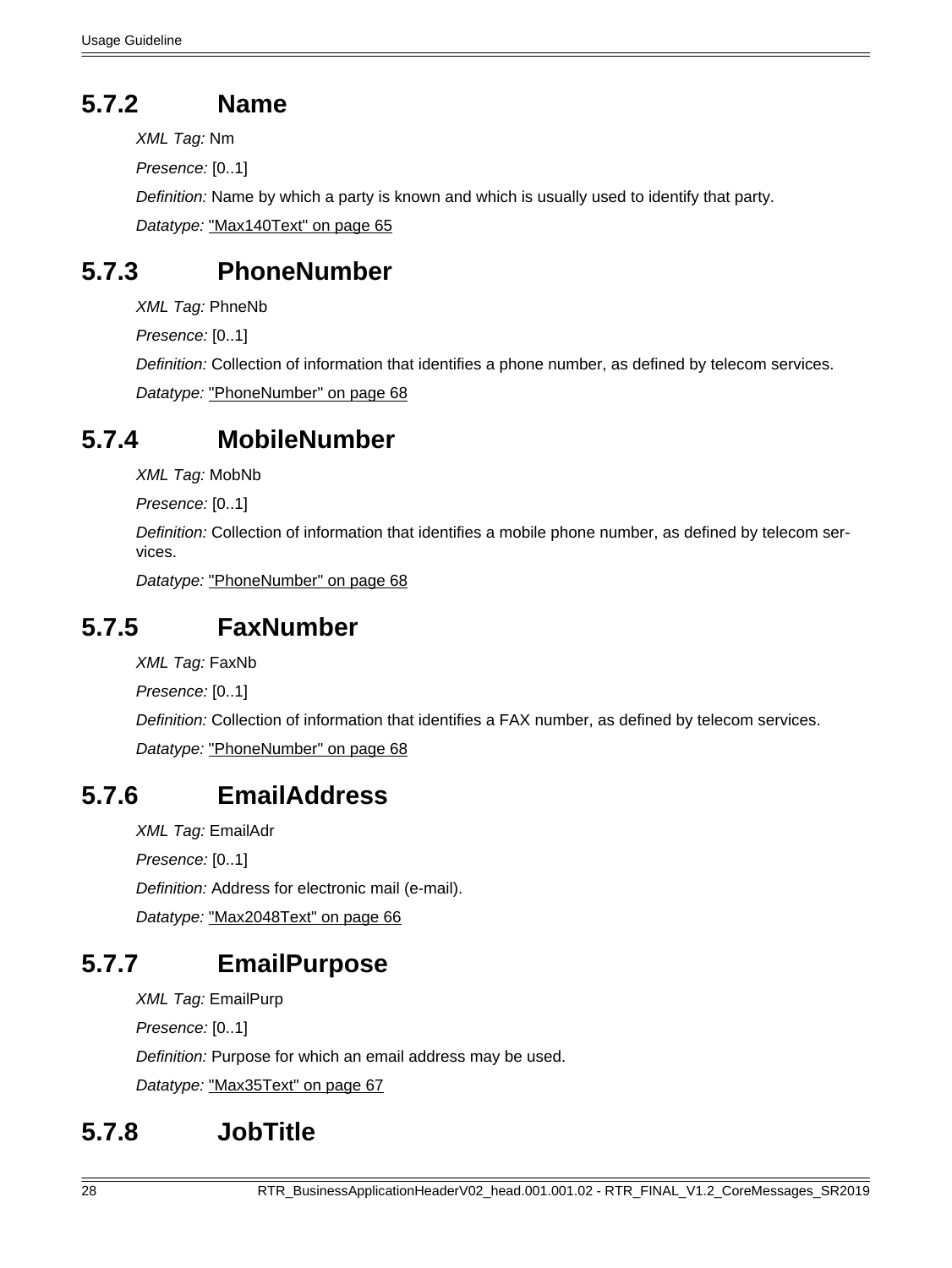XML Tag: JobTitl Presence: [0..1] Definition: Title of the function. Datatype: ["Max35Text" on page 67](#page-66-0)

# <span id="page-28-0"></span>**5.7.9 Responsibility**

XML Tag: Rspnsblty Presence: [0..1] Definition: Role of a person in an organisation. Datatype: ["Max35Text" on page 67](#page-66-0)

## <span id="page-28-1"></span>**5.7.10 Department**

XML Tag: Dept

Presence: [0..1]

Definition: Identification of a division of a large organisation or building.

Datatype: ["Max70Text" on page 67](#page-66-1)

## <span id="page-28-2"></span>**5.7.11 Other**

XML Tag: Othr

Presence: [0..\*]

Definition: Contact details in another form.

The **Othr** block contains the following elements (see datatype ["OtherContact1" on page 44](#page-43-0) for details)

Removed - <sub>!</sub>© Partial Removed - 
o Ignored - <sup>1</sup>

<sub>2</sub> Partial Ignored - 
<sub>1</sub>

<sub>2</sub> Details below -M Mandatory - R[x.x] Repeatability[details]

| <b>Index</b> | <b>Message Item</b>   | <xml tag=""></xml> | Or | Mult. | <b>Usage</b><br><b>Guidelines</b> | Page |
|--------------|-----------------------|--------------------|----|-------|-----------------------------------|------|
|              | ChannelType           | $<$ Chan $ Tp $    |    | [11]  |                                   | 44   |
|              | <b>Identification</b> | $<$ ld>            |    | [01]  |                                   | 45   |

# <span id="page-28-3"></span>**5.7.12 PreferredMethod**

XML Tag: PrefrdMtd

Presence: [0..1]

Definition: Preferred method used to reach the contact.

Datatype: ["PreferredContactMethod1Code" on page 69](#page-68-0)

# <span id="page-28-4"></span>**5.8 DateAndPlaceOfBirth1**

Definition: Date and place of birth of a person.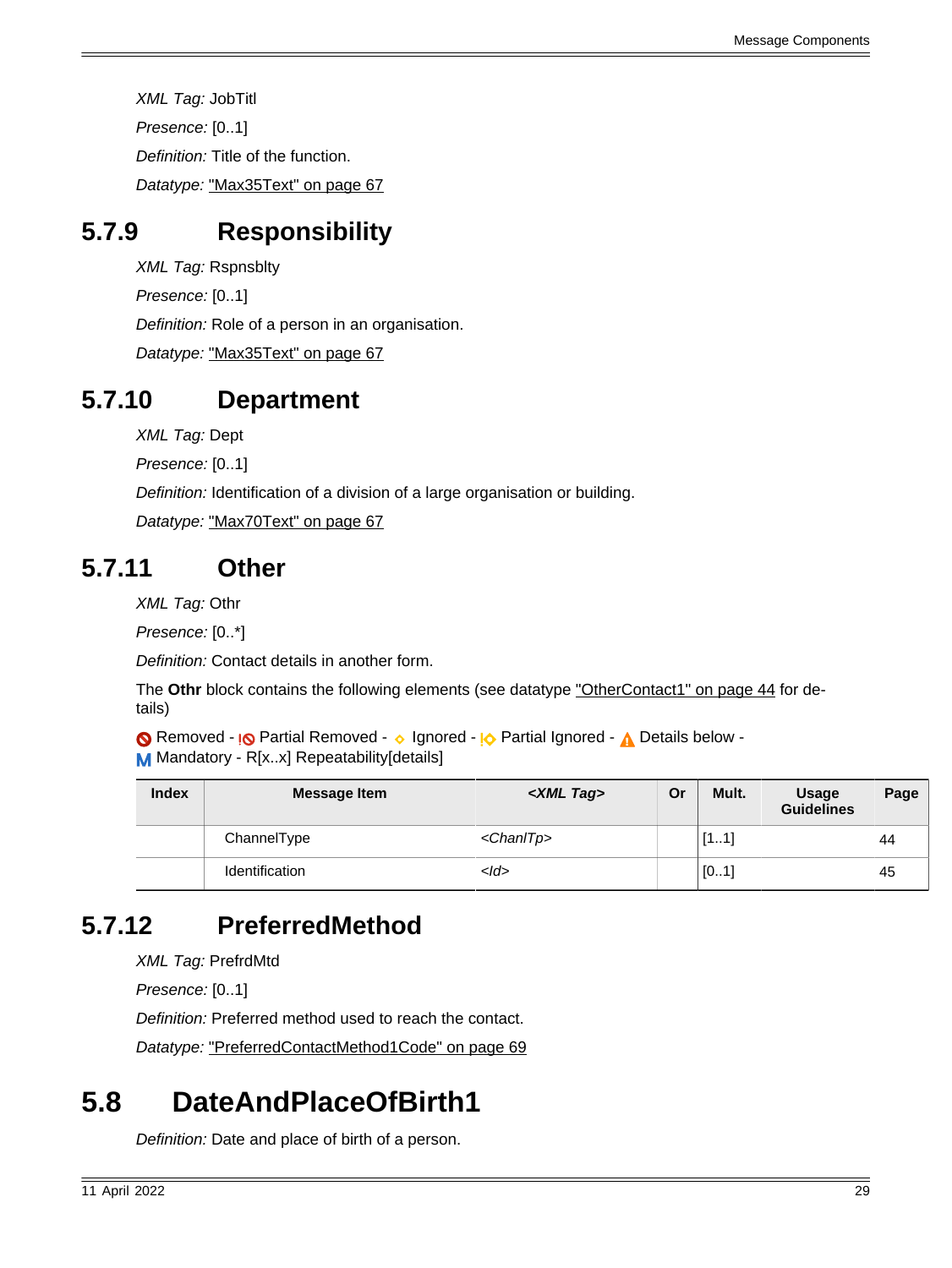Removed - <sub>!</sub>© Partial Removed - 
o Ignored - <sup>1</sup>

<sub>2</sub> Partial Ignored - 
<sub>1</sub>

<sub>2</sub> Details below -M Mandatory - R[x..x] Repeatability[details]

| <b>Index</b> | <b>Message Item</b>    | <xml tag=""></xml>          | Or | Mult. | <b>Usage</b><br><b>Guidelines</b> | Page |
|--------------|------------------------|-----------------------------|----|-------|-----------------------------------|------|
|              | <b>BirthDate</b>       | $\leq$ BirthDt $>$          |    | [11]  |                                   | 30   |
|              | <b>ProvinceOfBirth</b> | <prvcofbirth></prvcofbirth> |    | [01]  |                                   | 30   |
|              | CityOfBirth            | <cityofbirth></cityofbirth> |    | [11]  |                                   | 30   |
|              | CountryOfBirth         | <ctryofbirth></ctryofbirth> |    | [11]  |                                   | 30   |

### **Used in element(s)**

["DateAndPlaceOfBirth" on page 51](#page-50-4)

### <span id="page-29-0"></span>**5.8.1 BirthDate**

XML Tag: BirthDt

Presence: [1..1]

Definition: Date on which a person is born.

Datatype: ["ISODate" on page 64](#page-63-1)

### <span id="page-29-1"></span>**5.8.2 ProvinceOfBirth**

XML Tag: PrvcOfBirth Presence: [0..1] Definition: Province where a person was born. Datatype: ["Max35Text" on page 67](#page-66-0)

## <span id="page-29-2"></span>**5.8.3 CityOfBirth**

XML Tag: CityOfBirth Presence: [1..1] Definition: City where a person was born. Datatype: ["Max35Text" on page 67](#page-66-0)

## <span id="page-29-3"></span>**5.8.4 CountryOfBirth**

XML Tag: CtryOfBirth Presence: [1..1] Definition: Country where a person was born. Datatype: ["CountryCode" on page 60](#page-59-0)

# <span id="page-29-4"></span>**5.9 FinancialIdentificationSchemeName1Choice**

Definition: Sets of elements to identify a name of the organisation identification scheme.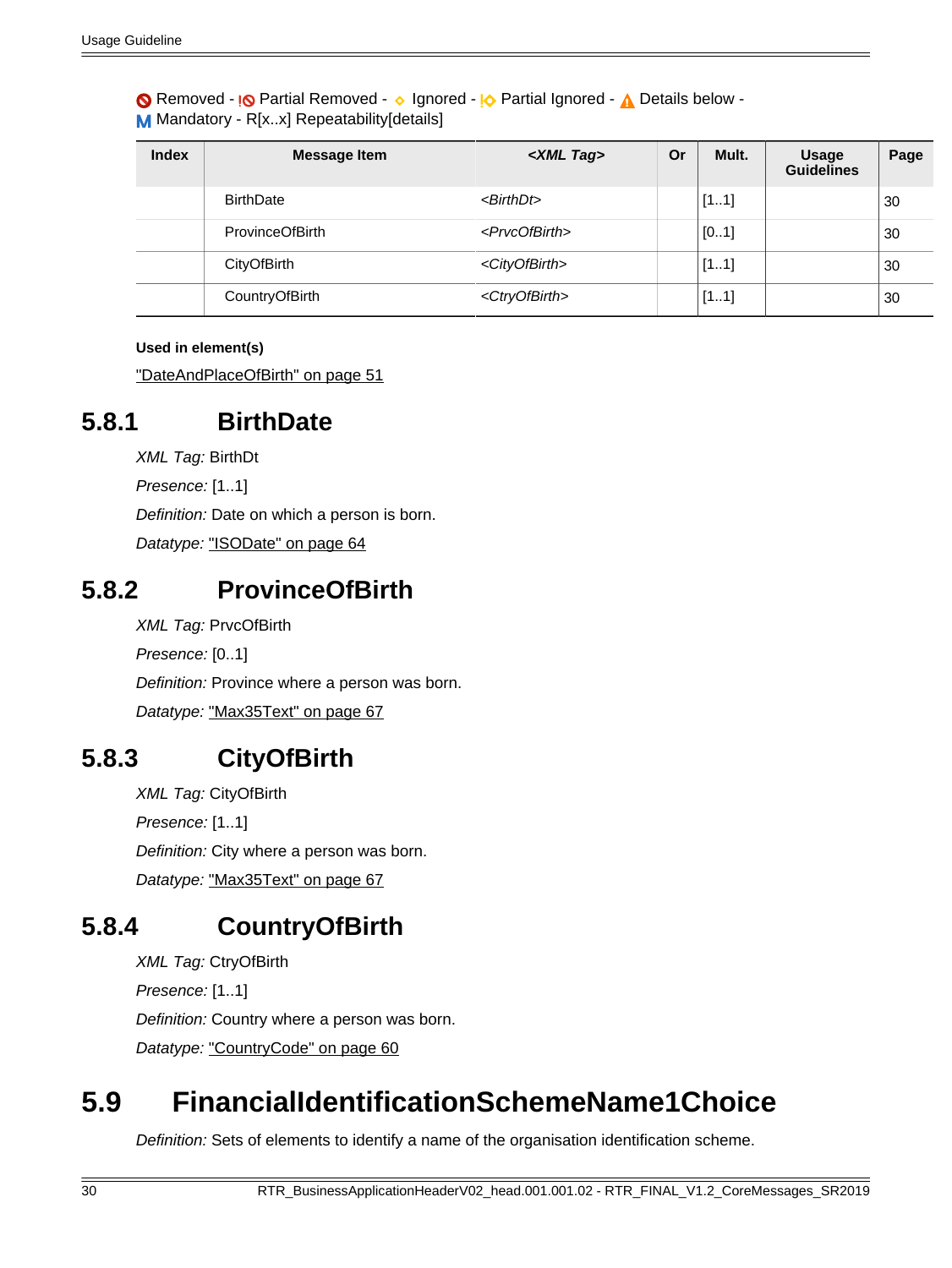Removed - <sub>!</sub>© Partial Removed - 
o Ignored - <sup>1</sup>

<sub>2</sub> Partial Ignored - 
<sub>1</sub>

<sub>2</sub> Details below -M Mandatory - R[x.x] Repeatability[details]

| <b>Index</b> | <b>Message Item</b> | <xml tag=""></xml> | Or     | Mult. | <b>Usage</b><br><b>Guidelines</b> | Page           |
|--------------|---------------------|--------------------|--------|-------|-----------------------------------|----------------|
|              | Code                | $<$ Cd>            | ${Or}$ | [11]  |                                   | 3 <sup>1</sup> |
|              | Proprietary         | $<$ Prtry>         | Or)    | [11]  |                                   | 31             |

#### **Used in element(s)**

["SchemeName" on page 36](#page-35-2)

### <span id="page-30-1"></span>**5.9.1 Code**

XML Tag: Cd

Presence: [1..1]

Definition: Name of the identification scheme, in a coded form as published in an external list.

Datatype: ["ExternalFinancialInstitutionIdentification1Code" on page 62](#page-61-0)

### <span id="page-30-2"></span>**5.9.2 Proprietary**

XML Tag: Prtry

Presence: [1..1]

Definition: Name of the identification scheme, in a free text form.

Datatype: ["Max35Text" on page 67](#page-66-0)

## <span id="page-30-0"></span>**5.10 FinancialInstitutionIdentification18**

Definition: Specifies the details to identify a financial institution.

Removed - **I<sub></sub>O** Partial Removed - **v** Ignored - **I<sub>O</sub>** Partial Ignored - **A** Details below -M Mandatory - R[x..x] Repeatability[details]

| <b>Index</b> | <b>Message Item</b>                | <xml tag=""></xml>          | Or | Mult. | <b>Usage</b><br><b>Guidelines</b> | Page |
|--------------|------------------------------------|-----------------------------|----|-------|-----------------------------------|------|
|              | <b>BICFI</b>                       | $<$ BICFI $>$               |    | [01]  | $\bullet$                         | 32   |
|              | ClearingSystemMemberIdentification | <clrsysmmbld></clrsysmmbld> |    | [01]  | M                                 | 32   |
|              | LEI                                | $<$ LEI $>$                 |    | [01]  | $\bullet$                         | 33   |
|              | Name                               | $<$ Nm $>$                  |    | [01]  | $\bullet$                         | 33   |
|              | <b>PostalAddress</b>               | $<$ Pstl $Adr$ >            |    | [01]  | $\bullet$                         | 33   |
|              | Other                              | $< 0$ thr $>$               |    | [01]  | $\bullet$                         | 34   |

#### **Used in element(s)**

["FinancialInstitutionIdentification" on page 17](#page-16-0)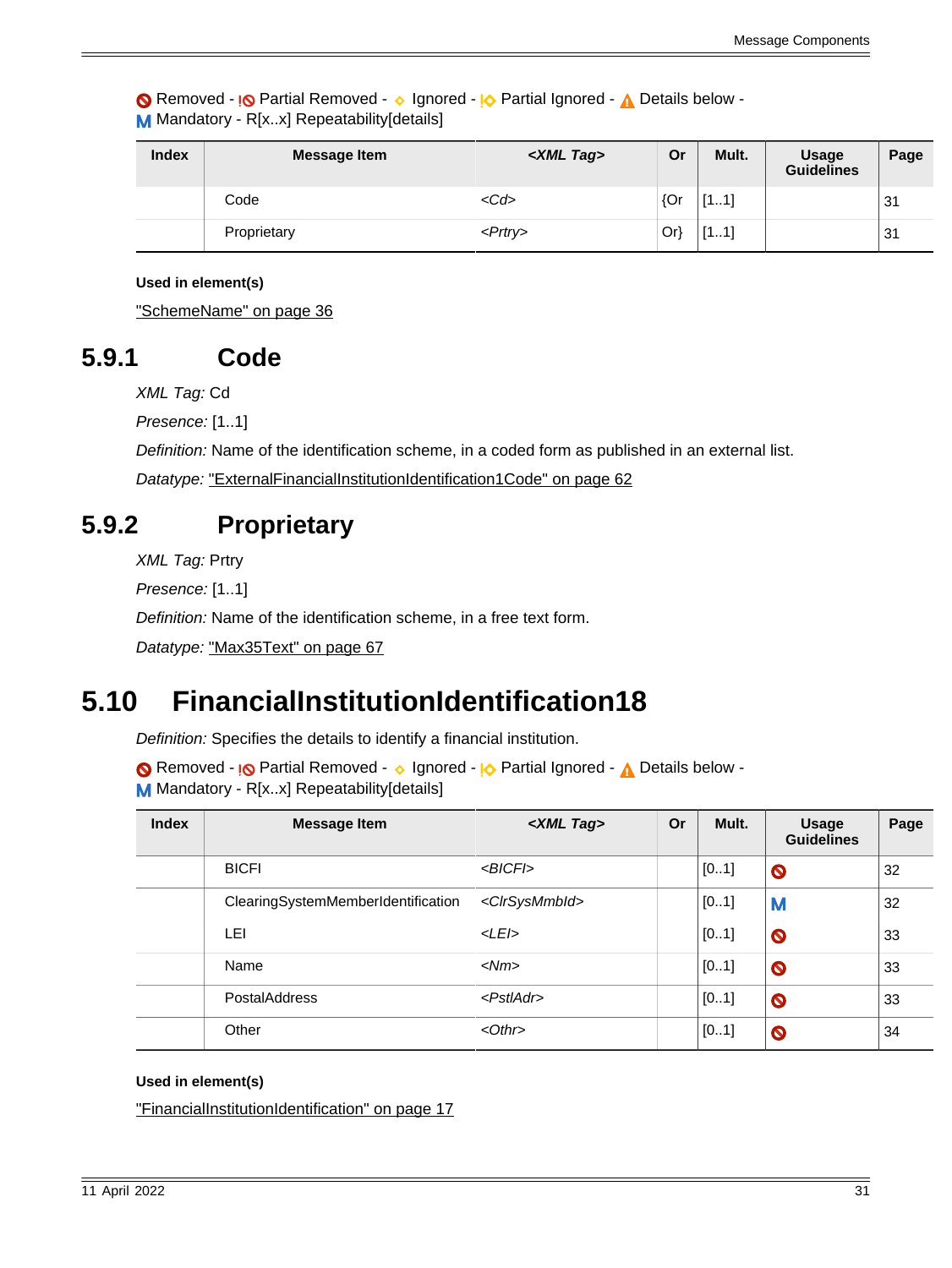# <span id="page-31-7"></span>**5.10.1 BICFI**

XML Tag: BICFI

Presence: [0..1]

Definition: Code allocated to a financial institution by the ISO 9362 Registration Authority as described in ISO 9362 "Banking - Banking telecommunication messages - Business identifier code (BIC)".

Datatype: ["BICFIDec2014Identifier" on page 58](#page-57-0)

#### **Usage Guideline details**

- <span id="page-31-0"></span>• **This element(head.001.001.02/From/FinancialInstitutionIdentification/FinancialInstitutionIdentification/BICFI) is removed.**
- <span id="page-31-1"></span>• **This element(head.001.001.02/Related/From/FinancialInstitutionIdentification/FinancialInstitutionIdentification/BICFI) is removed.**
- <span id="page-31-2"></span>• **This element(head.001.001.02/Related/To/FinancialInstitutionIdentification/FinancialInstitutionIdentification/BICFI) is removed.**
- <span id="page-31-3"></span>• **This element(head.001.001.02/To/FinancialInstitutionIdentification/FinancialInstitutionIdentification/BICFI) is removed.**

### <span id="page-31-8"></span>**5.10.2 ClearingSystemMemberIdentification**

XML Tag: ClrSysMmbId

Presence: [0..1]

Definition: Information used to identify a member within a clearing system.

The CIrSysMmbId block contains the following elements (see datatype ["ClearingSystemMemberIdenti](#page-23-4)[fication2" on page 24](#page-23-4) for details)

Removed - <sub>!</sub>© Partial Removed - 
o Ignored - <u>I</u> $\Diamond$  Partial Ignored - 
<u>A</u> Details below -M Mandatory - R[x..x] Repeatability[details]

| <b>Index</b> | <b>Message Item</b>          | <xml tag=""></xml>    | Or | Mult. | <b>Usage</b><br><b>Guidelines</b> | Page |
|--------------|------------------------------|-----------------------|----|-------|-----------------------------------|------|
|              | ClearingSystemIdentification | <clrsysid></clrsysid> |    | [01]  | $\bullet$                         | 25   |
|              | MemberIdentification         | $<$ MmbId $>$         |    | [11]  |                                   | 25   |

#### **Usage Guideline details**

<span id="page-31-4"></span>• **on head.001.001.02/From/FinancialInstitutionIdentification/FinancialInstitutionIdentification/ClearingSystemMemberIdentification**

This element is now mandatory, the minimum occurrence has been changed to : 1

<span id="page-31-5"></span>• **on head.001.001.02/Related/From/FinancialInstitutionIdentification/FinancialInstitutionIdentification/ClearingSystemMemberIdentification**

This element is now mandatory, the minimum occurrence has been changed to : 1

<span id="page-31-6"></span>• **on head.001.001.02/To/FinancialInstitutionIdentification/FinancialInstitutionIdentification/ClearingSystemMemberIdentification**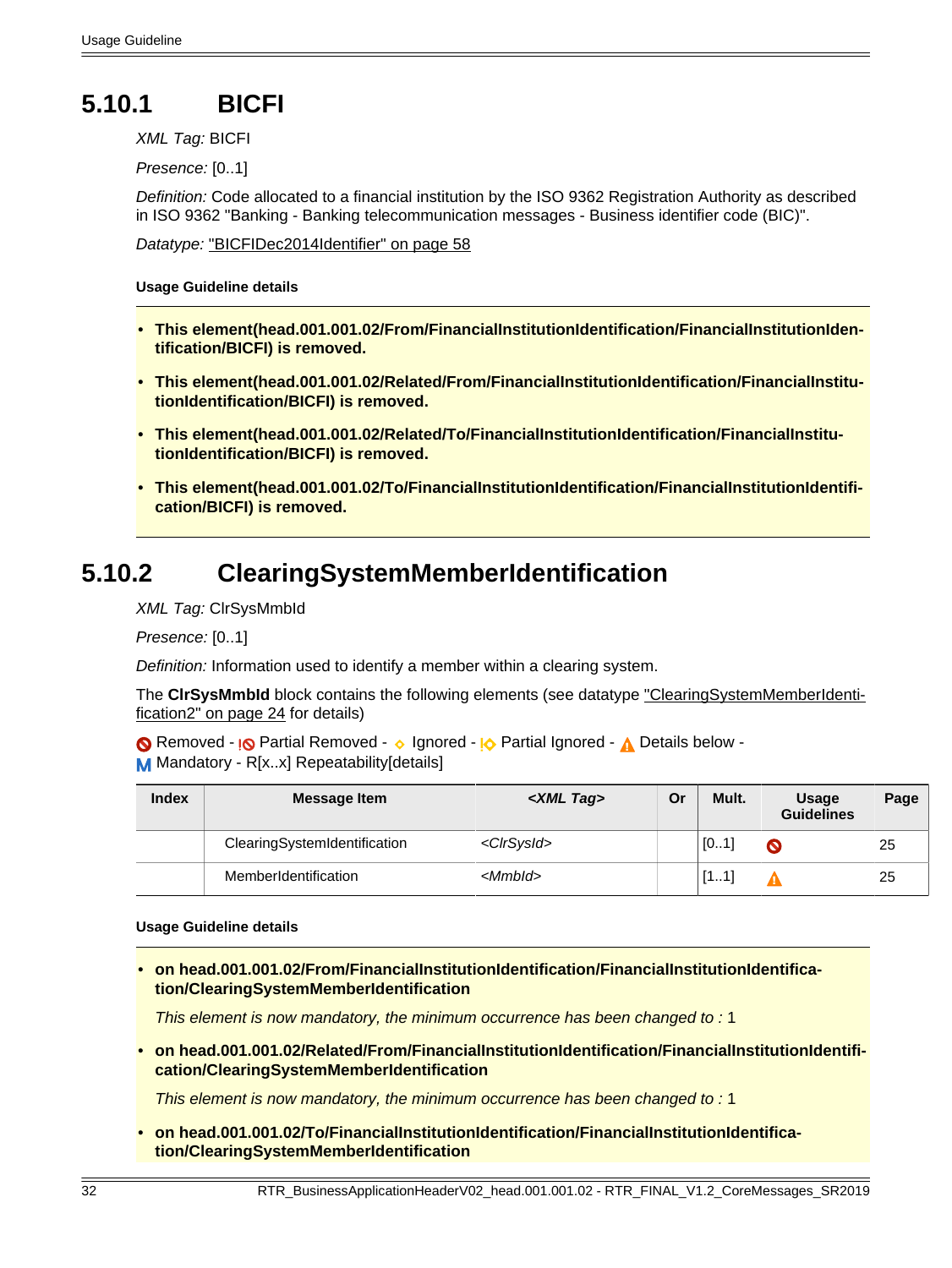This element is now mandatory, the minimum occurrence has been changed to : 1

# <span id="page-32-8"></span>**5.10.3 LEI**

XML Tag: LEI

Presence: [0..1]

Definition: Legal entity identifier of the financial institution.

Datatype: ["LEIIdentifier" on page 65](#page-64-1)

#### **Usage Guideline details**

- <span id="page-32-0"></span>• **This element(head.001.001.02/From/FinancialInstitutionIdentification/FinancialInstitutionIdentification/LEI) is removed.**
- <span id="page-32-1"></span>• **This element(head.001.001.02/Related/From/FinancialInstitutionIdentification/FinancialInstitutionIdentification/LEI) is removed.**
- <span id="page-32-2"></span>• **This element(head.001.001.02/Related/To/FinancialInstitutionIdentification/FinancialInstitutionIdentification/LEI) is removed.**
- <span id="page-32-3"></span>• **This element(head.001.001.02/To/FinancialInstitutionIdentification/FinancialInstitutionIdentification/LEI) is removed.**

### <span id="page-32-9"></span>**5.10.4 Name**

XML Tag: Nm

Presence: [0..1]

Definition: Name by which an agent is known and which is usually used to identify that agent.

Datatype: ["Max140Text" on page 65](#page-64-2)

#### **Usage Guideline details**

- <span id="page-32-4"></span>• **This element(head.001.001.02/From/FinancialInstitutionIdentification/FinancialInstitutionIdentification/Name) is removed.**
- <span id="page-32-5"></span>• **This element(head.001.001.02/Related/From/FinancialInstitutionIdentification/FinancialInstitutionIdentification/Name) is removed.**
- <span id="page-32-6"></span>• **This element(head.001.001.02/Related/To/FinancialInstitutionIdentification/FinancialInstitutionIdentification/Name) is removed.**
- <span id="page-32-7"></span>• **This element(head.001.001.02/To/FinancialInstitutionIdentification/FinancialInstitutionIdentification/Name) is removed.**

### <span id="page-32-10"></span>**5.10.5 PostalAddress**

XML Tag: PstlAdr Presence: [0..1]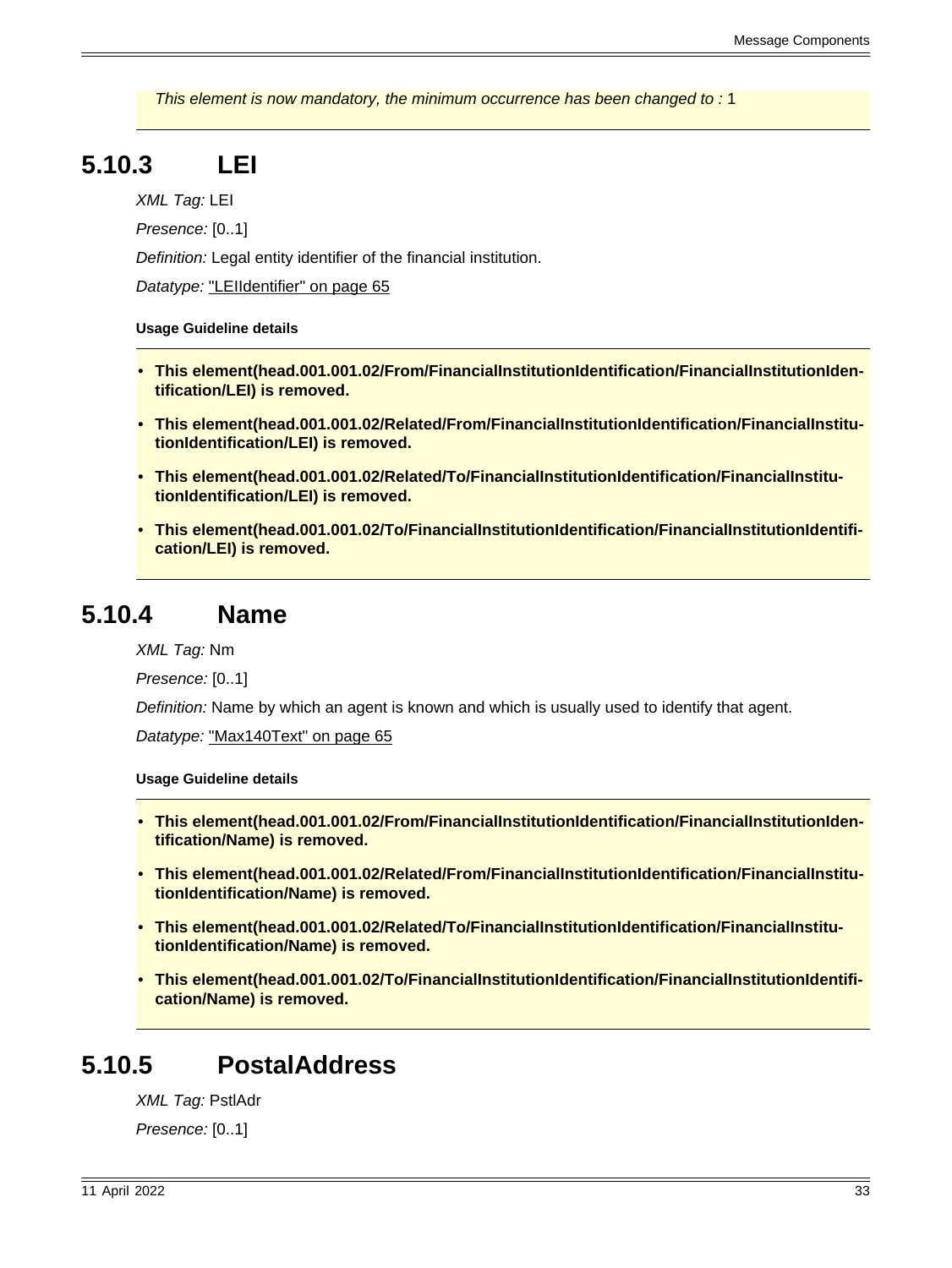Definition: Information that locates and identifies a specific address, as defined by postal services.

The **PstlAdr** block contains the following elements (see datatype ["PostalAddress24" on page 53](#page-52-1) for details)

Removed - <sub>!</sub>© Partial Removed - 
o Ignored - <u>I</u> $\Diamond$  Partial Ignored - 
<u>A</u> Details below -M Mandatory - R[x.x] Repeatability[details]

| <b>Index</b> | <b>Message Item</b> | <xml tag=""></xml>          | Or | Mult. | <b>Usage</b><br><b>Guidelines</b> | Page |
|--------------|---------------------|-----------------------------|----|-------|-----------------------------------|------|
|              | AddressType         | $\langle AdrTp \rangle$     |    | [01]  |                                   | 53   |
|              | Department          | $<$ Dept $>$                |    | [01]  |                                   | 54   |
|              | SubDepartment       | <subdept></subdept>         |    | [01]  |                                   | 54   |
|              | <b>StreetName</b>   | <strtnm></strtnm>           |    | [01]  |                                   | 54   |
|              | BuildingNumber      | <bldgnb></bldgnb>           |    | [01]  |                                   | 54   |
|              | BuildingName        | <bldgnm></bldgnm>           |    | [01]  |                                   | 54   |
|              | Floor               | F                           |    | [01]  |                                   | 54   |
|              | PostBox             | $<$ PstBx $>$               |    | [01]  |                                   | 55   |
|              | Room                | $<$ Room $>$                |    | [01]  |                                   | 55   |
|              | PostCode            | $<$ PstCd>                  |    | [01]  |                                   | 55   |
|              | TownName            | $<$ Twn $N$ m $>$           |    | [01]  |                                   | 55   |
|              | TownLocationName    | <twnlctnnm></twnlctnnm>     |    | [01]  |                                   | 55   |
|              | <b>DistrictName</b> | <dstrctnm></dstrctnm>       |    | [01]  |                                   | 55   |
|              | CountrySubDivision  | <ctrysubdvsn></ctrysubdvsn> |    | [01]  |                                   | 56   |
|              | Country             | $<$ Ctry>                   |    | [01]  |                                   | 56   |
|              | AddressLine         | <adrline></adrline>         |    | [07]  |                                   | 56   |

#### **Usage Guideline details**

- <span id="page-33-0"></span>• **This element(head.001.001.02/From/FinancialInstitutionIdentification/FinancialInstitutionIdentification/PostalAddress) is removed.**
- <span id="page-33-1"></span>• **This element(head.001.001.02/Related/From/FinancialInstitutionIdentification/FinancialInstitutionIdentification/PostalAddress) is removed.**
- <span id="page-33-2"></span>• **This element(head.001.001.02/Related/To/FinancialInstitutionIdentification/FinancialInstitutionIdentification/PostalAddress) is removed.**
- <span id="page-33-3"></span>• **This element(head.001.001.02/To/FinancialInstitutionIdentification/FinancialInstitutionIdentification/PostalAddress) is removed.**

### <span id="page-33-4"></span>**5.10.6 Other**

XML Tag: Othr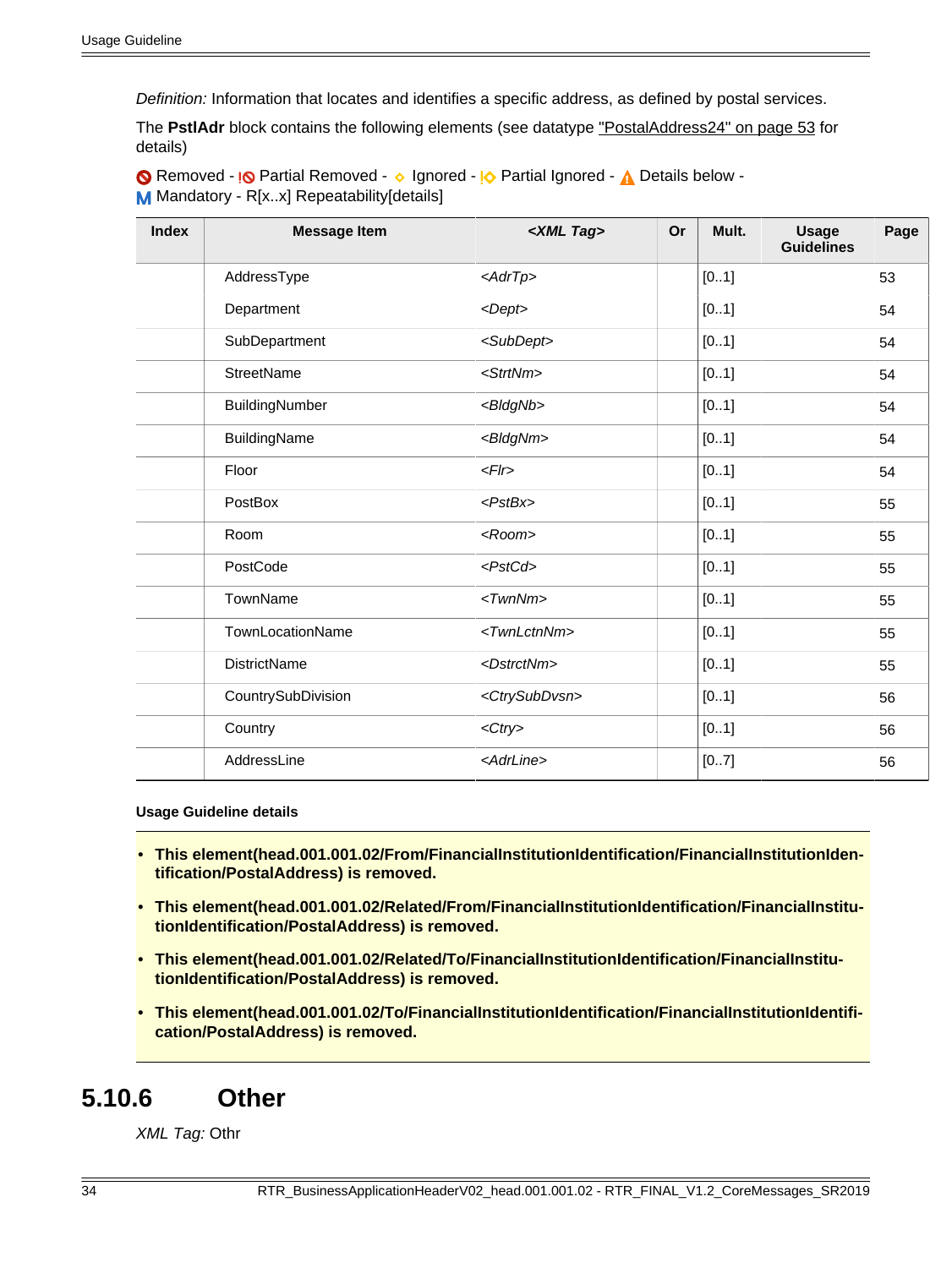Presence: [0..1]

Definition: Unique identification of an agent, as assigned by an institution, using an identification scheme.

The Othr block contains the following elements (see datatype ["GenericFinancialIdentification1" on](#page-34-4) [page 35](#page-34-4) for details)

Removed - <sub>!</sub>© Partial Removed - 
o Ignored - <sup>1</sup>

<sub>2</sub> Partial Ignored - 
<sub>1</sub>

<sub>2</sub> Details below -M Mandatory - R[x..x] Repeatability[details]

| <b>Index</b> | <b>Message Item</b>   | <xml tag=""></xml>  | Or | Mult. | <b>Usage</b><br><b>Guidelines</b> | Page |
|--------------|-----------------------|---------------------|----|-------|-----------------------------------|------|
|              | <b>Identification</b> | $<$ Id $>$          |    | [11]  |                                   | 35   |
|              | SchemeName            | <schmenm></schmenm> |    | [01]  |                                   | 36   |
|              | <b>Issuer</b>         | $\langle$ SSr $>$   |    | [01]  |                                   | 36   |

**Usage Guideline details**

- <span id="page-34-0"></span>• **This element(head.001.001.02/From/FinancialInstitutionIdentification/FinancialInstitutionIdentification/Other) is removed.**
- <span id="page-34-1"></span>• **This element(head.001.001.02/Related/From/FinancialInstitutionIdentification/FinancialInstitutionIdentification/Other) is removed.**
- <span id="page-34-2"></span>• **This element(head.001.001.02/Related/To/FinancialInstitutionIdentification/FinancialInstitutionIdentification/Other) is removed.**
- <span id="page-34-3"></span>• **This element(head.001.001.02/To/FinancialInstitutionIdentification/FinancialInstitutionIdentification/Other) is removed.**

## <span id="page-34-4"></span>**5.11 GenericFinancialIdentification1**

Definition: Information related to an identification of a financial institution.

Removed - <sub>!</sub>© Partial Removed - 
o Ignored - <u>I</u> $\Diamond$  Partial Ignored - 
<u>A</u> Details below -M Mandatory - R[x..x] Repeatability[details]

| <b>Index</b> | <b>Message Item</b> | <xml tag=""></xml>  | Or | Mult. | <b>Usage</b><br><b>Guidelines</b> | Page |
|--------------|---------------------|---------------------|----|-------|-----------------------------------|------|
|              | Identification      | $<$ <i>Id</i> >     |    | [11]  |                                   | 35   |
|              | SchemeName          | <schmenm></schmenm> |    | [01]  |                                   | 36   |
|              | <b>Issuer</b>       | $<$ $ ssr>$         |    | [01]  |                                   | 36   |

**Used in element(s)**

["Other" on page 34](#page-33-4)

### <span id="page-34-5"></span>**5.11.1 Identification**

XML Tag: Id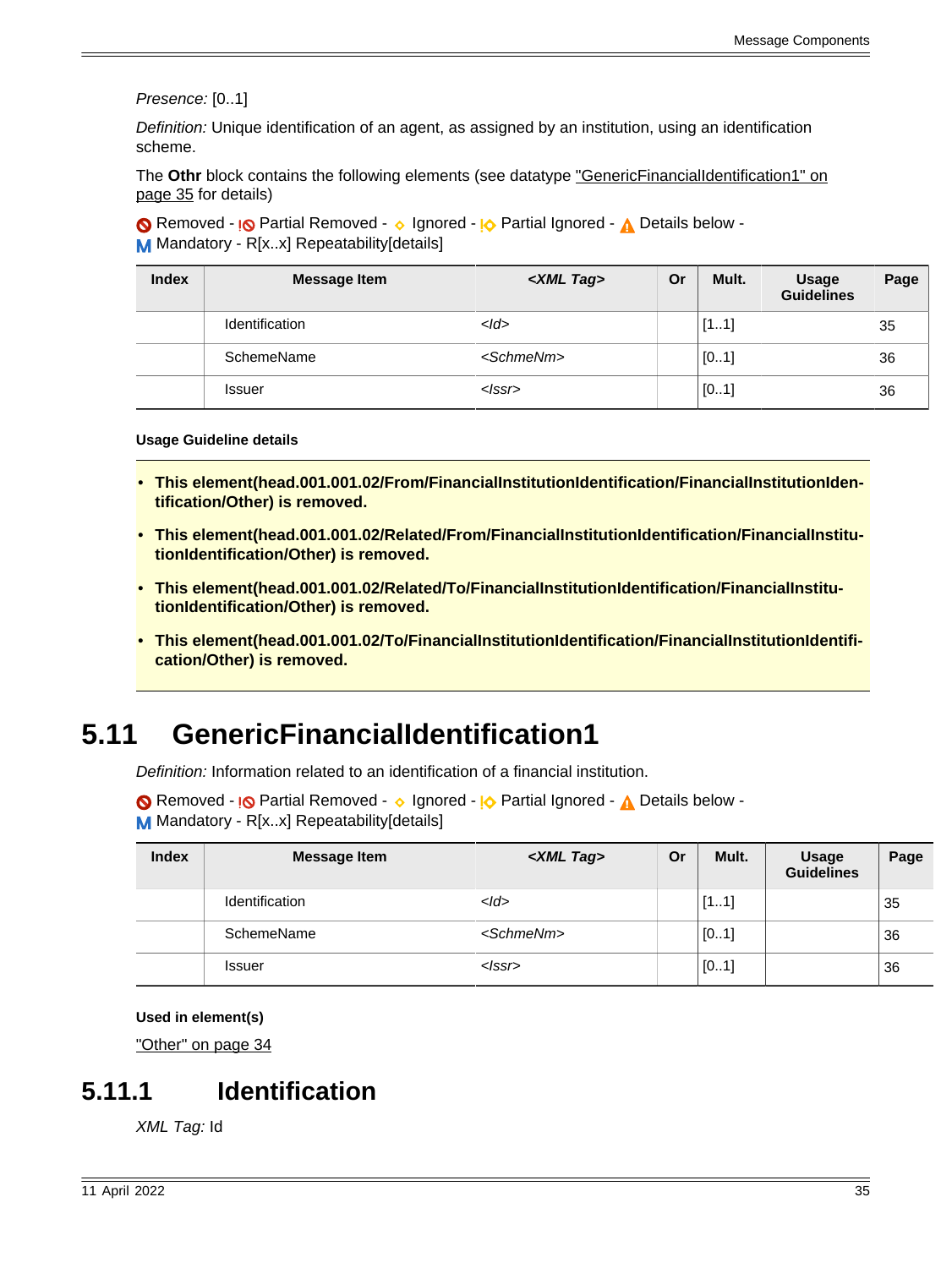Presence: [1..1]

Definition: Unique and unambiguous identification of a person.

Datatype: ["Max35Text" on page 67](#page-66-0)

### <span id="page-35-2"></span>**5.11.2 SchemeName**

XML Tag: SchmeNm

Presence: [0..1]

Definition: Name of the identification scheme.

The **SchmeNm** block contains the following elements (see datatype ["FinancialIdentificationScheme-](#page-29-4)[Name1Choice" on page 30](#page-29-4) for details)

Removed - **I<sub></sub>O** Partial Removed - **v** Ignored - **I<sub>O</sub>** Partial Ignored - **A** Details below -M Mandatory - R[x..x] Repeatability[details]

| <b>Index</b> | <b>Message Item</b> | <xml tag=""></xml> | Or     | Mult. | <b>Usage</b><br><b>Guidelines</b> | Page |
|--------------|---------------------|--------------------|--------|-------|-----------------------------------|------|
|              | Code                | $<$ Cd>            | {Or    | [11]  |                                   | 31   |
|              | Proprietary         | $<$ Prtry>         | $Or\}$ | [11]  |                                   | 31   |

### <span id="page-35-3"></span>**5.11.3 Issuer**

XML Tag: Issr

Presence: [0..1]

Definition: Entity that assigns the identification.

Datatype: ["Max35Text" on page 67](#page-66-0)

## <span id="page-35-0"></span>**5.12 GenericIdentification30**

Definition: Information related to an identification, for example, party identification or account identification.

Removed - <sub>!</sub>© Partial Removed - 
o Ignored - <sup>1</sup>

<sub>2</sub> Partial Ignored - 
<sub>1</sub>

<sub>2</sub> Details below -

M Mandatory - R[x..x] Repeatability[details]

| <b>Index</b> | <b>Message Item</b>   | <xml tag=""></xml>  | Or | Mult. | <b>Usage</b><br><b>Guidelines</b> | Page |
|--------------|-----------------------|---------------------|----|-------|-----------------------------------|------|
|              | <b>Identification</b> | $<$ Id $>$          |    | [11]  |                                   | 36   |
|              | <b>Issuer</b>         | $<$ $ ssr>$         |    | [11]  |                                   | 37   |
|              | SchemeName            | <schmenm></schmenm> |    | [01]  |                                   | 37   |

#### **Used in element(s)**

["Proprietary" on page 16](#page-15-2)

### <span id="page-35-1"></span>**5.12.1 Identification**

XML Tag: Id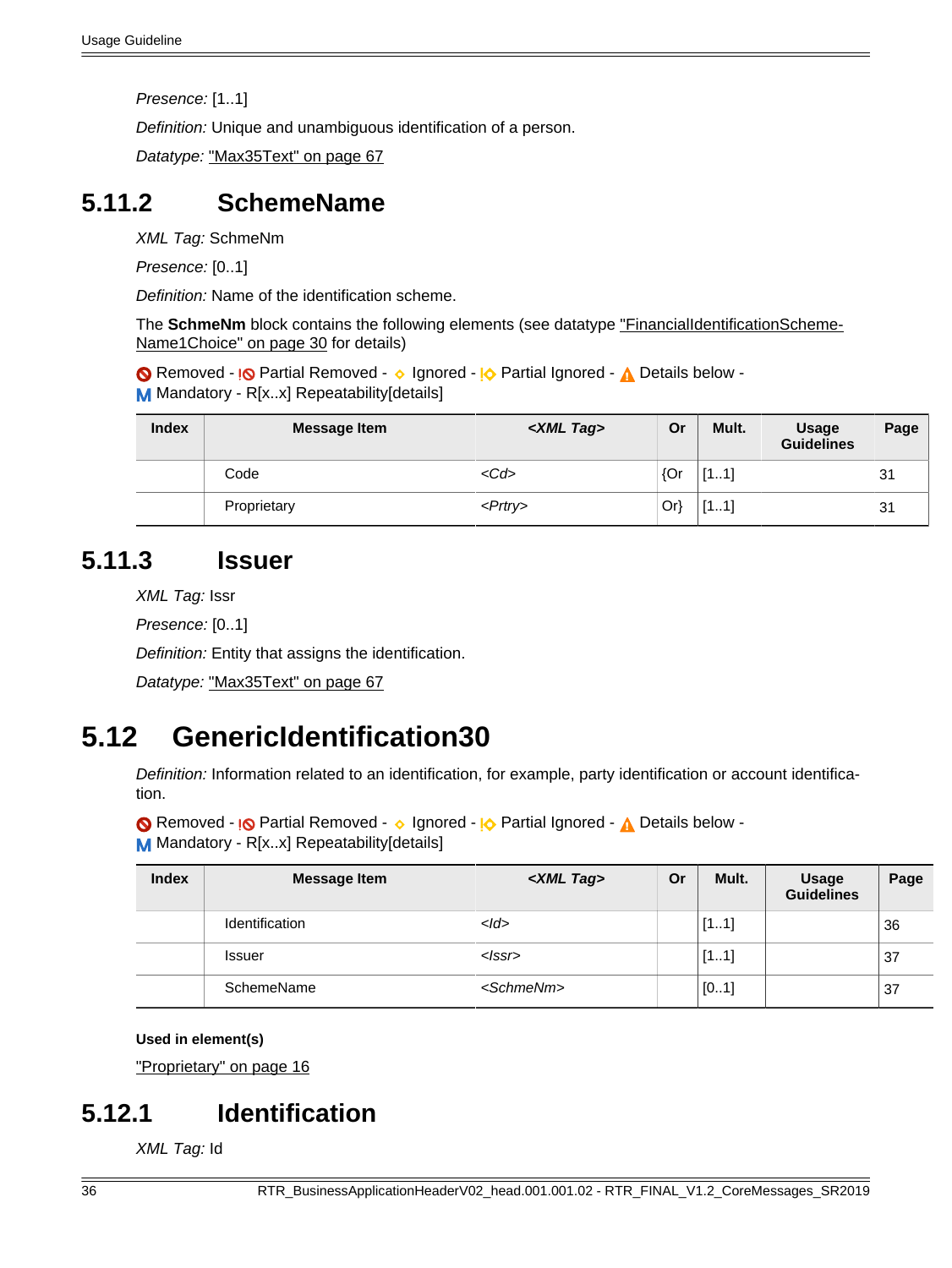Presence: [1..1]

Definition: Proprietary information, often a code, issued by the data source scheme issuer.

Datatype: ["Exact4AlphaNumericText" on page 61](#page-60-1)

### <span id="page-36-1"></span>**5.12.2 Issuer**

XML Tag: Issr

Presence: [1..1]

Definition: Entity that assigns the identification.

Datatype: ["Max35Text" on page 67](#page-66-0)

### <span id="page-36-2"></span>**5.12.3 SchemeName**

XML Tag: SchmeNm

Presence: [0..1]

Definition: Short textual description of the scheme.

Datatype: ["Max35Text" on page 67](#page-66-0)

# <span id="page-36-4"></span>**5.13 GenericOrganisationIdentification1**

Definition: Information related to an identification of an organisation.

Removed - <sub>!</sub>© Partial Removed - 
o Ignored - <u>I</u> $\Diamond$  Partial Ignored - 
<u>A</u> Details below -M Mandatory - R[x..x] Repeatability[details]

| <b>Index</b> | <b>Message Item</b> | <xml tag=""></xml>  | Or | Mult. | <b>Usage</b><br><b>Guidelines</b> | Page |
|--------------|---------------------|---------------------|----|-------|-----------------------------------|------|
|              | Identification      | $<$ <i>Id</i> >     |    | [11]  |                                   | 37   |
|              | SchemeName          | <schmenm></schmenm> |    | [01]  | $\boldsymbol{\mathsf{O}}$         | 39   |
|              | <b>Issuer</b>       | <lssr></lssr>       |    | [01]  | O                                 | 39   |

**Used in element(s)**

["Other" on page 43](#page-42-6)

## <span id="page-36-3"></span>**5.13.1 Identification**

XML Tag: Id

Presence: [1..1]

Definition: Identification assigned by an institution.

Datatype: ["Max35Text" on page 67](#page-66-0)

### **Usage Guideline details**

<span id="page-36-0"></span>• **on head.001.001.02/From/OrganisationIdentification/Identification/OrganisationIdentification/Other/Identification**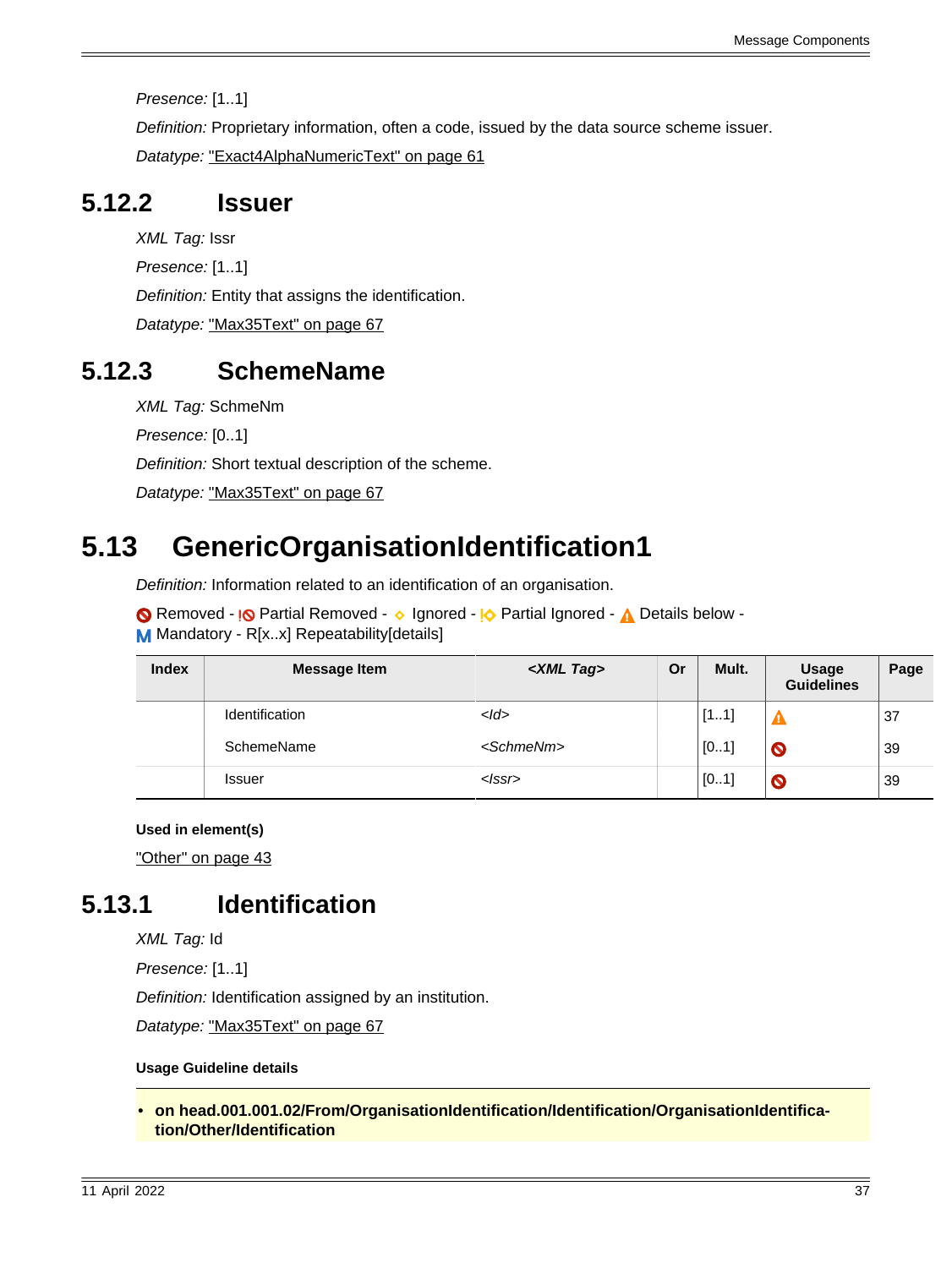**Comment:** Validation reference: SCT\_B1 Validation: Acceptable CSP ID to send PACS.008 on behalf of DA Validation description: CSP ID details provided in the HEAD.001 will be validated against list of registered CSP for the provided DA ID in the RTR Exchange Registry. Validation: Check if HEAD.001 of PACS.008 {CSP ID} is authorized to send of behalf of DA for given PACS.008 {Debtor Agent ID} defined in DA Participant Registry Then Payment processes successfully Else Payment fails Validation reference: PSR\_B2 Validation: CSP for sending PACS.002 is the same as that of receiving PACS.008 Validation description: CSP ID of PACS.008 stored in the RTR Exchange should be the same as that of CSP ID received in PACS.002. Validation: (If HEAD.001 of PACS.002{CSP Id} = Head.001 of PACS.008{CSP Id} Or If HEAD.001 of PACS.002  $\{CSP$  ID} = Participant CSP ID for the DA defined in Registry, in the case of a direct connector) Then PACS.002 processed successfully Else PACS.002 will be rejected Validation reference: PSRR\_B1 Validation: CSP is valid and allowed to send on behalf of DA or CA Validation description: CSP ID details provided in the HEAD.001 will be validated against list of registered CSP for the provided DA/CA ID in the RTR Exchange Registry. Validation: Check if HEAD.001 of PACS.028  $\{CSP\ ID\}$  is authorized to send of behalf of DA/CA for given PACS.028 {Instructing Agent ID}/{Instructed Agent ID} defined in DA/CA Participant Registry Then Message processes successfully Else Message fails • **on head.001.001.02/Related/From/OrganisationIdentification/Identification/OrganisationIdenti-**

#### **Comment:**

<span id="page-37-0"></span>**fication/Other/Identification**

This element must be populated with the Connection Service Provider Identifier assigned by Payments Canada.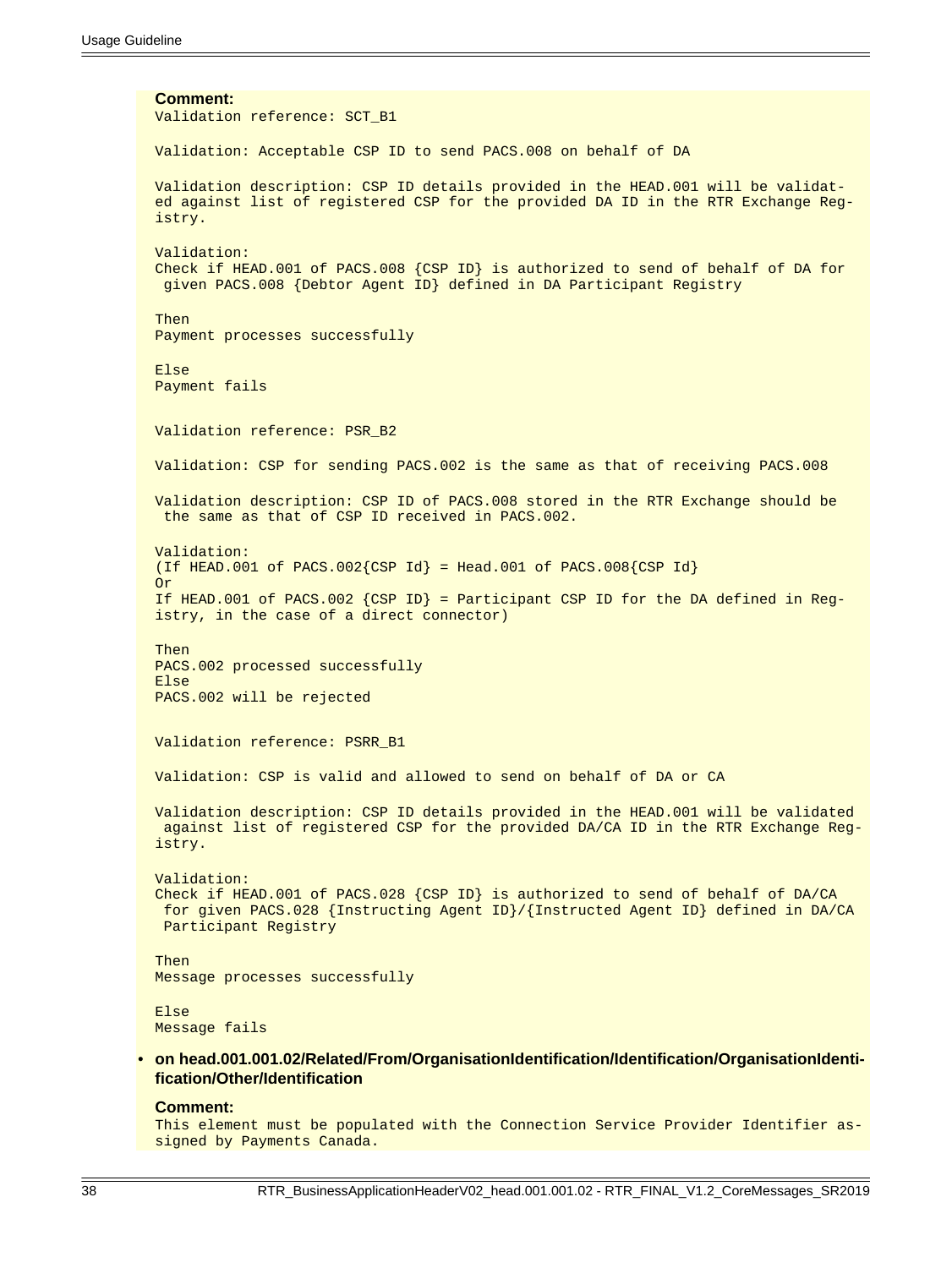<span id="page-38-5"></span>• **on head.001.001.02/Related/To/OrganisationIdentification/Identification/OrganisationIdentification/Other/Identification**

```
Comment:
```

```
This element must be populated with the Connection Service Provider Identifier as-
signed by Payments Canada.
```
### <span id="page-38-6"></span>**5.13.2 SchemeName**

XML Tag: SchmeNm

Presence: [0..1]

Definition: Name of the identification scheme.

The **SchmeNm** block contains the following elements (see datatype ["OrganisationIdentifica](#page-43-2)[tionSchemeName1Choice" on page 44](#page-43-2) for details)

Removed - <sub>!</sub>© Partial Removed - 
o Ignored - <u>I</u> $\Diamond$  Partial Ignored - 
<u>A</u> Details below -M Mandatory - R[x..x] Repeatability[details]

| <b>Index</b> | <b>Message Item</b> | <xml tag=""></xml> | Or     | Mult. | Usage<br><b>Guidelines</b> | Page |
|--------------|---------------------|--------------------|--------|-------|----------------------------|------|
|              | Code                | $<$ Cd>            | ${Or}$ | [11]  |                            | 44   |
|              | Proprietary         | $<$ Prtry $>$      | $Or\}$ | [11]  |                            | 44   |

**Usage Guideline details**

- <span id="page-38-0"></span>• This element(head.001.001.02/From/OrganisationIdentification/Identification/OrganisationI**dentification/Other/SchemeName) is removed.**
- <span id="page-38-1"></span>• **This element(head.001.001.02/Related/From/OrganisationIdentification/Identification/OrganisationIdentification/Other/SchemeName) is removed.**
- <span id="page-38-2"></span>• **This element(head.001.001.02/Related/To/OrganisationIdentification/Identification/OrganisationIdentification/Other/SchemeName) is removed.**
- <span id="page-38-3"></span>• **This element(head.001.001.02/To/OrganisationIdentification/Identification/OrganisationIdentification/Other/SchemeName) is removed.**

### <span id="page-38-7"></span>**5.13.3 Issuer**

XML Tag: Issr

Presence: [0..1]

Definition: Entity that assigns the identification.

Datatype: ["Max35Text" on page 67](#page-66-0)

#### **Usage Guideline details**

<span id="page-38-4"></span>• **This element(head.001.001.02/From/OrganisationIdentification/Identification/OrganisationIdentification/Other/Issuer) is removed.**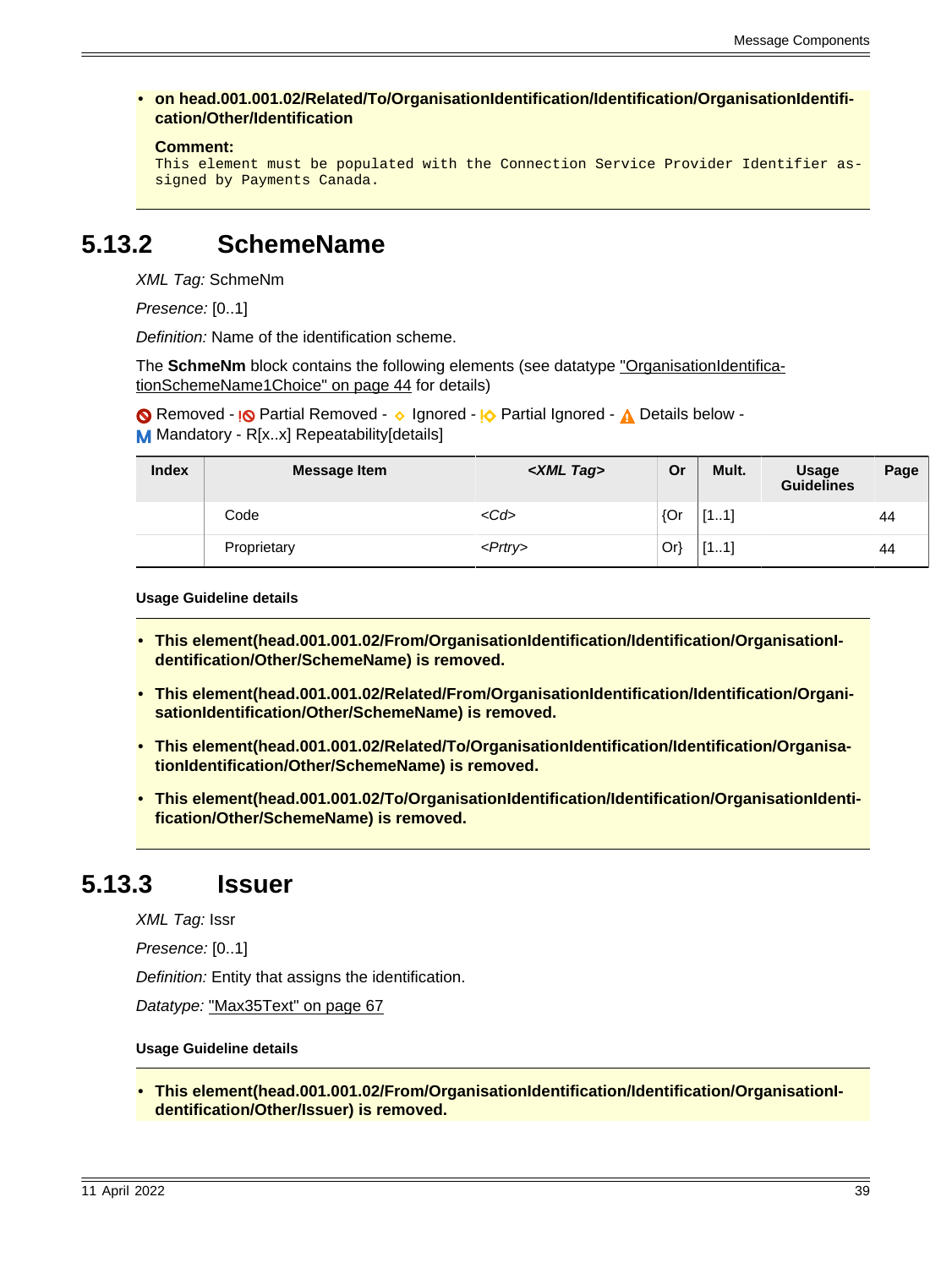- <span id="page-39-0"></span>• **This element(head.001.001.02/Related/From/OrganisationIdentification/Identification/OrganisationIdentification/Other/Issuer) is removed.**
- <span id="page-39-1"></span>• **This element(head.001.001.02/Related/To/OrganisationIdentification/Identification/OrganisationIdentification/Other/Issuer) is removed.**
- <span id="page-39-2"></span>• **This element(head.001.001.02/To/OrganisationIdentification/Identification/OrganisationIdentification/Other/Issuer) is removed.**

## <span id="page-39-5"></span>**5.14 GenericPersonIdentification1**

Definition: Information related to an identification of a person.

Removed - <sub>I</sub><sub>O</sub> Partial Removed - **O** Ignored - <sub>I</sub><sub>O</sub> Partial Ignored - 
<sub>A</sub> Details below -M Mandatory - R[x..x] Repeatability[details]

| <b>Index</b> | <b>Message Item</b> | <xml tag=""></xml>  | Or | Mult. | <b>Usage</b><br><b>Guidelines</b> | Page |
|--------------|---------------------|---------------------|----|-------|-----------------------------------|------|
|              | Identification      | $<$ <i>Id</i> >     |    | [11]  |                                   | 40   |
|              | SchemeName          | <schmenm></schmenm> |    | [01]  |                                   | 40   |
|              | <b>Issuer</b>       | <lssr></lssr>       |    | [01]  |                                   | 41   |

**Used in element(s)**

["Other" on page 52](#page-51-0)

### <span id="page-39-3"></span>**5.14.1 Identification**

XML Tag: Id

Presence: [1..1]

Definition: Unique and unambiguous identification of a person.

Datatype: ["Max35Text" on page 67](#page-66-0)

### <span id="page-39-4"></span>**5.14.2 SchemeName**

XML Tag: SchmeNm

Presence: [0..1]

Definition: Name of the identification scheme.

The **SchmeNm** block contains the following elements (see datatype ["PersonIdentificationScheme-](#page-51-1)[Name1Choice" on page 52](#page-51-1) for details)

Removed - <sub>!</sub>© Partial Removed - 
o Ignored - <sub>!</sub>O Partial Ignored - 
<sub>A</sub> Details below -M Mandatory - R[x.x] Repeatability[details]

| <b>Index</b> | <b>Message Item</b> | <xml tag=""></xml> | Or  | Mult. | <b>Usage</b><br><b>Guidelines</b> | Page |
|--------------|---------------------|--------------------|-----|-------|-----------------------------------|------|
|              | Code                | $<$ Cd>            | {Or | [11]  |                                   | 52   |
|              | Proprietary         | $<$ Prtry $>$      | Orl | [11]  |                                   | 52   |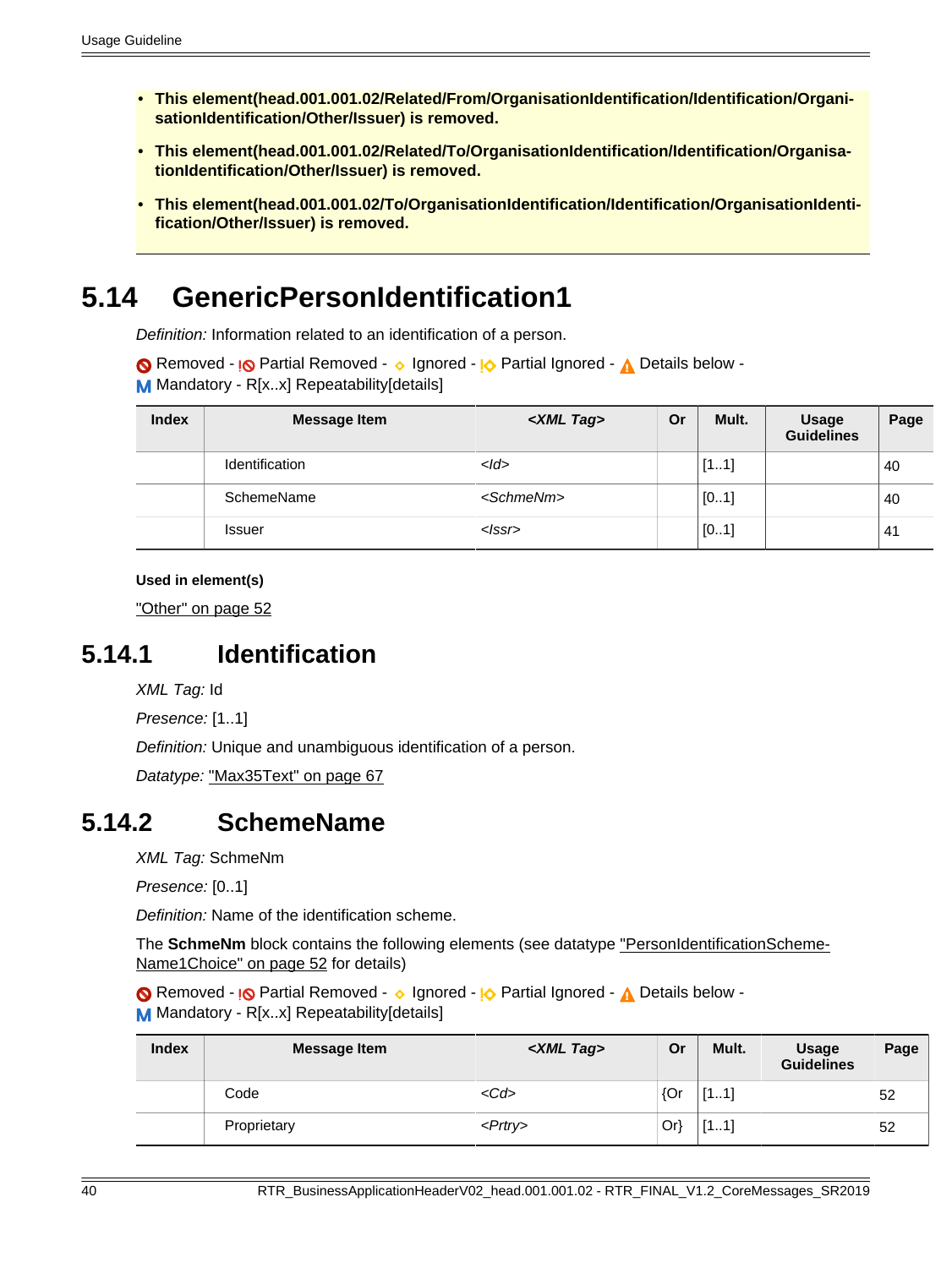## <span id="page-40-3"></span>**5.14.3 Issuer**

XML Tag: Issr Presence: [0..1] Definition: Entity that assigns the identification.

Datatype: ["Max35Text" on page 67](#page-66-0)

# <span id="page-40-2"></span>**5.15 ImplementationSpecification1**

Definition: Identifies the implementation specification to which the ISO 20022 message conforms.

Removed - <sub>!</sub>© Partial Removed - 
o Ignored - <u>I</u> $\Diamond$  Partial Ignored - 
<u>A</u> Details below -M Mandatory - R[x..x] Repeatability[details]

| <b>Index</b> | <b>Message Item</b> | <xml tag=""></xml> | Or | Mult. | <b>Usage</b><br><b>Guidelines</b> | Page           |
|--------------|---------------------|--------------------|----|-------|-----------------------------------|----------------|
|              | Registry            | $<$ Regy $>$       |    | [11]  |                                   | 4'             |
|              | Identification      | $<$ ld>            |    | [11]  |                                   | 4 <sup>′</sup> |

**Used in element(s)**

["MarketPractice" on page 12](#page-11-3)

## <span id="page-40-0"></span>**5.15.1 Registry**

XML Tag: Regy

Presence: [1..1]

Definition: Name of the implementation specification registry in which the implementation specification of the ISO 20022 message is maintained.

For example, "MyStandards".

Datatype: ["Max350Text" on page 66](#page-65-1)

### <span id="page-40-1"></span>**5.15.2 Identification**

XML Tag: Id

Presence: [1..1]

Definition: Identifier which unambiguously identifies, within the implementation specification registry, the implementation specification to which the ISO 20022 message is compliant. This can be done via a URN. It can also contain a version number or date.

For instance, "2018-01-01 - Version 2" or "urn:uuid:6e8bc430-9c3a-11d9-9669-0800200c9a66".

Datatype: ["Max2048Text" on page 66](#page-65-0)

# <span id="page-40-4"></span>**5.16 OrganisationIdentification29**

Definition: Unique and unambiguous way to identify an organisation.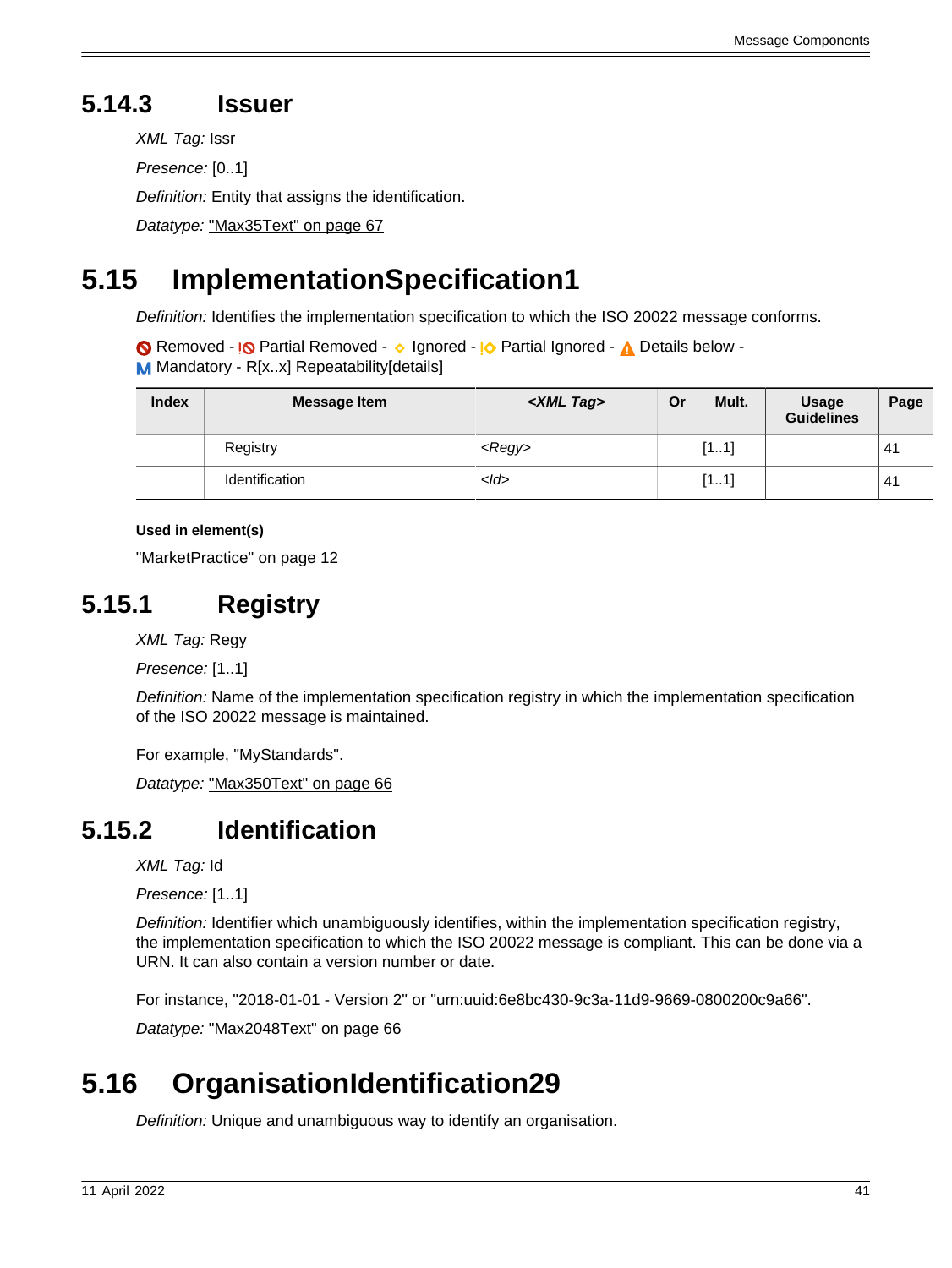Removed - <sub>!</sub>© Partial Removed - 
o Ignored - <sup>1</sup>

<sub>2</sub> Partial Ignored - 
<sub>1</sub>

<sub>2</sub> Details below -M Mandatory - R[x..x] Repeatability[details]

| <b>Index</b> | <b>Message Item</b> | <xml tag=""></xml> | Or | Mult.   | <b>Usage</b><br><b>Guidelines</b> | Page |
|--------------|---------------------|--------------------|----|---------|-----------------------------------|------|
|              | AnyBIC              | <anybic></anybic>  |    | [01]    | $\bullet$                         | 42   |
|              | LEI                 | $<$ LEI $>$        |    | [01]    | $\bullet$                         | 42   |
|              | Other               | $<$ Othr $>$       |    | $[0^*]$ | M R[11] R[11] R\$11] R[1          |      |

#### **Used in element(s)**

["OrganisationIdentification" on page 45](#page-44-1)

### <span id="page-41-6"></span>**5.16.1 AnyBIC**

XML Tag: AnyBIC

Presence: [0..1]

Definition: Business identification code of the organisation.

Datatype: ["AnyBICDec2014Identifier" on page 58](#page-57-1)

#### **Usage Guideline details**

- <span id="page-41-0"></span>• **This element(head.001.001.02/From/OrganisationIdentification/Identification/OrganisationIdentification/AnyBIC) is removed.**
- <span id="page-41-1"></span>• **This element(head.001.001.02/Related/From/OrganisationIdentification/Identification/OrganisationIdentification/AnyBIC) is removed.**
- <span id="page-41-2"></span>• **This element(head.001.001.02/Related/To/OrganisationIdentification/Identification/OrganisationIdentification/AnyBIC) is removed.**
- <span id="page-41-3"></span>• **This element(head.001.001.02/To/OrganisationIdentification/Identification/OrganisationIdentification/AnyBIC) is removed.**

### <span id="page-41-7"></span>**5.16.2 LEI**

XML Tag: LEI

Presence: [0..1]

Definition: Legal entity identification as an alternate identification for a party.

Datatype: ["LEIIdentifier" on page 65](#page-64-1)

#### **Usage Guideline details**

- <span id="page-41-4"></span>• **This element(head.001.001.02/From/OrganisationIdentification/Identification/OrganisationIdentification/LEI) is removed.**
- <span id="page-41-5"></span>• **This element(head.001.001.02/Related/From/OrganisationIdentification/Identification/OrganisationIdentification/LEI) is removed.**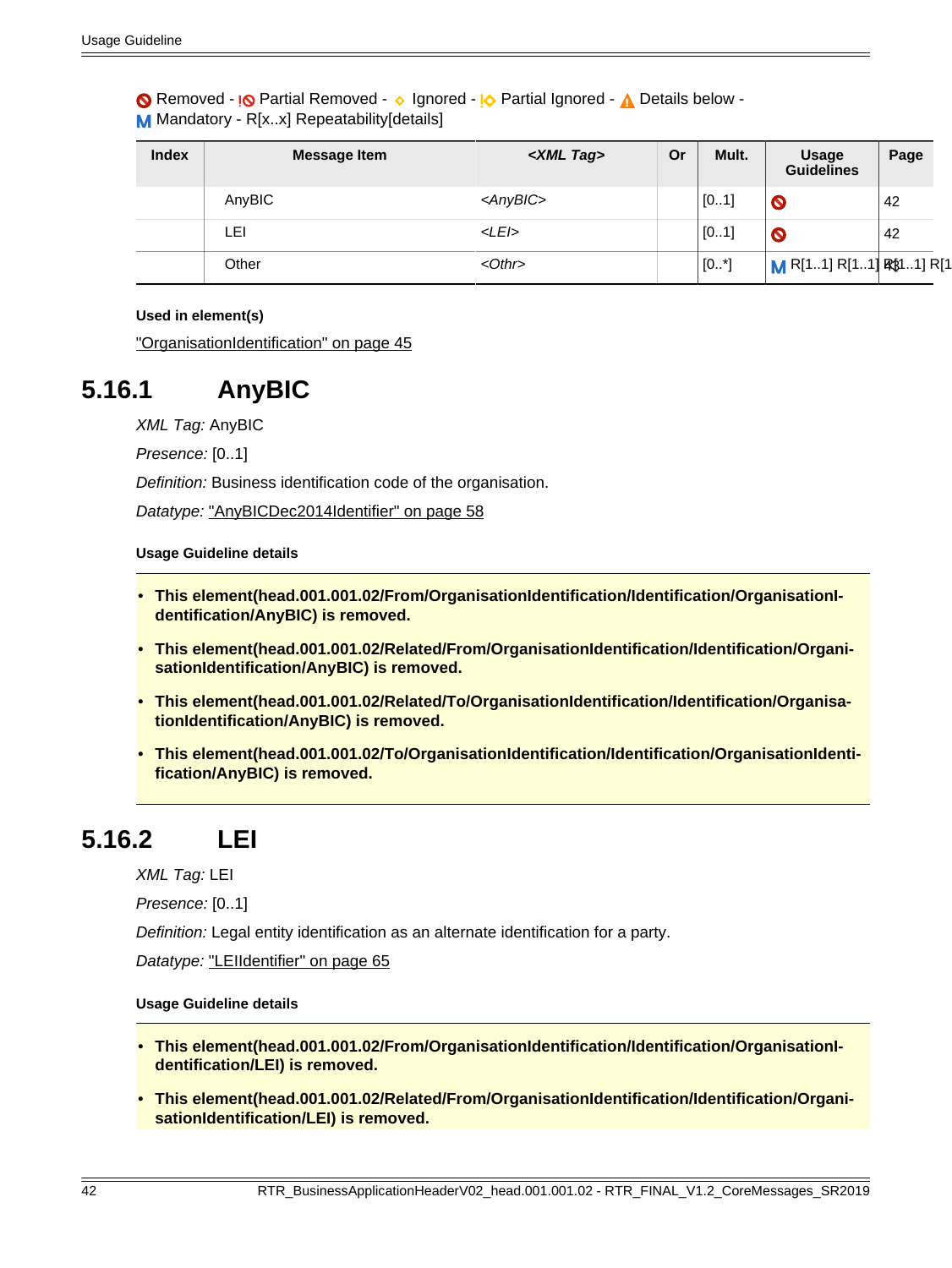- <span id="page-42-0"></span>• **This element(head.001.001.02/Related/To/OrganisationIdentification/Identification/OrganisationIdentification/LEI) is removed.**
- <span id="page-42-1"></span>• **This element(head.001.001.02/To/OrganisationIdentification/Identification/OrganisationIdentification/LEI) is removed.**

### <span id="page-42-6"></span>**5.16.3 Other**

XML Tag: Othr

Presence: [0..\*]

Definition: Unique identification of an organisation, as assigned by an institution, using an identification scheme.

The Othr block contains the following elements (see datatype ["GenericOrganisationIdentification1" on](#page-36-4) [page 37](#page-36-4) for details)

Removed - <sub>!</sub>© Partial Removed - 
o Ignored - <sub>!</sub>O Partial Ignored - 
<u>A</u> Details below -M Mandatory - R[x.x] Repeatability[details]

| <b>Index</b> | <b>Message Item</b>   | <xml tag=""></xml>  | Or | Mult. | <b>Usage</b><br><b>Guidelines</b> | Page |
|--------------|-----------------------|---------------------|----|-------|-----------------------------------|------|
|              | <b>Identification</b> | $<$ <i>Id</i> >     |    | [11]  |                                   | 37   |
|              | SchemeName            | <schmenm></schmenm> |    | [01]  | $\bullet$                         | 39   |
|              | <b>Issuer</b>         | $\langle$ SSr $>$   |    | [01]  | $\boldsymbol{\circ}$              | 39   |

#### **Usage Guideline details**

<span id="page-42-2"></span>• **on head.001.001.02/From/OrganisationIdentification/Identification/OrganisationIdentification/Other**

This element is now mandatory, the minimum occurrence has been changed to : 1

This element has change repeatability, the maximum occurrence has been changed to : 1

<span id="page-42-3"></span>• **on head.001.001.02/To/OrganisationIdentification/Identification/OrganisationIdentification/Other**

This element is now mandatory, the minimum occurrence has been changed to : 1

This element has change repeatability, the maximum occurrence has been changed to : 1

<span id="page-42-4"></span>• **on head.001.001.02/Related/From/OrganisationIdentification/Identification/OrganisationIdentification/Other**

This element is now mandatory, the minimum occurrence has been changed to : 1

This element has change repeatability, the maximum occurrence has been changed to : 1

<span id="page-42-5"></span>• **on head.001.001.02/Related/To/OrganisationIdentification/Identification/OrganisationIdentification/Other**

This element is now mandatory, the minimum occurrence has been changed to : 1

This element has change repeatability, the maximum occurrence has been changed to : 1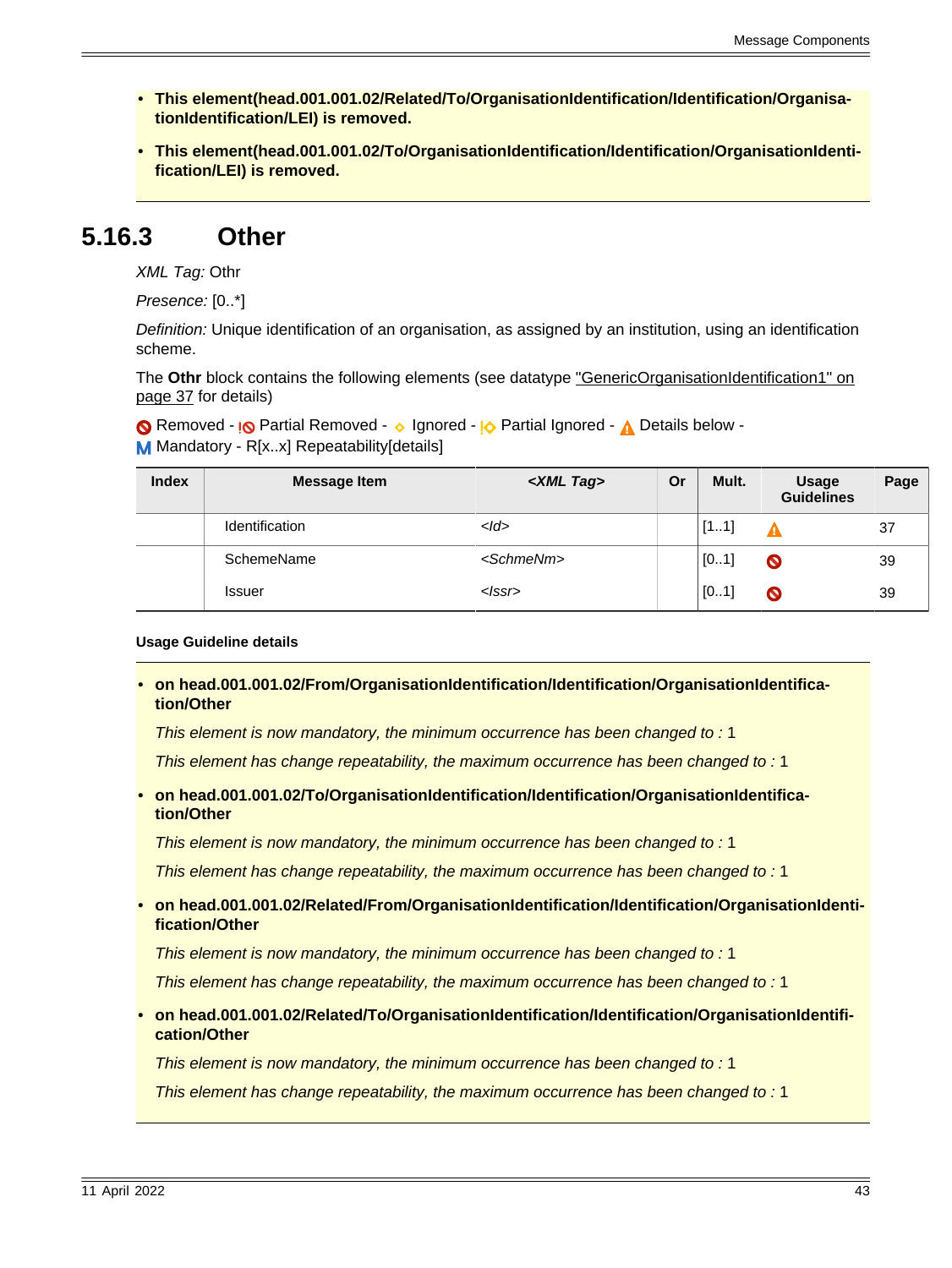# <span id="page-43-2"></span>**5.17 OrganisationIdentificationSchemeName1Choice**

Definition: Sets of elements to identify a name of the organisation identification scheme.

Removed - **I<sub></sub>O** Partial Removed - **v** Ignored - **I<sub>O</sub>** Partial Ignored - **A** Details below -M Mandatory - R[x..x] Repeatability[details]

| <b>Index</b> | <b>Message Item</b> | <xml tag=""></xml> | Or     | Mult. | <b>Usage</b><br><b>Guidelines</b> | Page |
|--------------|---------------------|--------------------|--------|-------|-----------------------------------|------|
|              | Code                | $<$ Cd>            | ${Or}$ | "M.n. |                                   | 44   |
|              | Proprietary         | <prtry></prtry>    | $Or\}$ | [11]  |                                   | 44   |

#### **Used in element(s)**

["SchemeName" on page 39](#page-38-6)

### <span id="page-43-3"></span>**5.17.1 Code**

XML Tag: Cd

Presence: [1..1]

Definition: Name of the identification scheme, in a coded form as published in an external list.

Datatype: ["ExternalOrganisationIdentification1Code" on page 62](#page-61-1)

### <span id="page-43-4"></span>**5.17.2 Proprietary**

XML Tag: Prtry

Presence: [1..1]

Definition: Name of the identification scheme, in a free text form.

Datatype: ["Max35Text" on page 67](#page-66-0)

# <span id="page-43-0"></span>**5.18 OtherContact1**

Definition: Communication device number or electronic address used for communication.

Removed - <sub>!</sub>© Partial Removed - 
o Ignored - <sub>!</sub>O Partial Ignored - 
<sub>A</sub> Details below -M Mandatory - R[x..x] Repeatability[details]

| <b>Index</b> | <b>Message Item</b> | <xml tag=""></xml>  | Or | Mult. | <b>Usage</b><br><b>Guidelines</b> | Page |
|--------------|---------------------|---------------------|----|-------|-----------------------------------|------|
|              | ChannelType         | <chanitp></chanitp> |    | [11]  |                                   | 44   |
|              | Identification      | $<$ ld>             |    | [01]  |                                   | 45   |

```
Used in element(s)
```
["Other" on page 29](#page-28-2)

## <span id="page-43-1"></span>**5.18.1 ChannelType**

XML Tag: ChanlTp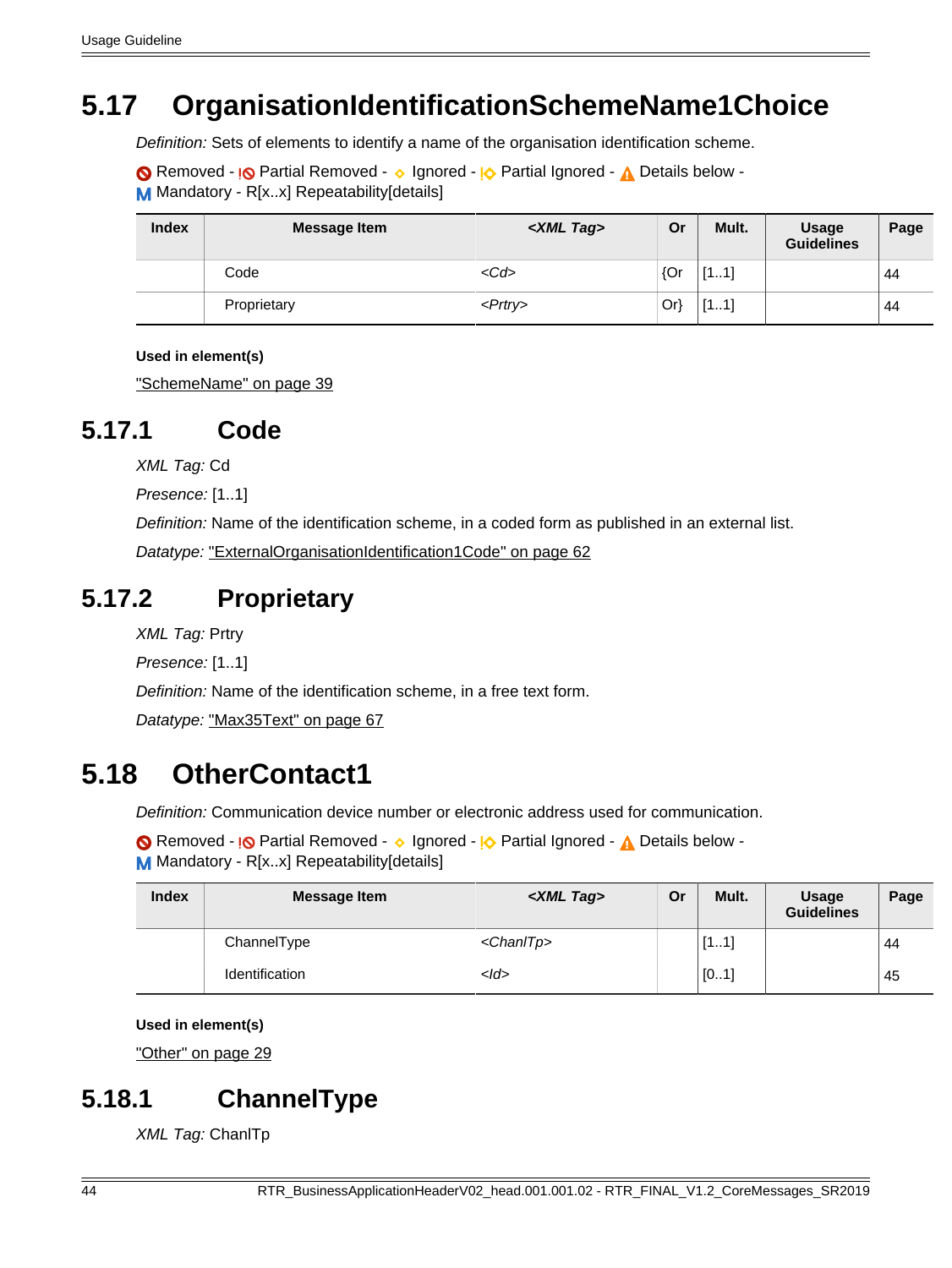Message Components

Presence: [1..1]

Definition: Method used to contact the financial institution's contact for the specific tax region.

Datatype: ["Max4Text" on page 67](#page-66-2)

## <span id="page-44-0"></span>**5.18.2 Identification**

XML Tag: Id

Presence: [0..1]

Definition: Communication value such as phone number or email address.

Datatype: ["Max128Text" on page 65](#page-64-3)

# <span id="page-44-3"></span>**5.19 Party38Choice**

Definition: Nature or use of the account.

Removed - <sub>!</sub>© Partial Removed - 
o Ignored - <u>I</u> $\Diamond$  Partial Ignored - 
<u>A</u> Details below -M Mandatory - R[x..x] Repeatability[details]

| <b>Index</b> | Message Item               | <xml tag=""></xml> | Or  | Mult. | <b>Usage</b><br><b>Guidelines</b> | Page |
|--------------|----------------------------|--------------------|-----|-------|-----------------------------------|------|
|              | OrganisationIdentification | $<$ Orgld $>$      | {Or | [11]  |                                   | 45   |
|              | PrivateIdentification      | $<$ Prvtld $>$     | Or} | [11]  | $\boldsymbol{\circ}$              | 45   |

### **Used in element(s)**

["Identification" on page 49](#page-48-8)

# <span id="page-44-1"></span>**5.19.1 OrganisationIdentification**

XML Tag: OrgId

Presence: [1..1]

Definition: Unique and unambiguous way to identify an organisation.

The **OrgId** block contains the following elements (see datatype ["OrganisationIdentification29" on](#page-40-4) [page 41](#page-40-4) for details)

Removed - <sub>!</sub>© Partial Removed - 
o Ignored - <sup>1</sup>

<sub>2</sub> Partial Ignored - 
<sub>1</sub>

<sub>2</sub> Details below -M Mandatory - R[x..x] Repeatability[details]

| <b>Index</b> | <b>Message Item</b> | <xml tag=""></xml> | Or | Mult.   | Usage<br><b>Guidelines</b>  | Page |  |
|--------------|---------------------|--------------------|----|---------|-----------------------------|------|--|
|              | AnyBIC              | <anybic></anybic>  |    | [01]    | O                           | 42   |  |
|              | LEI                 | $<$ LEI $>$        |    | [01]    | Ø                           | 42   |  |
|              | Other               | $<$ Othr $>$       |    | $[0^*]$ | $M$ R[11] R[11] R\$11] R[1. |      |  |

# <span id="page-44-2"></span>**5.19.2 PrivateIdentification**

XML Tag: PrvtId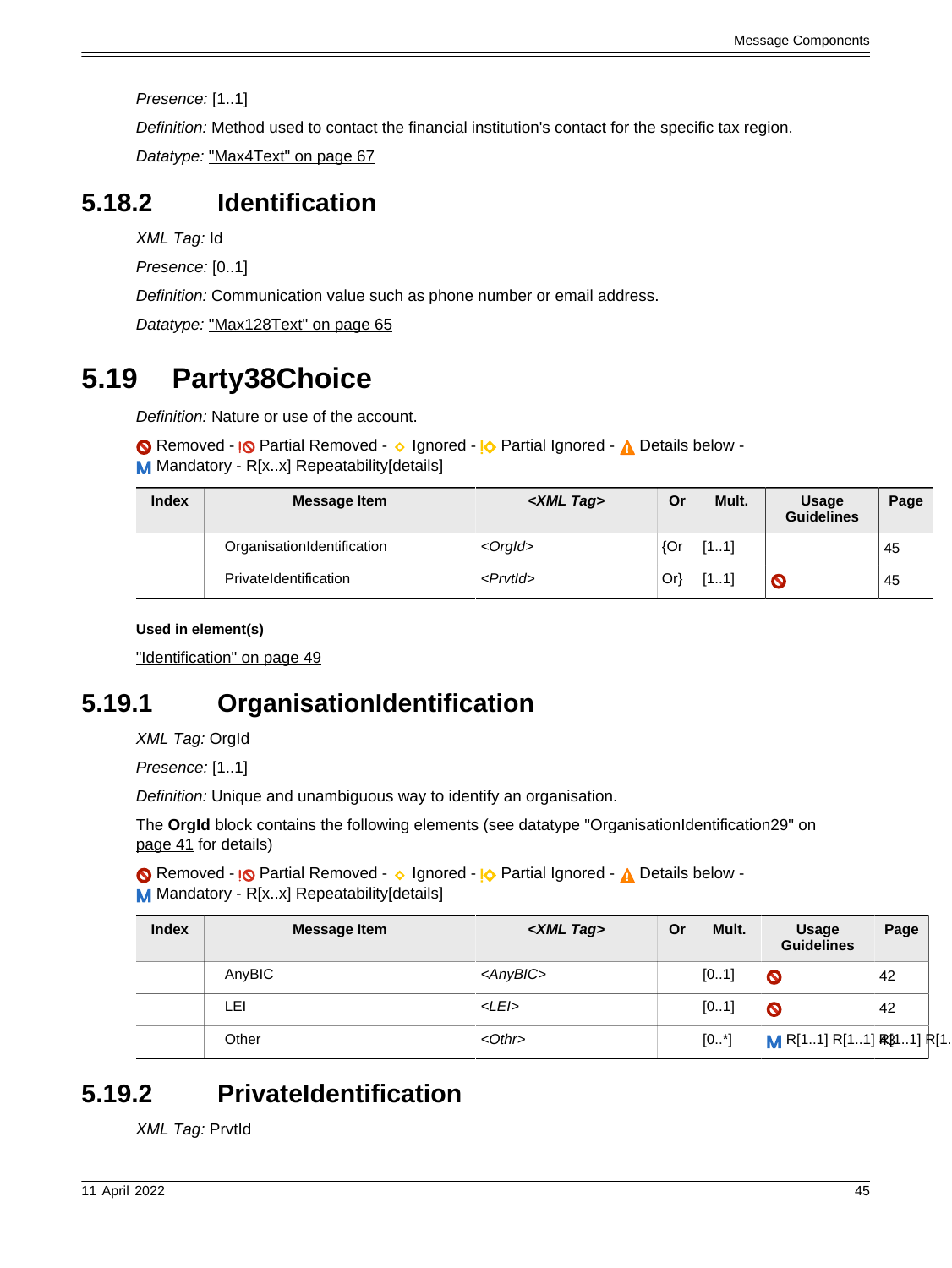Presence: [1..1]

Definition: Unique and unambiguous identification of a person, for example a passport.

The **PrvtId** block contains the following elements (see datatype ["PersonIdentification13" on page 51](#page-50-5) for details)

Removed - <sub>!</sub>© Partial Removed - 
o Ignored - <sup>1</sup>

<sub>2</sub> Partial Ignored - 
<sub>1</sub>

<sub>2</sub> Details below -M Mandatory - R[x..x] Repeatability[details]

| <b>Index</b> | Message Item        | <xml tag=""></xml>                  | Or | Mult.   | Usage<br><b>Guidelines</b> | Page |
|--------------|---------------------|-------------------------------------|----|---------|----------------------------|------|
|              | DateAndPlaceOfBirth | <dtandplcofbirth></dtandplcofbirth> |    | [01]    |                            | 51   |
|              | Other               | $< 0$ thr $>$                       |    | $[0^*]$ |                            | 52   |

#### **Usage Guideline details**

- <span id="page-45-0"></span>• **This element(head.001.001.02/From/OrganisationIdentification/Identification/PrivateIdentification) is removed.**
- <span id="page-45-1"></span>• This element(head.001.001.02/Related/From/OrganisationIdentification/Identification/Privatel**dentification) is removed.**
- <span id="page-45-2"></span>• **This element(head.001.001.02/Related/To/OrganisationIdentification/Identification/PrivateIdentification) is removed.**
- <span id="page-45-3"></span>**• This element (head.001.001.02/To/OrganisationIdentification/Identification/PrivateIdentification) is removed.**

## <span id="page-45-5"></span>**5.20 Party44Choice**

Definition: Identification of a person, an organisation or a financial institution.

Removed - <sub>!</sub>© Partial Removed - 
o Ignored - <u>I</u> $\Diamond$  Partial Ignored - 
<u>A</u> Details below -M Mandatory - R[x..x] Repeatability[details]

| <b>Index</b> | Message Item                       | <xml tag=""></xml> | Or  | Mult.      | <b>Usage</b><br><b>Guidelines</b> | Page |
|--------------|------------------------------------|--------------------|-----|------------|-----------------------------------|------|
|              | OrganisationIdentification         | $<$ Orgld $>$      | {Or | Г1<br>111  |                                   | 46   |
|              | FinancialInstitutionIdentification | $<$ Flld $>$       | Or) | Г1<br>1.11 |                                   | 47   |

#### **Used in element(s)**

["From" on page 10](#page-9-3), ["From" on page 21](#page-20-0), ["To" on page 10](#page-9-4), ["To" on page 21](#page-20-1)

### <span id="page-45-4"></span>**5.20.1 OrganisationIdentification**

XML Tag: OrgId

Presence: [1..1]

Definition: Identification of a person or an organisation.

The **Orgid** block contains the following elements (see datatype ["PartyIdentification135" on page 47](#page-46-1) for details)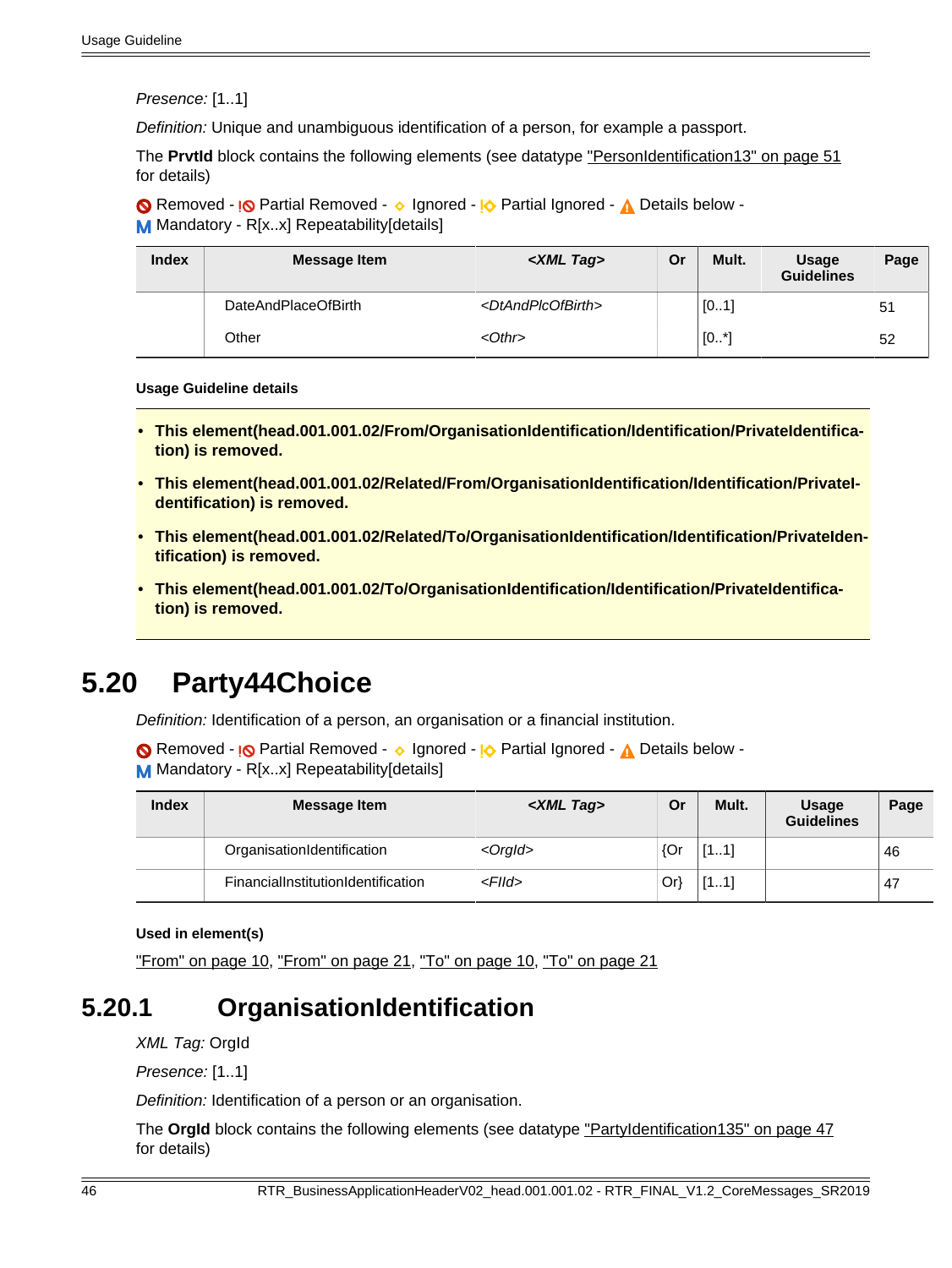Removed - <sub>!</sub>© Partial Removed - 
o Ignored - <sup>1</sup>

<sub>2</sub> Partial Ignored - 
<sub>1</sub>

<sub>2</sub> Details below -M Mandatory - R[x.x] Repeatability[details]

| <b>Index</b> | <b>Message Item</b>   | <xml tag=""></xml>      | Or | Mult. | Usage<br><b>Guidelines</b> | Page |
|--------------|-----------------------|-------------------------|----|-------|----------------------------|------|
|              | Name                  | $<$ Nm $>$              |    | [01]  | $\bullet$                  | 48   |
|              | <b>PostalAddress</b>  | $<$ Pstl $Adr$ >        |    | [01]  | $\bullet$                  | 48   |
|              | Identification        | $<$ <i>Id</i> >         |    | [01]  | M                          | 49   |
|              | CountryOfResidence    | <ctryofres></ctryofres> |    | [01]  | $\bullet$                  | 50   |
|              | <b>ContactDetails</b> | <ctctdtls></ctctdtls>   |    | [01]  | $\bullet$                  | 50   |

### <span id="page-46-0"></span>**5.20.2 FinancialInstitutionIdentification**

XML Tag: FIId

Presence: [1..1]

Definition: Identification of a financial institution.

The **FIId** block contains the following elements (see datatype ["BranchAndFinancialInstitutionIdentifica](#page-15-3)[tion6" on page 16](#page-15-3) for details)

Removed - <sub>!</sub>© Partial Removed - 
o Ignored - <sub>!</sub>O Partial Ignored - 
<sub>A</sub> Details below -M Mandatory - R[x.x] Repeatability[details]

| <b>Index</b> | <b>Message Item</b>                | <xml tag=""></xml>        | Or | Mult. | Usage<br><b>Guidelines</b> | Page |
|--------------|------------------------------------|---------------------------|----|-------|----------------------------|------|
|              | FinancialInstitutionIdentification | <fininstnid></fininstnid> |    | [11]  |                            |      |
|              | <b>BranchIdentification</b>        | $>$ Brnchld $>$           |    | [01]  | O                          |      |

# <span id="page-46-1"></span>**5.21 PartyIdentification135**

Definition: Specifies the identification of a person or an organisation.

Removed - <sub>!</sub>© Partial Removed - 
o Ignored - <sup>1</sup>

<sub>2</sub> Partial Ignored - 
<sub>1</sub>

<sub>2</sub> Details below -

M Mandatory - R[x..x] Repeatability[details]

| <b>Index</b> | <b>Message Item</b>  | <xml tag=""></xml>      | Or | Mult. | <b>Usage</b><br><b>Guidelines</b> | Page |
|--------------|----------------------|-------------------------|----|-------|-----------------------------------|------|
|              | Name                 | $<$ Nm $>$              |    | [01]  | $\bullet$                         | 48   |
|              | <b>PostalAddress</b> | $<$ Pstl $Ad$ r $>$     |    | [01]  | $\bullet$                         | 48   |
|              | Identification       | $<$ Id $>$              |    | [01]  | M                                 | 49   |
|              | CountryOfResidence   | <ctryofres></ctryofres> |    | [01]  | $\bullet$                         | 50   |
|              | ContactDetails       | <ctctdtls></ctctdtls>   |    | [01]  | $\bullet$                         | 50   |

#### **Used in element(s)**

["OrganisationIdentification" on page 46](#page-45-4)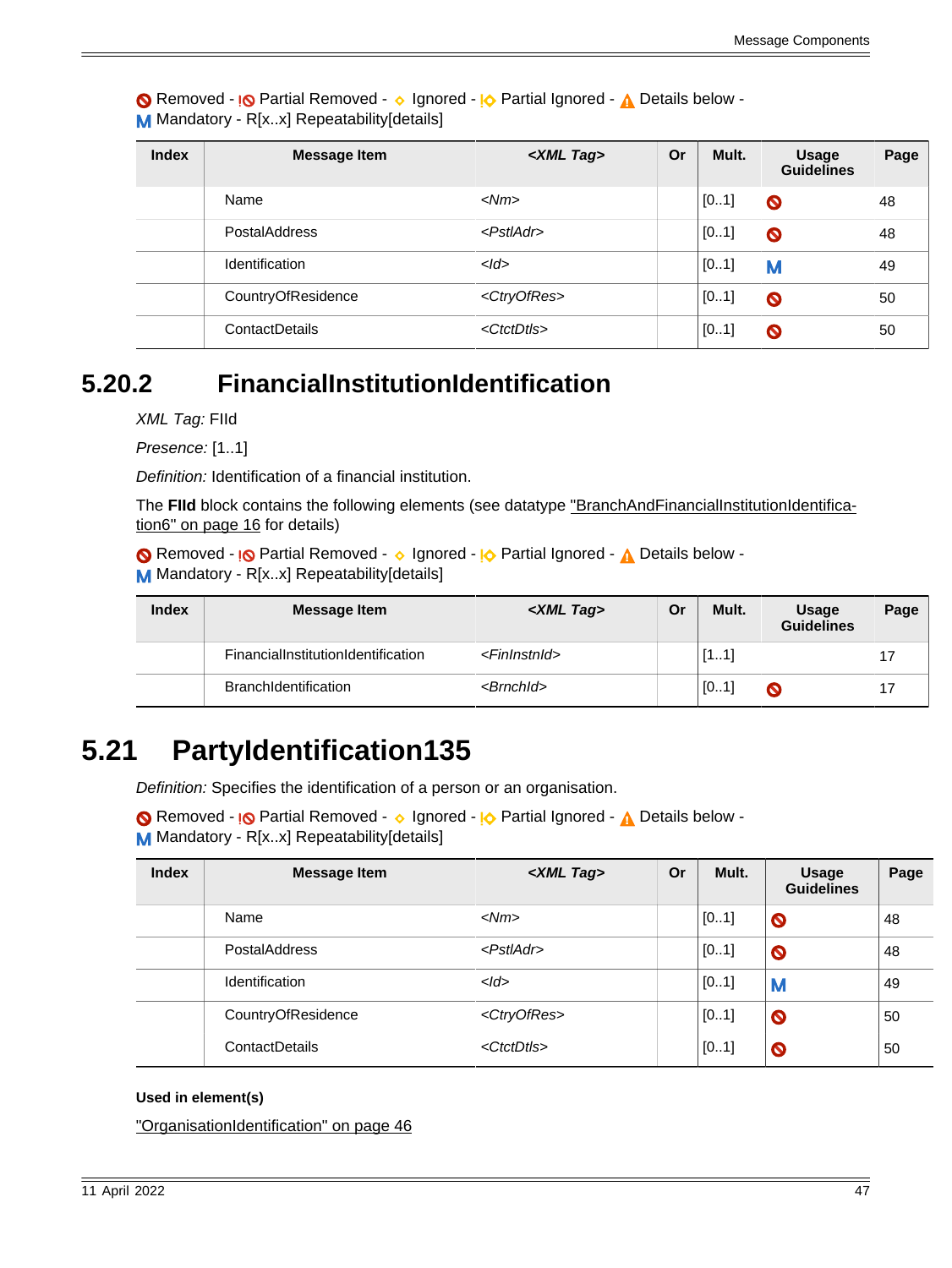### <span id="page-47-4"></span>**5.21.1 Name**

XML Tag: Nm

Presence: [0..1]

Definition: Name by which a party is known and which is usually used to identify that party. Datatype: ["Max140Text" on page 65](#page-64-2)

### **Usage Guideline details**

- <span id="page-47-0"></span>• **This element(head.001.001.02/From/OrganisationIdentification/Name) is removed.**
- <span id="page-47-1"></span>• **This element(head.001.001.02/Related/From/OrganisationIdentification/Name) is removed.**
- <span id="page-47-2"></span>• **This element(head.001.001.02/Related/To/OrganisationIdentification/Name) is removed.**
- <span id="page-47-3"></span>• **This element(head.001.001.02/To/OrganisationIdentification/Name) is removed.**

### <span id="page-47-5"></span>**5.21.2 PostalAddress**

XML Tag: PstlAdr

Presence: [0..1]

Definition: Information that locates and identifies a specific address, as defined by postal services.

The **PstlAdr** block contains the following elements (see datatype ["PostalAddress24" on page 53](#page-52-1) for details)

Removed - <sub>!</sub>© Partial Removed - 
o Ignored - <sub>!</sub>O Partial Ignored - 
<sub>A</sub> Details below -M Mandatory - R[x..x] Repeatability[details]

| <b>Index</b> | <b>Message Item</b> | <xml tag=""></xml>      | Or | Mult. | <b>Usage</b><br><b>Guidelines</b> | Page |
|--------------|---------------------|-------------------------|----|-------|-----------------------------------|------|
|              | AddressType         | <adrtp></adrtp>         |    | [01]  |                                   | 53   |
|              | Department          | $<$ Dept $>$            |    | [01]  |                                   | 54   |
|              | SubDepartment       | <subdept></subdept>     |    | [01]  |                                   | 54   |
|              | <b>StreetName</b>   | <strtnm></strtnm>       |    | [01]  |                                   | 54   |
|              | BuildingNumber      | <bldgnb></bldgnb>       |    | [01]  |                                   | 54   |
|              | BuildingName        | <bldgnm></bldgnm>       |    | [01]  |                                   | 54   |
|              | Floor               | F                       |    | [01]  |                                   | 54   |
|              | PostBox             | $<$ PstBx $>$           |    | [01]  |                                   | 55   |
|              | Room                | $<$ Room $>$            |    | [01]  |                                   | 55   |
|              | PostCode            | <pstcd></pstcd>         |    | [01]  |                                   | 55   |
|              | TownName            | $<$ Twn $N$ m $>$       |    | [01]  |                                   | 55   |
|              | TownLocationName    | <twnlctnnm></twnlctnnm> |    | [01]  |                                   | 55   |
|              | <b>DistrictName</b> | <dstrctnm></dstrctnm>   |    | [01]  |                                   | 55   |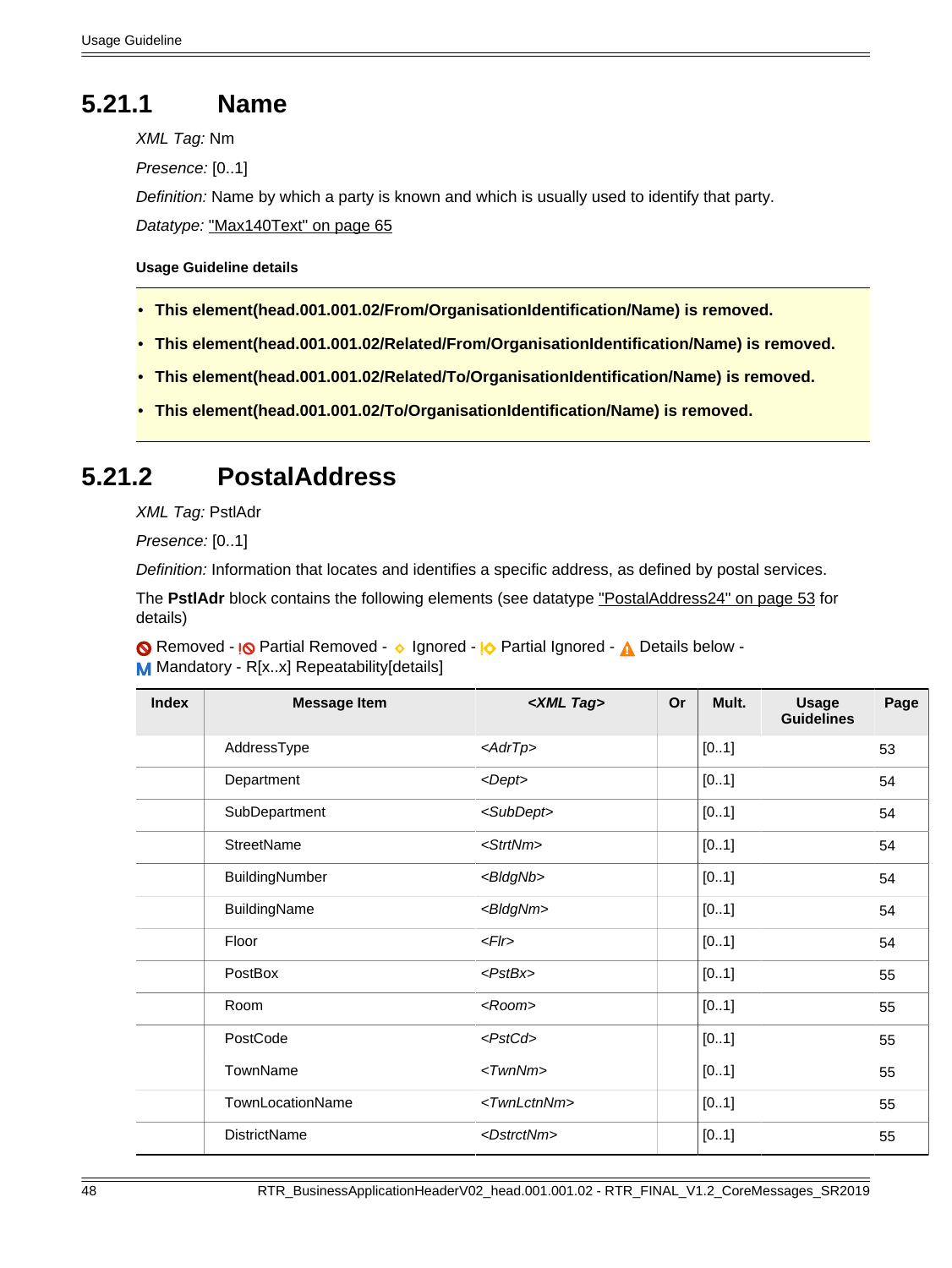| <b>Index</b> | <b>Message Item</b> | <xml tag=""></xml>          | Or | Mult. | <b>Usage</b><br><b>Guidelines</b> | Page |
|--------------|---------------------|-----------------------------|----|-------|-----------------------------------|------|
|              | CountrySubDivision  | <ctrysubdvsn></ctrysubdvsn> |    | [01]  |                                   | 56   |
|              | Country             | $<$ Ctry>                   |    | [01]  |                                   | 56   |
|              | AddressLine         | <adrline></adrline>         |    | [07]  |                                   | 56   |

**Usage Guideline details**

- <span id="page-48-0"></span>• **This element(head.001.001.02/From/OrganisationIdentification/PostalAddress) is removed.**
- <span id="page-48-1"></span>• **This element(head.001.001.02/Related/From/OrganisationIdentification/PostalAddress) is removed.**
- <span id="page-48-2"></span>• **This element(head.001.001.02/Related/To/OrganisationIdentification/PostalAddress) is removed.**
- <span id="page-48-3"></span>• **This element(head.001.001.02/To/OrganisationIdentification/PostalAddress) is removed.**

### <span id="page-48-8"></span>**5.21.3 Identification**

XML Tag: Id

Presence: [0..1]

Definition: Unique and unambiguous identification of a party.

The **Id** block contains the following elements (see datatype ["Party38Choice" on page 45](#page-44-3) for details)

Removed - <sub>!</sub>© Partial Removed - 
o Ignored - <u>I</u> $\Diamond$  Partial Ignored - 
<u>A</u> Details below -M Mandatory - R[x..x] Repeatability[details]

| <b>Index</b> | <b>Message Item</b>        | <xml tag=""></xml> | Or  | Mult.             | Usage<br><b>Guidelines</b> | Page |
|--------------|----------------------------|--------------------|-----|-------------------|----------------------------|------|
|              | OrganisationIdentification | $<$ Orgld $>$      | {Or | <b>F1 11</b><br>. |                            | 45   |
|              | PrivateIdentification      | $<$ Prvtld $>$     | Or} | Г1<br>- 11<br>.   | Q                          | 45   |

**Usage Guideline details**

<span id="page-48-4"></span>• **on head.001.001.02/From/OrganisationIdentification/Identification**

This element is now mandatory, the minimum occurrence has been changed to : 1

<span id="page-48-5"></span>• **on head.001.001.02/Related/From/OrganisationIdentification/Identification**

This element is now mandatory, the minimum occurrence has been changed to : 1

<span id="page-48-6"></span>• **on head.001.001.02/Related/To/OrganisationIdentification/Identification**

This element is now mandatory, the minimum occurrence has been changed to : 1

<span id="page-48-7"></span>• **on head.001.001.02/To/OrganisationIdentification/Identification**

This element is now mandatory, the minimum occurrence has been changed to : 1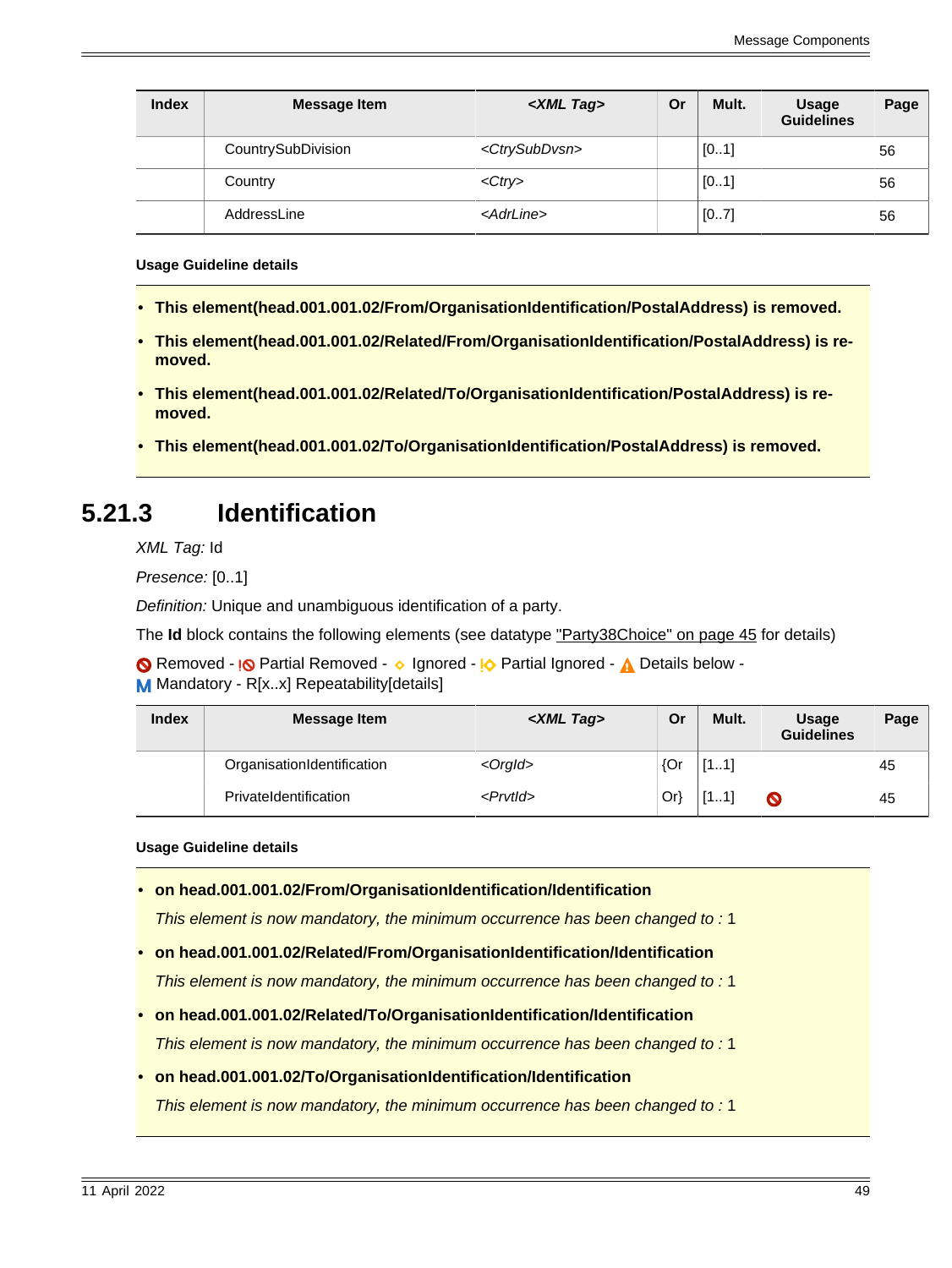## <span id="page-49-5"></span>**5.21.4 CountryOfResidence**

XML Tag: CtryOfRes

Presence: [0..1]

Definition: Country in which a person resides (the place of a person's home). In the case of a company, it is the country from which the affairs of that company are directed.

Datatype: ["CountryCode" on page 60](#page-59-0)

**Usage Guideline details**

- <span id="page-49-0"></span>• **This element(head.001.001.02/From/OrganisationIdentification/CountryOfResidence) is removed.**
- <span id="page-49-1"></span>• **This element(head.001.001.02/Related/From/OrganisationIdentification/CountryOfResidence) is removed.**
- <span id="page-49-2"></span>• **This element(head.001.001.02/Related/To/OrganisationIdentification/CountryOfResidence) is removed.**
- <span id="page-49-3"></span>• **This element(head.001.001.02/To/OrganisationIdentification/CountryOfResidence) is removed.**

### <span id="page-49-4"></span>**5.21.5 ContactDetails**

XML Tag: CtctDtls

Presence: [0..1]

Definition: Set of elements used to indicate how to contact the party.

The **CtctDtls** block contains the following elements (see datatype ["Contact4" on page 27](#page-26-3) for details)

Removed - <sub>!</sub>© Partial Removed - 
o Ignored - <u>I</u> $\Diamond$  Partial Ignored - 
<u>A</u> Details below -M Mandatory - R[x..x] Repeatability[details]

| <b>Index</b> | <b>Message Item</b> | <xml tag=""></xml>      | <b>Or</b> | Mult. | <b>Usage</b><br><b>Guidelines</b> | Page |
|--------------|---------------------|-------------------------|-----------|-------|-----------------------------------|------|
|              | <b>NamePrefix</b>   | $<$ NmPrfx $>$          |           | [01]  |                                   | 27   |
|              | Name                | $<$ Nm $>$              |           | [01]  |                                   | 28   |
|              | PhoneNumber         | $<$ Phne $Nb$ >         |           | [01]  |                                   | 28   |
|              | MobileNumber        | $<$ MobNb>              |           | [01]  |                                   | 28   |
|              | FaxNumber           | $<$ Fax $Nb$ >          |           | [01]  |                                   | 28   |
|              | <b>EmailAddress</b> | <emailadr></emailadr>   |           | [01]  |                                   | 28   |
|              | EmailPurpose        | <emailpurp></emailpurp> |           | [01]  |                                   | 28   |
|              | <b>JobTitle</b>     | $<$ JobTitl $>$         |           | [01]  |                                   | 28   |
|              | Responsibility      | <rspnsblty></rspnsblty> |           | [01]  |                                   | 29   |
|              | Department          | <dept></dept>           |           | [01]  |                                   | 29   |
|              | Other               | $< 0$ thr $>$           |           | [0.1] |                                   | 29   |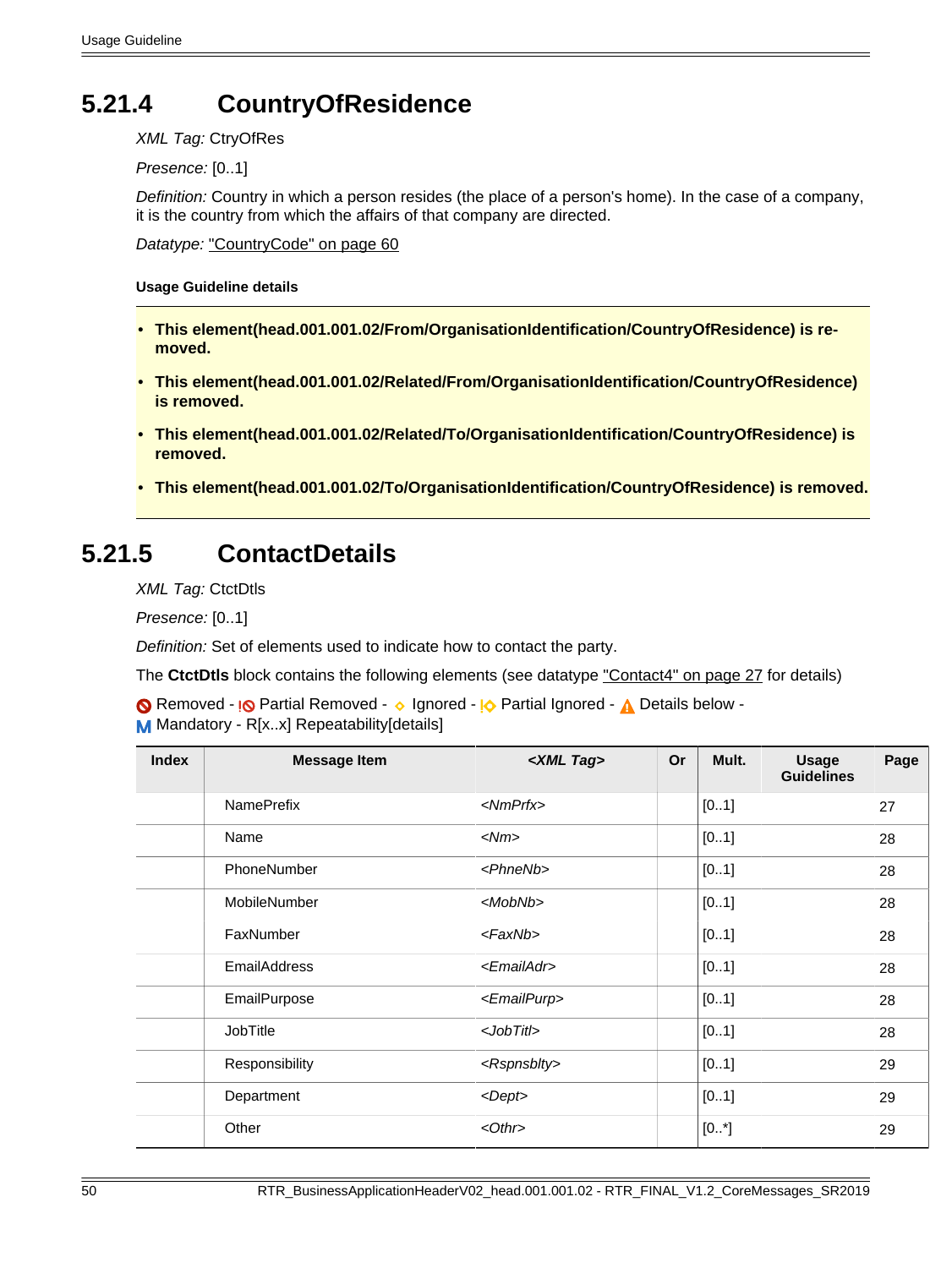| <b>Index</b> | Message Item    | $\langle$ XML Tag $\rangle$ | Or | Mult.                    | <b>Usage</b><br><b>Guidelines</b> | Page |
|--------------|-----------------|-----------------------------|----|--------------------------|-----------------------------------|------|
|              | PreferredMethod | <prefrdmtd></prefrdmtd>     |    | $\sqrt{0}$<br><b>A</b> 1 |                                   | 29   |

**Usage Guideline details**

- <span id="page-50-0"></span>• **This element(head.001.001.02/From/OrganisationIdentification/ContactDetails) is removed.**
- <span id="page-50-1"></span>• **This element(head.001.001.02/Related/From/OrganisationIdentification/ContactDetails) is removed.**
- <span id="page-50-2"></span>• **This element(head.001.001.02/Related/To/OrganisationIdentification/ContactDetails) is removed.**
- <span id="page-50-3"></span>• **This element(head.001.001.02/To/OrganisationIdentification/ContactDetails) is removed.**

## <span id="page-50-5"></span>**5.22 PersonIdentification13**

Definition: Unique and unambiguous way to identify a person.

Removed - <sub>!</sub>© Partial Removed - 
o Ignored - <sub>!</sub>O Partial Ignored - 
<sub>A</sub> Details below -M Mandatory - R[x.x] Repeatability[details]

| <b>Index</b> | Message Item        | <xml tag=""></xml>                  | Or | Mult.   | <b>Usage</b><br><b>Guidelines</b> | Page           |
|--------------|---------------------|-------------------------------------|----|---------|-----------------------------------|----------------|
|              | DateAndPlaceOfBirth | <dtandplcofbirth></dtandplcofbirth> |    | [01]    |                                   | 5 <sup>1</sup> |
|              | Other               | $< 0$ thr $>$                       |    | $[0^*]$ |                                   | 52             |

### **Used in element(s)**

["PrivateIdentification" on page 45](#page-44-2)

### <span id="page-50-4"></span>**5.22.1 DateAndPlaceOfBirth**

XML Tag: DtAndPlcOfBirth

Presence: [0..1]

Definition: Date and place of birth of a person.

The **DtAndPlcOfBirth** block contains the following elements (see datatype ["DateAndPlaceOfBirth1" on](#page-28-4) [page 29](#page-28-4) for details)

Removed - <sub>!</sub>© Partial Removed - 
o Ignored - <sup>1</sup>

<sub>2</sub> Partial Ignored - 
<sub>1</sub>

<sub>2</sub> Details below -M Mandatory - R[x..x] Repeatability[details]

| <b>Index</b> | Message Item           | <xml tag=""></xml>          | Or | Mult. | <b>Usage</b><br><b>Guidelines</b> | Page |
|--------------|------------------------|-----------------------------|----|-------|-----------------------------------|------|
|              | <b>BirthDate</b>       | <birthdt></birthdt>         |    | [11]  |                                   | 30   |
|              | <b>ProvinceOfBirth</b> | <prvcofbirth></prvcofbirth> |    | [01]  |                                   | 30   |
|              | CityOfBirth            | <cityofbirth></cityofbirth> |    | [11]  |                                   | 30   |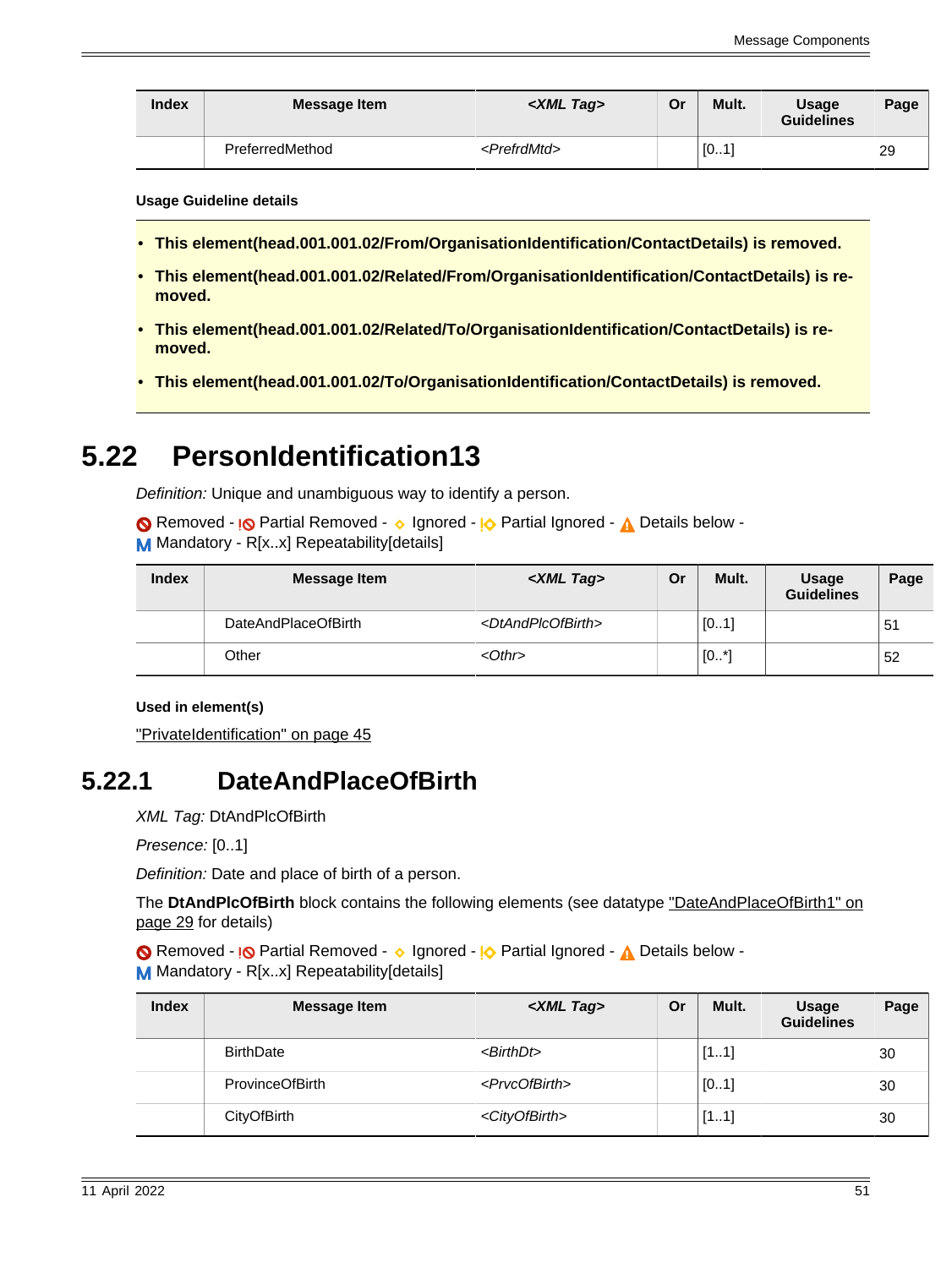| <b>Index</b> | <b>Message Item</b> | $\langle$ XML Tag $\rangle$ | Or | Mult. | <b>Usage</b><br><b>Guidelines</b> | Page |
|--------------|---------------------|-----------------------------|----|-------|-----------------------------------|------|
|              | CountryOfBirth      | <ctryofbirth></ctryofbirth> |    | [11]  |                                   | 30   |

### <span id="page-51-0"></span>**5.22.2 Other**

XML Tag: Othr

Presence: [0..\*]

Definition: Unique identification of a person, as assigned by an institution, using an identification scheme.

The Othr block contains the following elements (see datatype ["GenericPersonIdentification1" on](#page-39-5) [page 40](#page-39-5) for details)

Removed - <sub>!</sub>© Partial Removed - 
o Ignored - <u>I</u> $\Diamond$  Partial Ignored - 
<u>A</u> Details below -M Mandatory - R[x.x] Repeatability[details]

| <b>Index</b> | Message Item   | <xml tag=""></xml>  | Or | Mult. | <b>Usage</b><br><b>Guidelines</b> | Page           |
|--------------|----------------|---------------------|----|-------|-----------------------------------|----------------|
|              | Identification | $<$ <i>Id</i> >     |    | [11]  |                                   | 40             |
|              | SchemeName     | <schmenm></schmenm> |    | [01]  |                                   | 40             |
|              | <b>Issuer</b>  | $<$ $ ssr>$         |    | [01]  |                                   | 4 <sup>1</sup> |

# <span id="page-51-1"></span>**5.23 PersonIdentificationSchemeName1Choice**

Definition: Sets of elements to identify a name of the identification scheme.

Removed - <sub>!</sub>© Partial Removed - 
o Ignored - <sub>!</sub>O Partial Ignored - 
<sub>A</sub> Details below -M Mandatory - R[x..x] Repeatability[details]

| <b>Index</b> | <b>Message Item</b> | <xml tag=""></xml> | Or     | Mult. | <b>Usage</b><br><b>Guidelines</b> | Page |
|--------------|---------------------|--------------------|--------|-------|-----------------------------------|------|
|              | Code                | $<$ Cd>            | {Or    | [11]  |                                   | 52   |
|              | Proprietary         | $<$ Prtry>         | $Or\}$ | [11]  |                                   | 52   |

**Used in element(s)**

["SchemeName" on page 40](#page-39-4)

## <span id="page-51-2"></span>**5.23.1 Code**

XML Tag: Cd

Presence: [1..1]

Definition: Name of the identification scheme, in a coded form as published in an external list.

Datatype: ["ExternalPersonIdentification1Code" on page 63](#page-62-0)

## <span id="page-51-3"></span>**5.23.2 Proprietary**

XML Tag: Prtry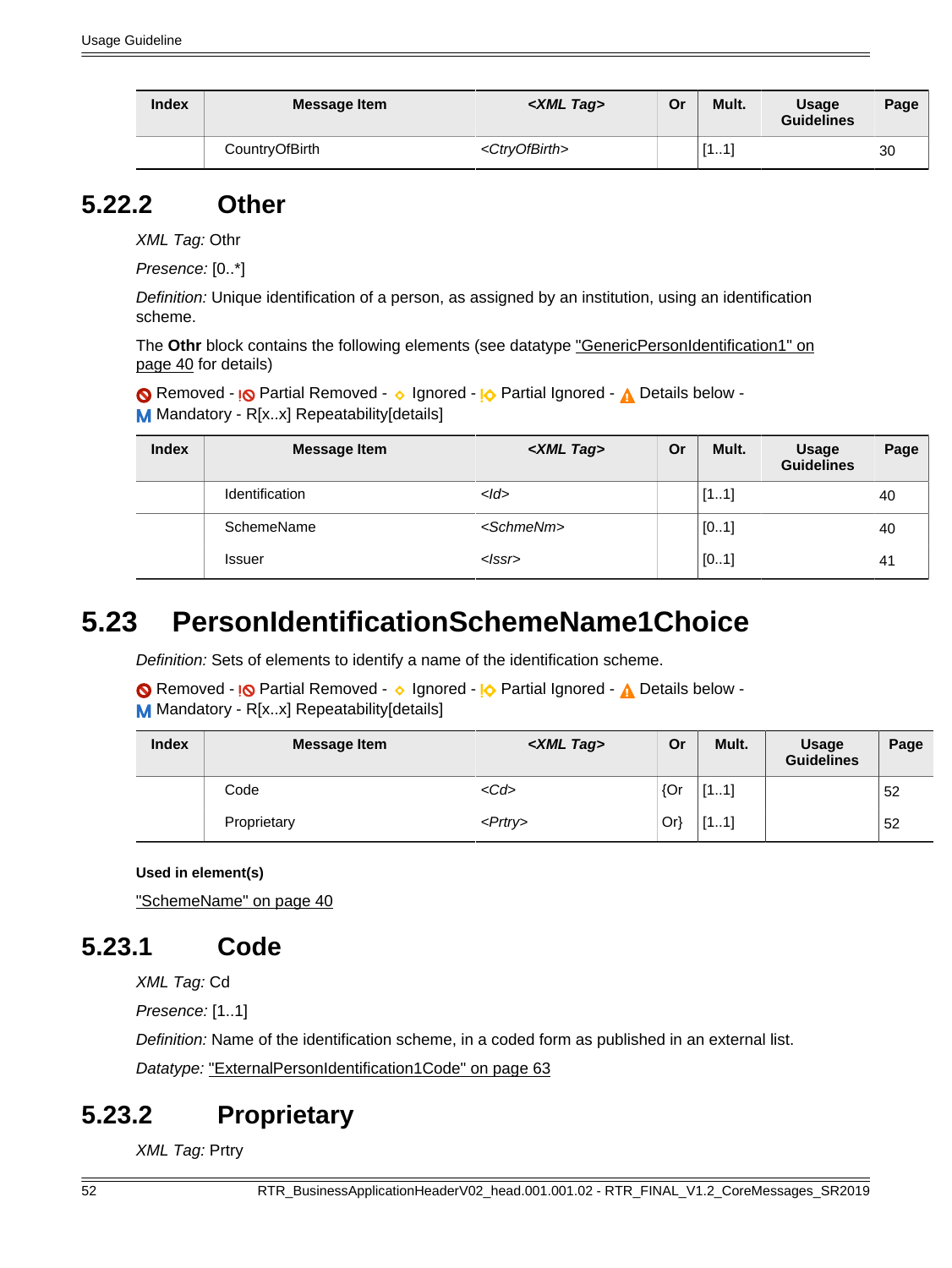Presence: [1..1]

Definition: Name of the identification scheme, in a free text form.

Datatype: ["Max35Text" on page 67](#page-66-0)

## <span id="page-52-1"></span>**5.24 PostalAddress24**

Definition: Information that locates and identifies a specific address, as defined by postal services.

Removed - **I<sub></sub>O** Partial Removed - **v** Ignored - **I<sub>O</sub>** Partial Ignored - **A** Details below -M Mandatory - R[x..x] Repeatability[details]

| <b>Index</b> | <b>Message Item</b> | <xml tag=""></xml>          | Or | Mult. | <b>Usage</b><br><b>Guidelines</b> | Page |
|--------------|---------------------|-----------------------------|----|-------|-----------------------------------|------|
|              | AddressType         | $\langle AdrTp \rangle$     |    | [01]  |                                   | 53   |
|              | Department          | $<$ Dept $>$                |    | [01]  |                                   | 54   |
|              | SubDepartment       | <subdept></subdept>         |    | [01]  |                                   | 54   |
|              | StreetName          | <strtnm></strtnm>           |    | [01]  |                                   | 54   |
|              | BuildingNumber      | <bldgnb></bldgnb>           |    | [01]  |                                   | 54   |
|              | BuildingName        | <bldgnm></bldgnm>           |    | [01]  |                                   | 54   |
|              | Floor               | F                           |    | [01]  |                                   | 54   |
|              | PostBox             | $<$ PstBx $>$               |    | [01]  |                                   | 55   |
|              | Room                | $<$ Room $>$                |    | [01]  |                                   | 55   |
|              | PostCode            | <pstcd></pstcd>             |    | [01]  |                                   | 55   |
|              | TownName            | $<$ Twn $N$ m $>$           |    | [01]  |                                   | 55   |
|              | TownLocationName    | <twnlctnnm></twnlctnnm>     |    | [01]  |                                   | 55   |
|              | <b>DistrictName</b> | <dstrctnm></dstrctnm>       |    | [01]  |                                   | 55   |
|              | CountrySubDivision  | <ctrysubdvsn></ctrysubdvsn> |    | [01]  |                                   | 56   |
|              | Country             | $<$ Ctry>                   |    | [01]  |                                   | 56   |
|              | AddressLine         | <adrline></adrline>         |    | [07]  |                                   | 56   |

### **Used in element(s)**

["PostalAddress" on page 33](#page-32-10), ["PostalAddress" on page 19](#page-18-2), ["PostalAddress" on page 48](#page-47-5)

## <span id="page-52-0"></span>**5.24.1 AddressType**

XML Tag: AdrTp

Presence: [0..1]

Definition: Identifies the nature of the postal address.

The **AdrTp** block contains the following elements (see datatype ["AddressType3Choice" on page 16](#page-15-4) for details)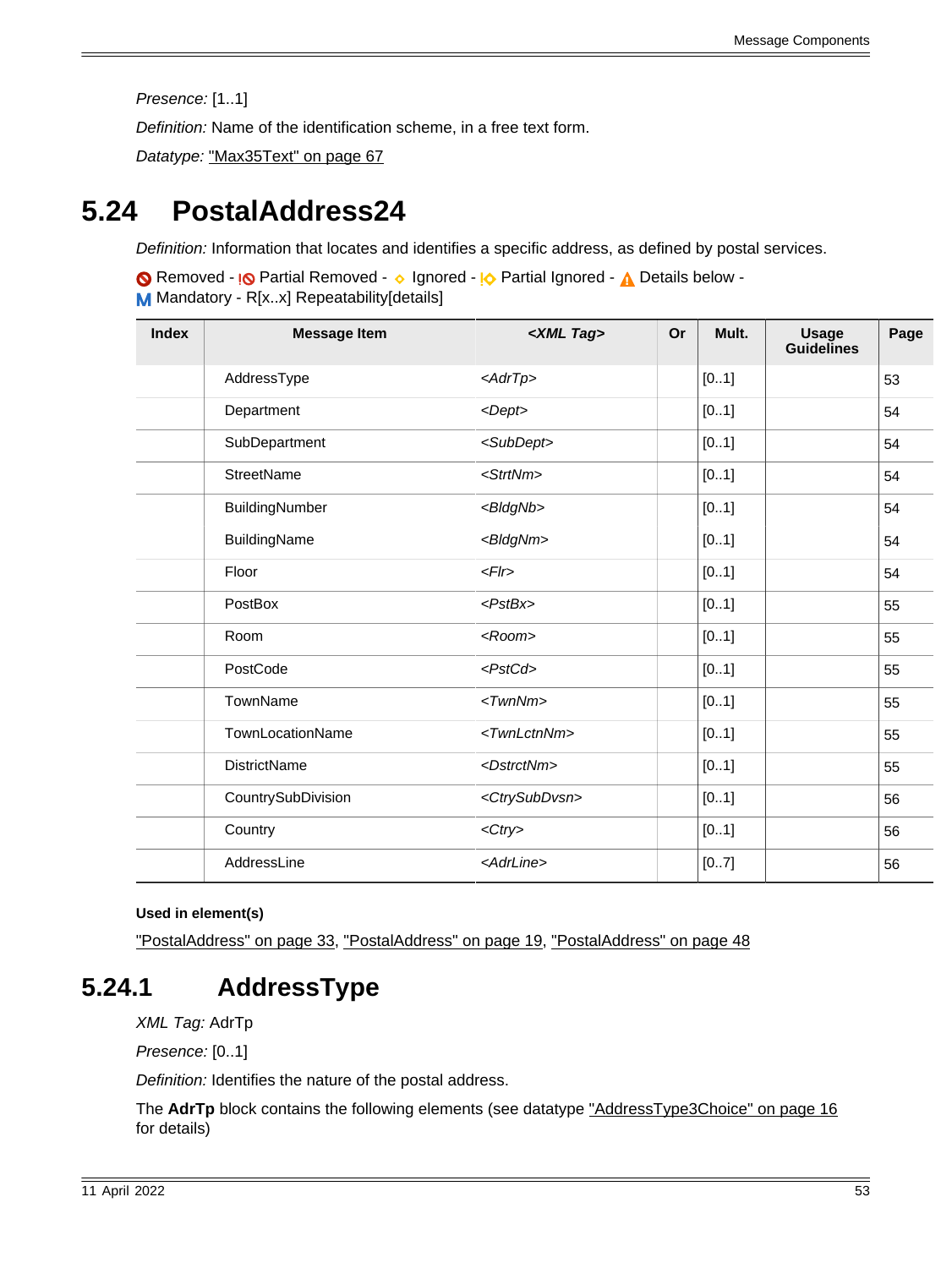Removed - <sub>!</sub>© Partial Removed - 
o Ignored - <sup>1</sup>

<sub>2</sub> Partial Ignored - 
<sub>1</sub>

<sub>2</sub> Details below -M Mandatory - R[x..x] Repeatability[details]

| <b>Index</b> | <b>Message Item</b> | <xml tag=""></xml> | Or  | Mult. | <b>Usage</b><br><b>Guidelines</b> | Page |
|--------------|---------------------|--------------------|-----|-------|-----------------------------------|------|
|              | Code                | $<$ Cd>            | {Or | [11]  |                                   | 16   |
|              | Proprietary         | $<$ Prtry $>$      | Orl | [11]  |                                   | 16   |

## <span id="page-53-0"></span>**5.24.2 Department**

XML Tag: Dept

Presence: [0..1]

Definition: Identification of a division of a large organisation or building.

Datatype: ["Max70Text" on page 67](#page-66-1)

### <span id="page-53-1"></span>**5.24.3 SubDepartment**

XML Tag: SubDept

Presence: [0..1]

Definition: Identification of a sub-division of a large organisation or building.

Datatype: ["Max70Text" on page 67](#page-66-1)

### <span id="page-53-2"></span>**5.24.4 StreetName**

XML Tag: StrtNm Presence: [0..1] Definition: Name of a street or thoroughfare. Datatype: ["Max70Text" on page 67](#page-66-1)

### <span id="page-53-3"></span>**5.24.5 BuildingNumber**

XML Tag: BldgNb

Presence: [0..1]

Definition: Number that identifies the position of a building on a street.

Datatype: ["Max16Text" on page 66](#page-65-2)

## <span id="page-53-4"></span>**5.24.6 BuildingName**

XML Tag: BldgNm Presence: [0..1] Definition: Name of the building or house. Datatype: ["Max35Text" on page 67](#page-66-0)

### <span id="page-53-5"></span>**5.24.7 Floor**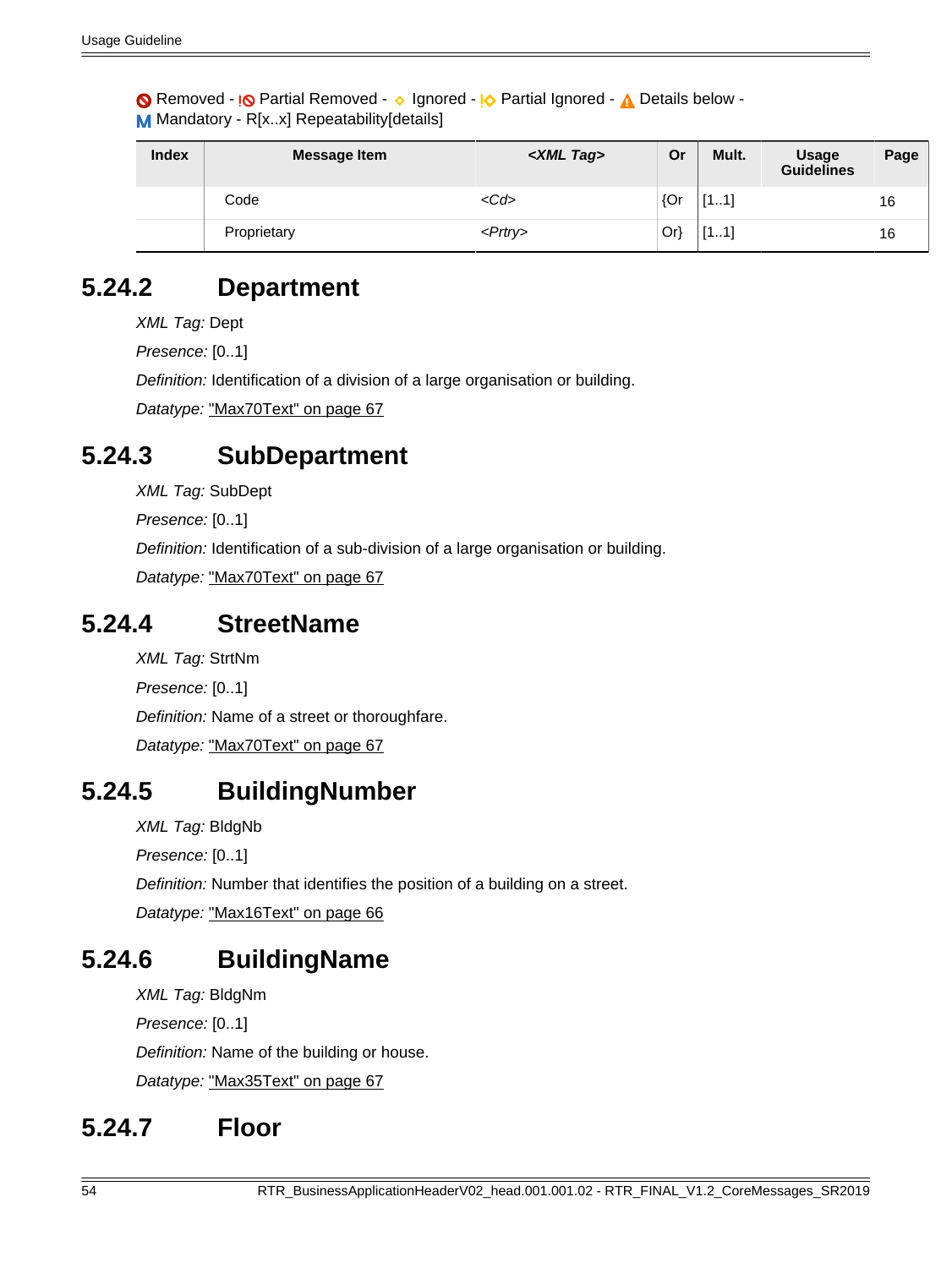XML Tag: Flr Presence: [0..1] Definition: Floor or storey within a building. Datatype: ["Max70Text" on page 67](#page-66-1)

## <span id="page-54-0"></span>**5.24.8 PostBox**

XML Tag: PstBx

Presence: [0..1]

Definition: Numbered box in a post office, assigned to a person or organisation, where letters are kept until called for.

Datatype: ["Max16Text" on page 66](#page-65-2)

## <span id="page-54-1"></span>**5.24.9 Room**

XML Tag: Room Presence: [0..1] Definition: Building room number.

Datatype: ["Max70Text" on page 67](#page-66-1)

### <span id="page-54-2"></span>**5.24.10 PostCode**

XML Tag: PstCd

Presence: [0..1]

Definition: Identifier consisting of a group of letters and/or numbers that is added to a postal address to assist the sorting of mail.

Datatype: ["Max16Text" on page 66](#page-65-2)

## <span id="page-54-3"></span>**5.24.11 TownName**

XML Tag: TwnNm

Presence: [0..1]

Definition: Name of a built-up area, with defined boundaries, and a local government.

Datatype: ["Max35Text" on page 67](#page-66-0)

# <span id="page-54-4"></span>**5.24.12 TownLocationName**

XML Tag: TwnLctnNm

Presence: [0..1]

Definition: Specific location name within the town.

Datatype: ["Max35Text" on page 67](#page-66-0)

### <span id="page-54-5"></span>**5.24.13 DistrictName**

XML Tag: DstrctNm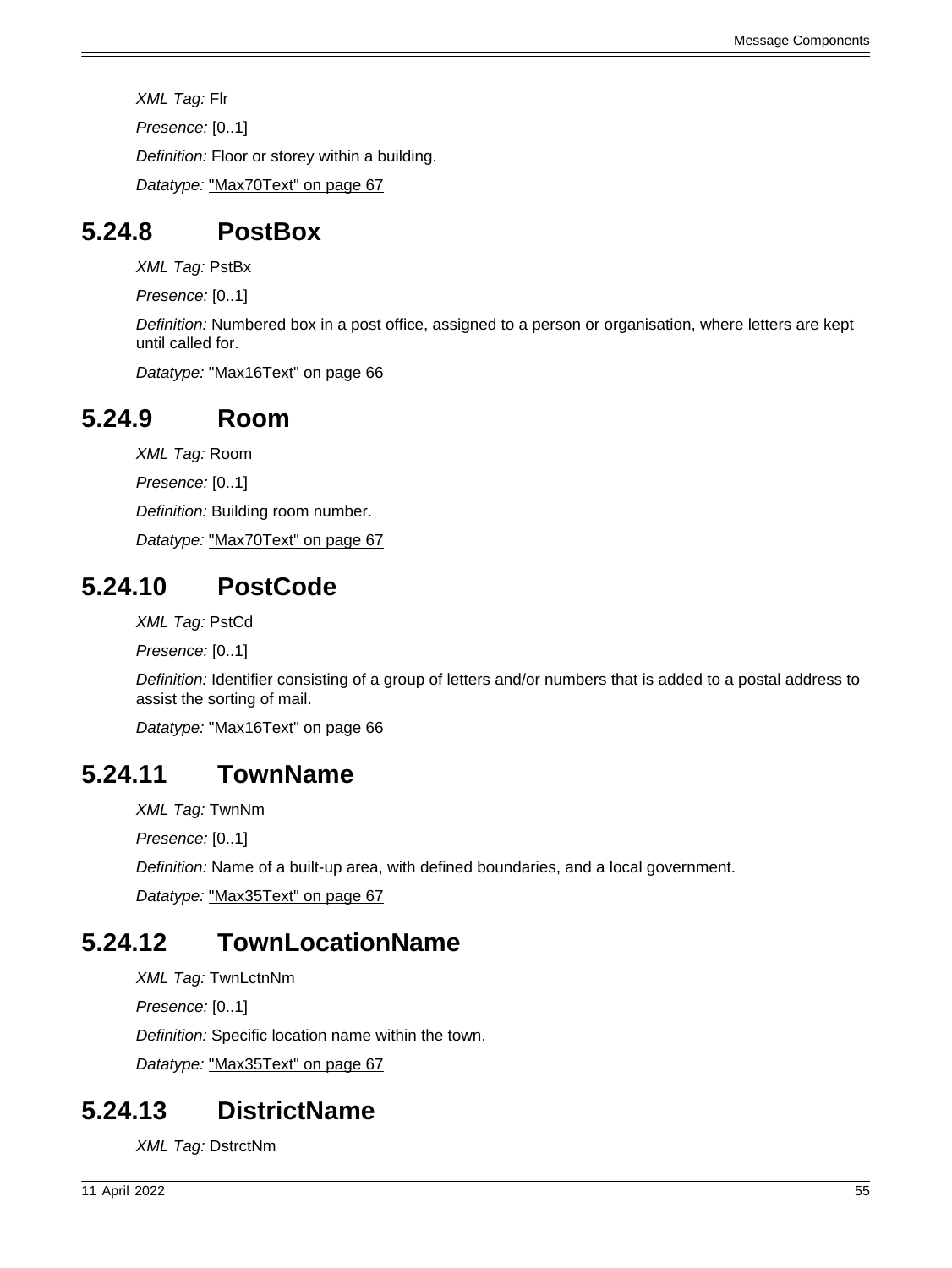Presence: [0..1]

Definition: Identifies a subdivision within a country sub-division.

Datatype: ["Max35Text" on page 67](#page-66-0)

### <span id="page-55-0"></span>**5.24.14 CountrySubDivision**

XML Tag: CtrySubDvsn

Presence: [0..1]

Definition: Identifies a subdivision of a country such as state, region, county.

Datatype: ["Max35Text" on page 67](#page-66-0)

### <span id="page-55-1"></span>**5.24.15 Country**

XML Tag: Ctry

Presence: [0..1]

Definition: Nation with its own government.

Datatype: ["CountryCode" on page 60](#page-59-0)

### <span id="page-55-2"></span>**5.24.16 AddressLine**

XML Tag: AdrLine

Presence: [0..7]

Definition: Information that locates and identifies a specific address, as defined by postal services, presented in free format text.

Datatype: ["Max70Text" on page 67](#page-66-1)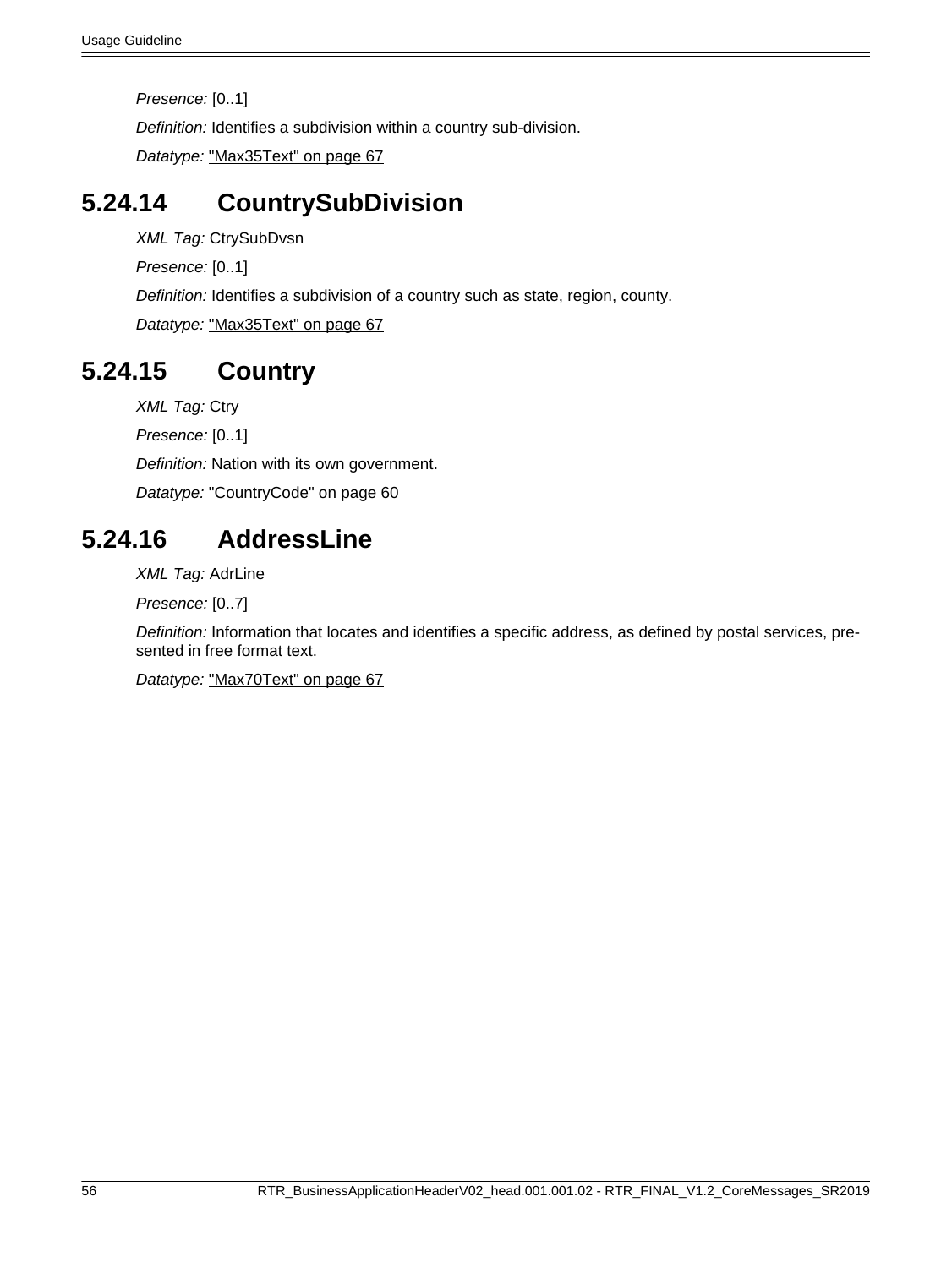# <span id="page-56-0"></span>**6 Message Datatypes**

**Note** The following chapter identifies the datatypes that are used in the message.

# <span id="page-56-1"></span>**6.1 AddressType2Code**

Definition: Specifies the type of address.

Type: CodeSet

| Code        | <b>Name</b>     | <b>Definition</b>                                             |
|-------------|-----------------|---------------------------------------------------------------|
| ADDR        | Postal          | Address is the complete postal address.                       |
| <b>BIZZ</b> | <b>Business</b> | Address is the business address.                              |
| <b>DLVY</b> | DeliveryTo      | Address is the address to which delivery<br>is to take place. |
| <b>HOME</b> | Residential     | Address is the home address.                                  |
| <b>MLTO</b> | MailTo          | Address is the address to which mail is<br>sent.              |
| <b>PBOX</b> | <b>POBox</b>    | Address is a postal office (PO) box.                          |

### **Used in element(s)**

["Code" on page 16](#page-15-1)

#### **Restricts**

["AddressTypeCode" on page 57](#page-56-2)

## <span id="page-56-2"></span>**6.2 AddressTypeCode**

Definition: Specifies the type of address.

Type: CodeSet

| Code        | <b>Name</b>     | <b>Definition</b>                                             |
|-------------|-----------------|---------------------------------------------------------------|
| <b>ADDR</b> | Postal          | Address is the complete postal address.                       |
| <b>BIZZ</b> | <b>Business</b> | Address is the business address.                              |
| <b>DLVY</b> | DeliveryTo      | Address is the address to which delivery<br>is to take place. |
| <b>HOME</b> | Residential     | Address is the home address.                                  |
| <b>MLTO</b> | MailTo          | Address is the address to which mail is<br>sent.              |
| <b>PBOX</b> | <b>POBox</b>    | Address is a postal office (PO) box.                          |

### **Is restricted by**

["AddressType2Code" on page 57](#page-56-1)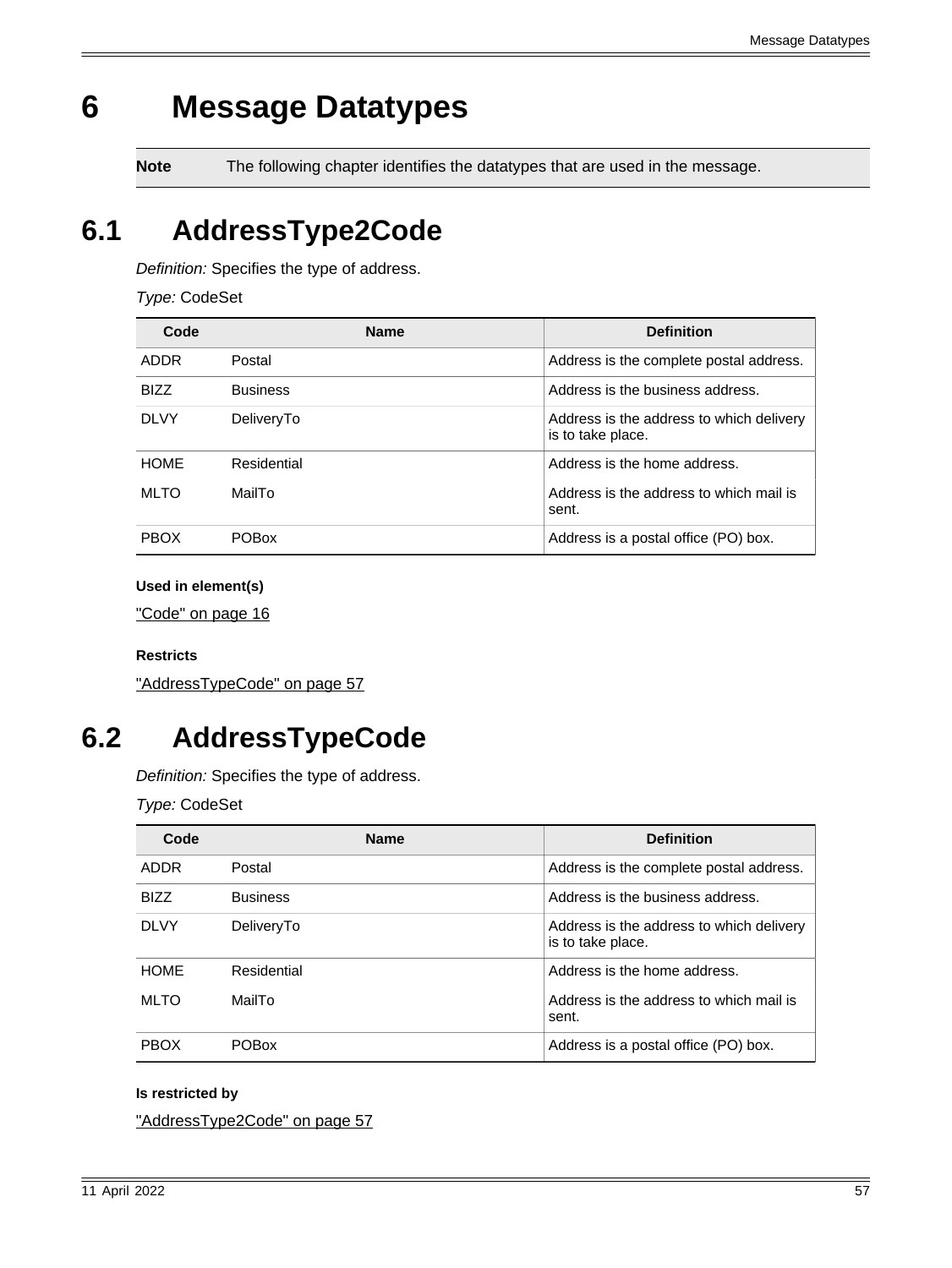# <span id="page-57-1"></span>**6.3 AnyBICDec2014Identifier**

Definition: Code allocated to a financial or non-financial institution by the ISO 9362 Registration Authority, as described in ISO 9362: 2014 - "Banking - Banking telecommunication messages - Business identifier code (BIC)".

Type: IdentifierSet

**Format**

pattern [A-Z0-9]{4,4}[A-Z]{2,2}[A-Z0-9]{2,2}([A-Z0-9]{3,3}){0,1}

### **Rules**

**R7 AnyBIC** ✓

Only a valid Business identifier code is allowed. Business identifier codes for financial or nonfinancial institutions are registered and published by the ISO 9362 Registration Authority in the ISO directory of BICs, and consists of eight (8) or eleven (11) contiguous characters.

Error handling:

- Error severity: Fatal
- Error Code: D00008
- Error Text: Invalid BIC.

### **Used in element(s)**

["AnyBIC" on page 42](#page-41-6)

# <span id="page-57-0"></span>**6.4 BICFIDec2014Identifier**

Definition: Code allocated to a financial institution by the ISO 9362 Registration Authority as described in ISO 9362: 2014 - "Banking - Banking telecommunication messages - Business identifier code (BIC)".

Type: IdentifierSet

#### **Format**

pattern [A-Z0-9]{4,4}[A-Z]{2,2}[A-Z0-9]{2,2}([A-Z0-9]{3,3}){0,1}

#### **Rules**

### **R6 BICFI** ✓

Valid BICs for financial institutions are registered and published by the ISO 9362 Registration Authority in the ISO directory of BICs, and consist of eight (8) or eleven (11) contiguous characters.

Error handling:

- Error severity: Fatal
- Error Code: D00001
- Error Text: Invalid FI BIC.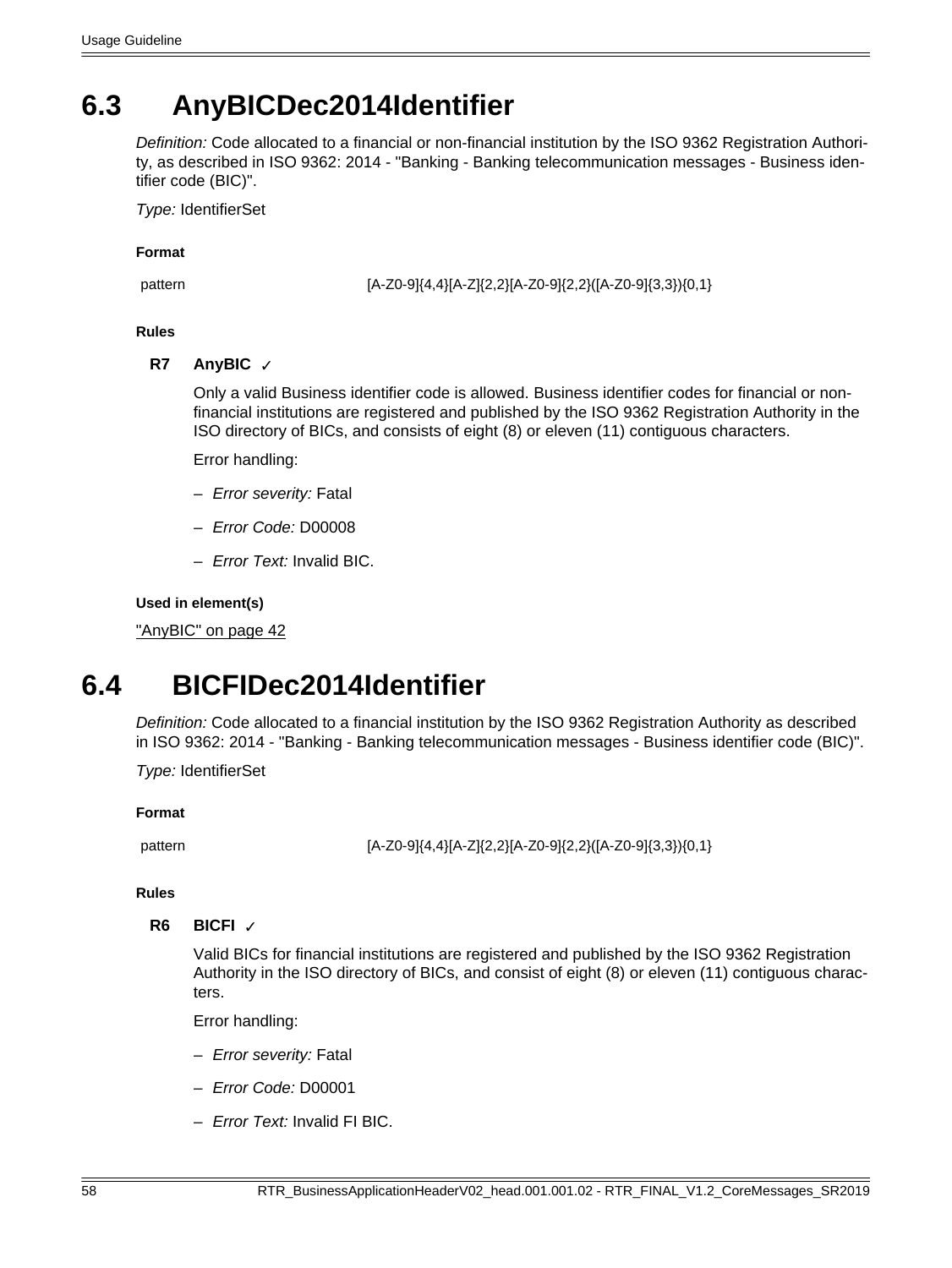["BICFI" on page 32](#page-31-7)

# <span id="page-58-3"></span>**6.5 BusinessMessagePriorityCode**

Definition: Specifies the priority levels for the BusinessMessage.

The different priorities are typically user / service / implementation dependent. The semantics of the different values for a Mesage (Set) need to be defined by the relevant user community (SEG.).

Type: CodeSet

**Rules**

### **R3 ValidationByTable**

Error handling: Undefined

### **Used in element(s)**

["Priority" on page 23](#page-22-3)

# <span id="page-58-2"></span>**6.6 CopyDuplicate1Code**

Definition: Specifies if this document is a copy, a duplicate, or a duplicate of a copy.

Type: CodeSet

<span id="page-58-1"></span><span id="page-58-0"></span>

| Code        | <b>Name</b>   | <b>Definition</b>                                                                                                                                                          |
|-------------|---------------|----------------------------------------------------------------------------------------------------------------------------------------------------------------------------|
| CODU        | CopyDuplicate | Message is being sent as a copy to a<br>party other than the account owner, for<br>information purposes and the message<br>is a duplicate of a message previously<br>sent. |
|             |               | <b>Usage Guideline restrictions for this</b><br>code                                                                                                                       |
|             |               | This code(head.001.001.02/Copy-<br>$\bullet$<br><b>Duplicate/CopyDuplicate) is re-</b><br>moved.                                                                           |
|             |               | This code(head.001.001.02/Relat-<br>ed/CopyDuplicate/CopyDuplicate)<br>is removed.                                                                                         |
| COPY        | Copy          | Message is being sent as a copy to a<br>party other than the account owner, for<br>information purposes.                                                                   |
| <b>DUPL</b> | Duplicate     | Message is for information/confirmation<br>purposes. It is a duplicate of a message<br>previously sent.                                                                    |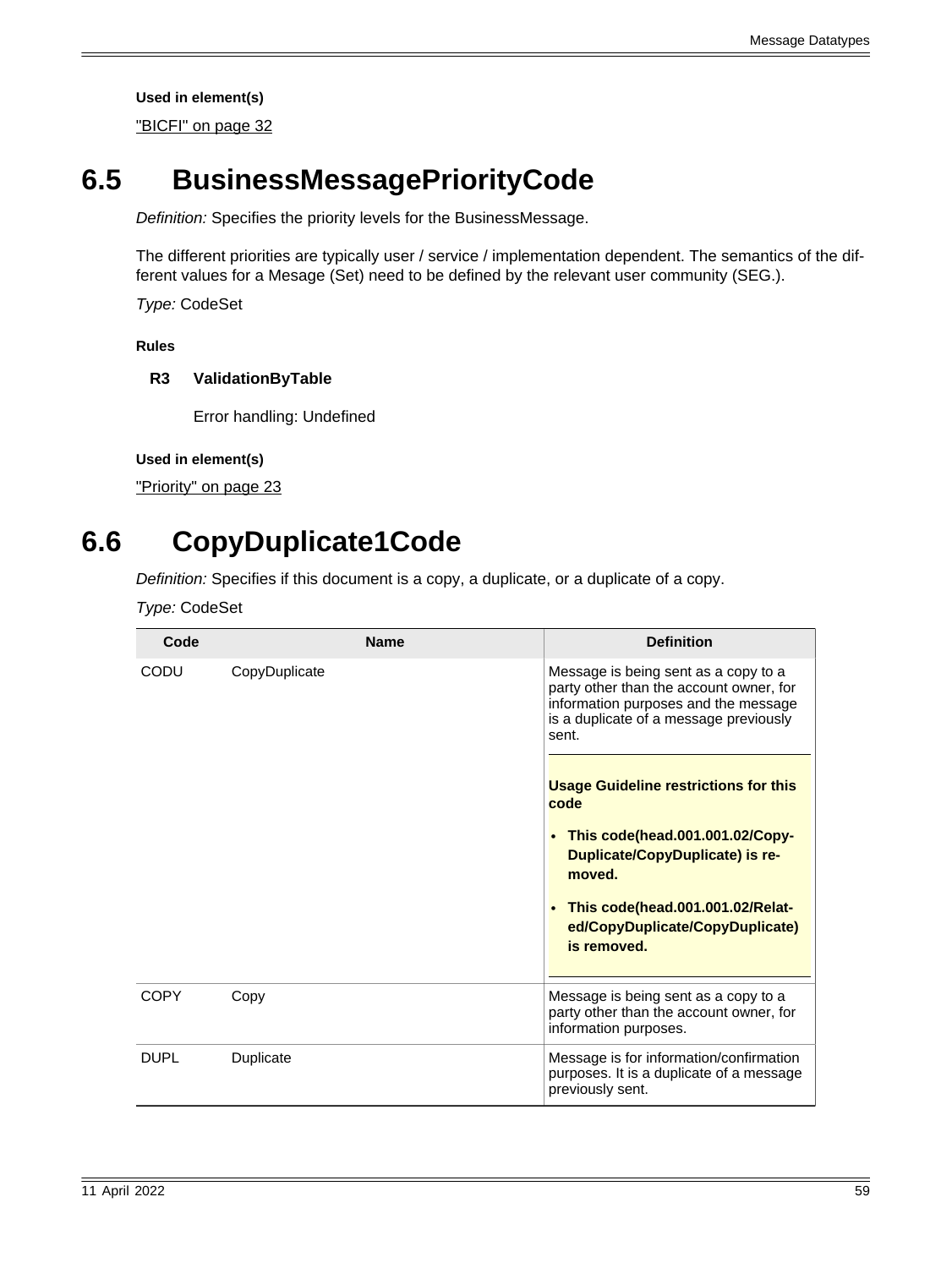["CopyDuplicate" on page 23](#page-22-1)

### **Restricts**

["CopyDuplicateCode" on page 60](#page-59-1)

# <span id="page-59-1"></span>**6.7 CopyDuplicateCode**

Definition: Specifies if this document is a copy, a duplicate, or a duplicate of a copy.

Type: CodeSet

| Code        | <b>Name</b>   | <b>Definition</b>                                                                                                                                                          |
|-------------|---------------|----------------------------------------------------------------------------------------------------------------------------------------------------------------------------|
| CODU        | CopyDuplicate | Message is being sent as a copy to a<br>party other than the account owner, for<br>information purposes and the message<br>is a duplicate of a message previously<br>sent. |
| COPY        | Copy          | Message is being sent as a copy to a<br>party other than the account owner, for<br>information purposes.                                                                   |
| <b>DUPL</b> | Duplicate     | Message is for information/confirmation<br>purposes. It is a duplicate of a message<br>previously sent.                                                                    |

#### **Is restricted by**

["CopyDuplicate1Code" on page 59](#page-58-2)

# <span id="page-59-0"></span>**6.8 CountryCode**

Definition: Code to identify a country, a dependency, or another area of particular geopolitical interest, on the basis of country names obtained from the United Nations (ISO 3166, Alpha-2 code).

Type: CodeSet

#### **Format**

pattern [A-Z]{2,2}

#### **Rules**

### **R5 Country** ✓

The code is checked against the list of country names obtained from the United Nations (ISO 3166, Alpha-2 code).

Error handling:

- Error severity: Fatal
- Error Code: D00004
- Error Text: Invalid Country Code.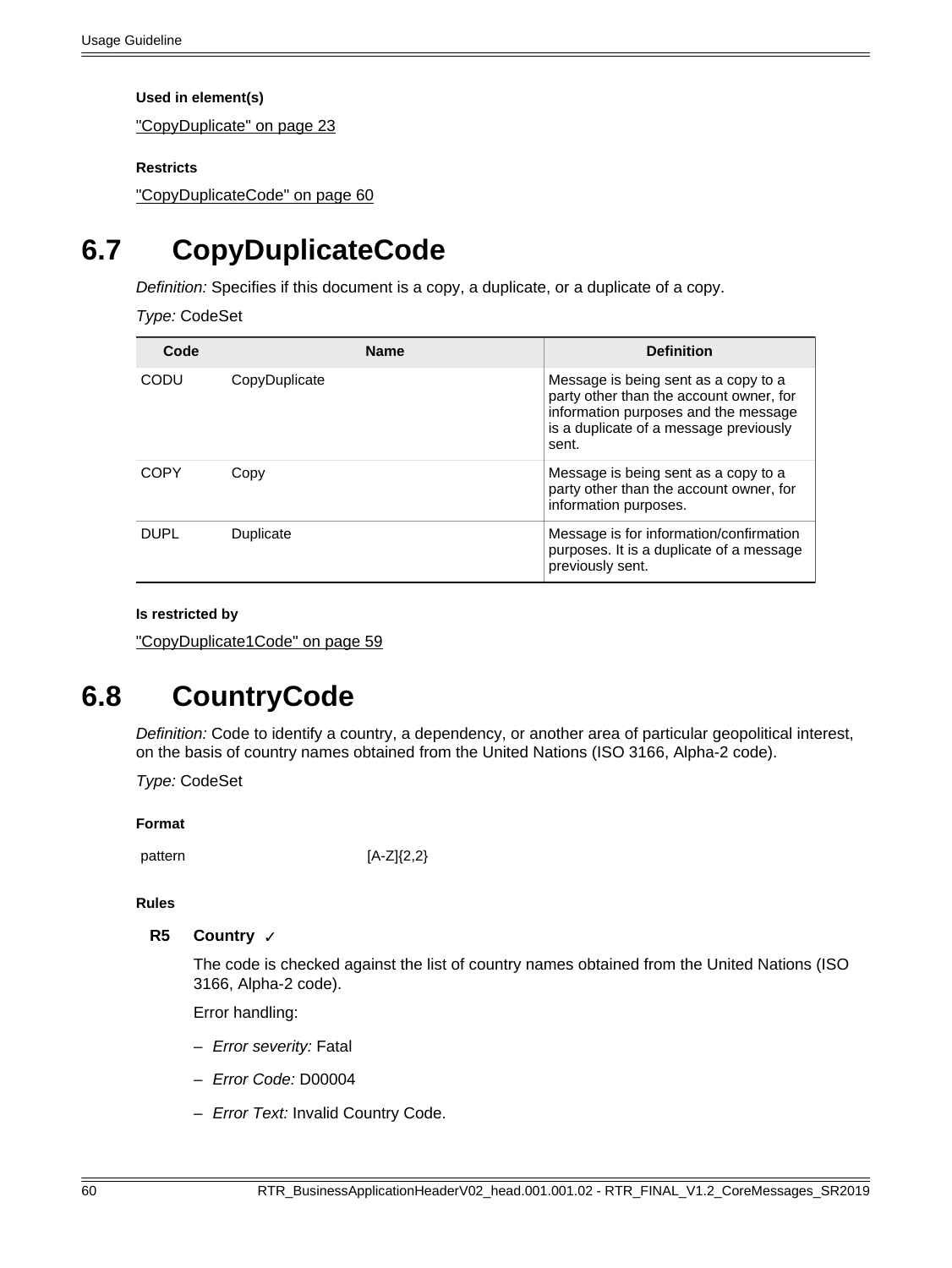["Country" on page 56,](#page-55-1) ["CountryOfBirth" on page 30,](#page-29-3) ["CountryOfResidence" on page 50](#page-49-5)

## <span id="page-60-1"></span>**6.9 Exact4AlphaNumericText**

Definition: Specifies an alphanumeric string with a length of 4 characters.

Type: Text

**Format**

pattern [a-zA-Z0-9]{4}

### **Used in element(s)**

["Identification" on page 36](#page-35-1)

# <span id="page-60-0"></span>**6.10 ExternalClearingSystemIdentification1Code**

Definition: Specifies the clearing system identification code, as published in an external clearing system identification code list.

External code sets can be downloaded from www.iso20022.org.

Type: CodeSet

**Format**

| maxLength | 5 |
|-----------|---|
| minLength |   |

**Used in element(s)**

["Code" on page 24](#page-23-1)

#### **Restricts**

["ExternalClearingSystemIdentificationCode" on page 61](#page-60-2)

# <span id="page-60-2"></span>**6.11 ExternalClearingSystemIdentificationCode**

Definition: Specifies the clearing system identification code, as published in an external clearing system identification code list.

External code sets can be downloaded from www.iso20022.org.

Type: CodeSet

**Format**

| maxLength | 5 |
|-----------|---|
| minLength |   |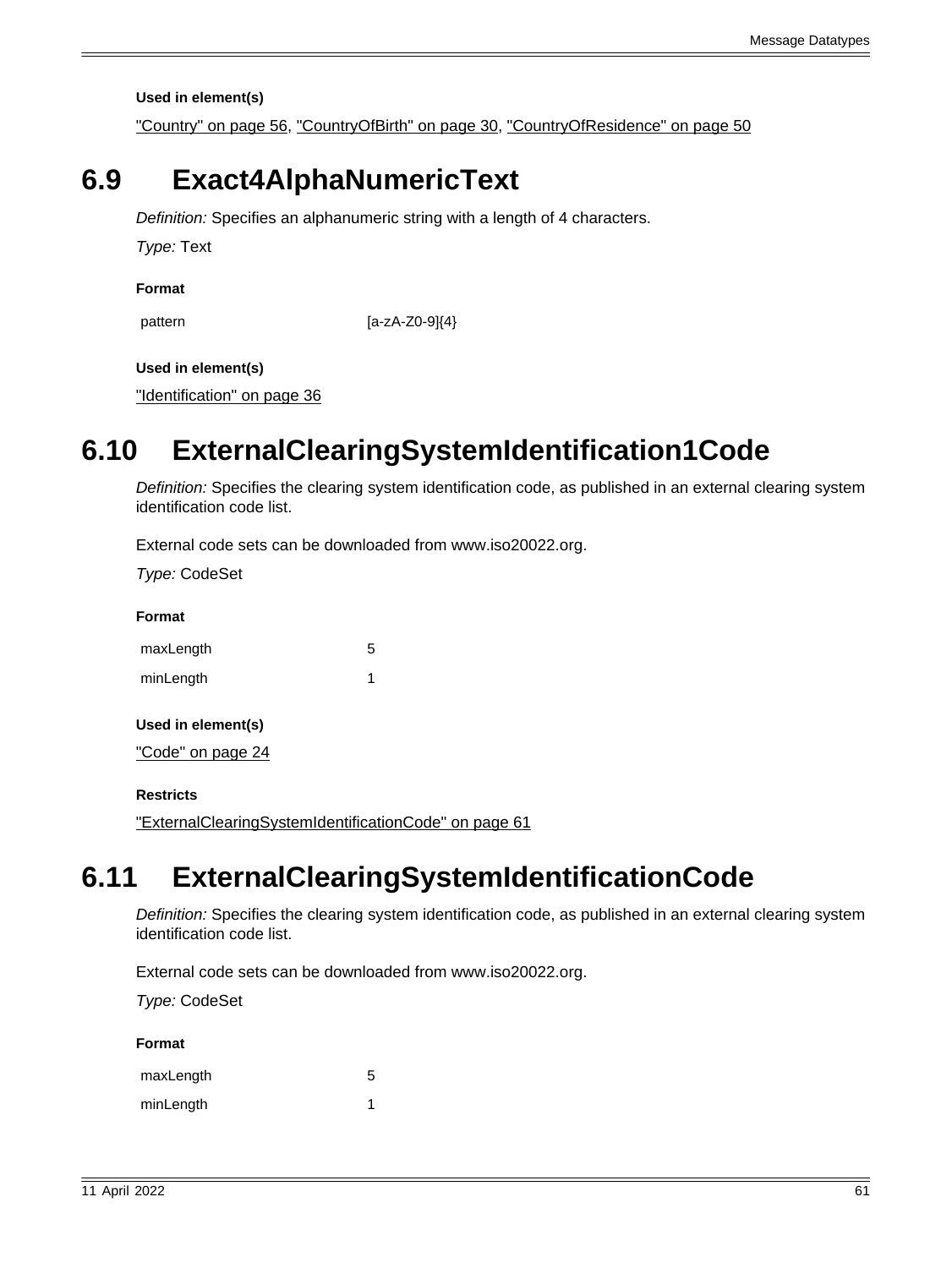**Is restricted by**

["ExternalClearingSystemIdentification1Code" on page 61](#page-60-0)

# <span id="page-61-0"></span>**6.12 ExternalFinancialInstitutionIdentification1Code**

Definition: Specifies the external financial institution identification scheme name code in the format of character string with a maximum length of 4 characters.

The list of valid codes is an external code list published separately.

External code sets can be downloaded from www.iso20022.org.

Type: CodeSet

**Format**

| maxLength |  |
|-----------|--|
| minLength |  |

**Used in element(s)**

["Code" on page 31](#page-30-1)

### **Restricts**

["ExternalFinancialInstitutionIdentificationCode" on page 62](#page-61-2)

# <span id="page-61-2"></span>**6.13 ExternalFinancialInstitutionIdentificationCode**

Definition: Specifies the external financial institution identification scheme name code in the format of character string with a maximum length of 4 characters.

The list of valid codes is an external code list published separately.

External code sets can be downloaded from www.iso20022.org.

Type: CodeSet

**Format**

| maxLength |  |
|-----------|--|
| minLength |  |

#### **Is restricted by**

["ExternalFinancialInstitutionIdentification1Code" on page 62](#page-61-0)

# <span id="page-61-1"></span>**6.14 ExternalOrganisationIdentification1Code**

Definition: Specifies the external organisation identification scheme name code in the format of character string with a maximum length of 4 characters.

The list of valid codes is an external code list published separately.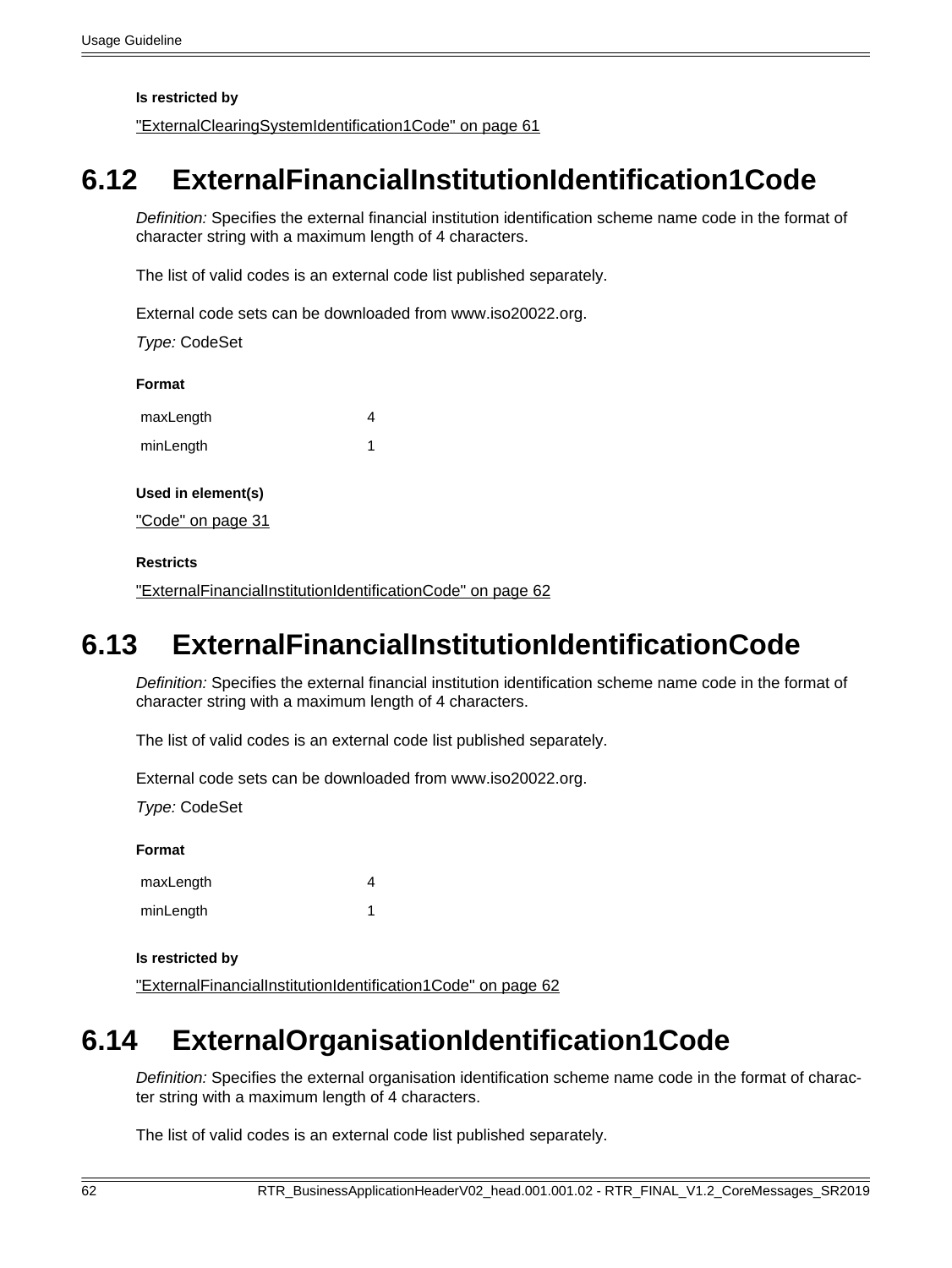External code sets can be downloaded from www.iso20022.org.

| Type: CodeSet      |   |
|--------------------|---|
| Format             |   |
| maxLength          | 4 |
| minLength          | 1 |
| Used in element(s) |   |
| "Code" on page 44  |   |
| <b>Restricts</b>   |   |

["ExternalOrganisationIdentificationCode" on page 63](#page-62-1)

# <span id="page-62-1"></span>**6.15 ExternalOrganisationIdentificationCode**

Definition: Specifies the external organisation identification scheme name code in the format of character string with a maximum length of 4 characters.

The list of valid codes is an external code list published separately.

External code sets can be downloaded from www.iso20022.org.

Type: CodeSet

**Format**

| maxLength |  |
|-----------|--|
| minLength |  |

**Is restricted by**

["ExternalOrganisationIdentification1Code" on page 62](#page-61-1)

# <span id="page-62-0"></span>**6.16 ExternalPersonIdentification1Code**

Definition: Specifies the external person identification scheme name code in the format of character string with a maximum length of 4 characters.

The list of valid codes is an external code list published separately.

External code sets can be downloaded from www.iso20022.org.

Type: CodeSet

**Format**

| maxLength |  |
|-----------|--|
| minLength |  |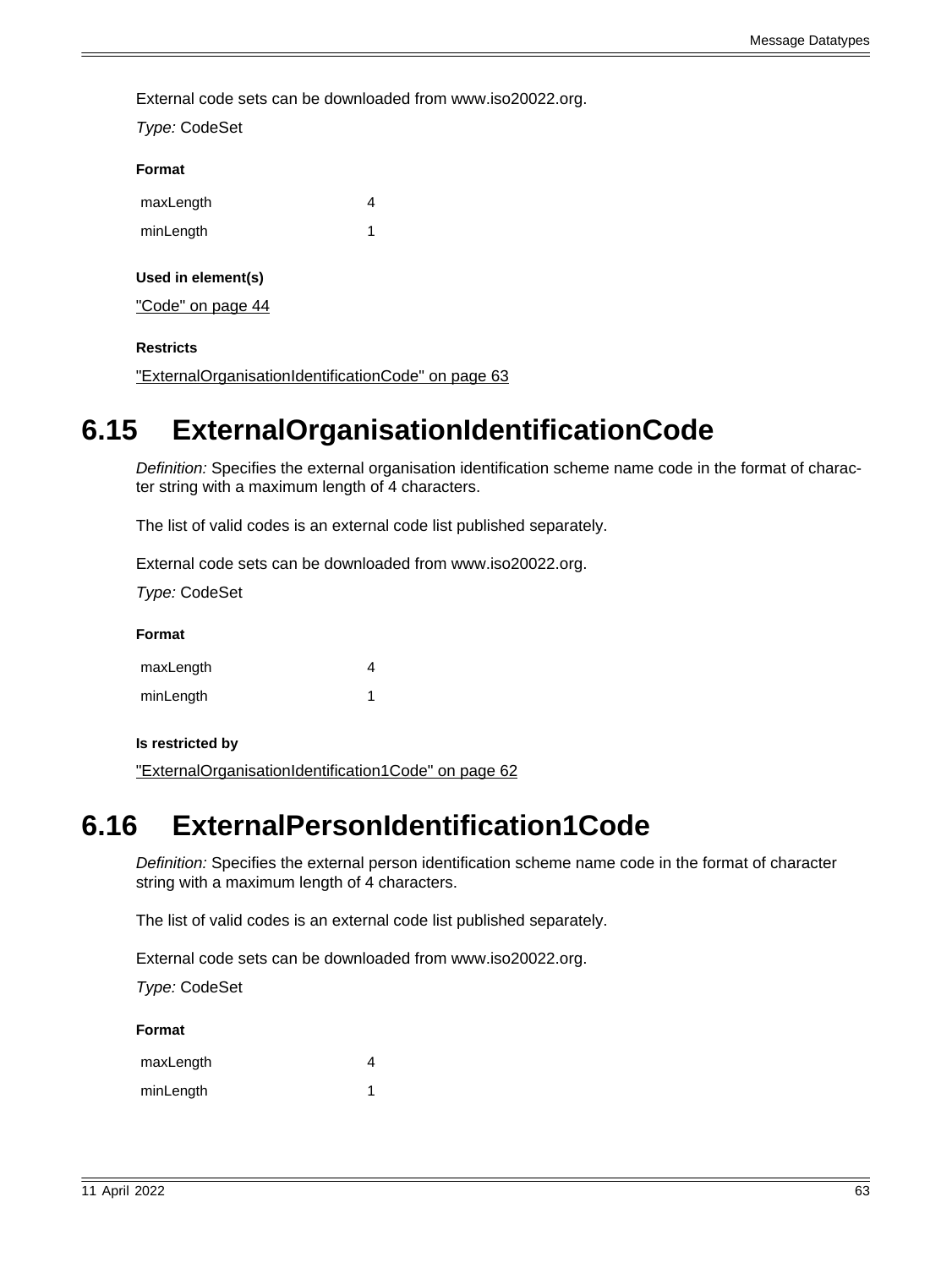["Code" on page 52](#page-51-2)

### **Restricts**

["ExternalPersonIdentificationCode" on page 64](#page-63-2)

# <span id="page-63-2"></span>**6.17 ExternalPersonIdentificationCode**

Definition: Specifies the external person identification scheme name code in the format of character string with a maximum length of 4 characters.

The list of valid codes is an external code list published separately.

External code sets can be downloaded from www.iso20022.org.

Type: CodeSet

#### **Format**

| maxLength | 4 |
|-----------|---|
| minLength |   |

### **Is restricted by**

["ExternalPersonIdentification1Code" on page 63](#page-62-0)

## <span id="page-63-1"></span>**6.18 ISODate**

Definition: A particular point in the progression of time in a calendar year expressed in the YYYY-MM-DD format. This representation is defined in "XML Schema Part 2: Datatypes Second Edition - W3C Recommendation 28 October 2004" which is aligned with ISO 8601.

Type: Date

**Used in element(s)**

["BirthDate" on page 30](#page-29-0)

# <span id="page-63-0"></span>**6.19 ISODateTime**

Definition: A particular point in the progression of time defined by a mandatory date and a mandatory time component, expressed in either UTC time format (YYYY-MM-DDThh:mm:ss.sssZ), local time with UTC offset format (YYYY-MM-DDThh:mm:ss.sss+/-hh:mm), or local time format (YYYY-MM-DDThh:mm:ss.sss). These representations are defined in "XML Schema Part 2: Datatypes Second Edition - W3C Recommendation 28 October 2004" which is aligned with ISO 8601.

Note on the time format:

1) beginning / end of calendar day

 $00:00:00 =$  the beginning of a calendar day

 $24:00:00 =$  the end of a calendar day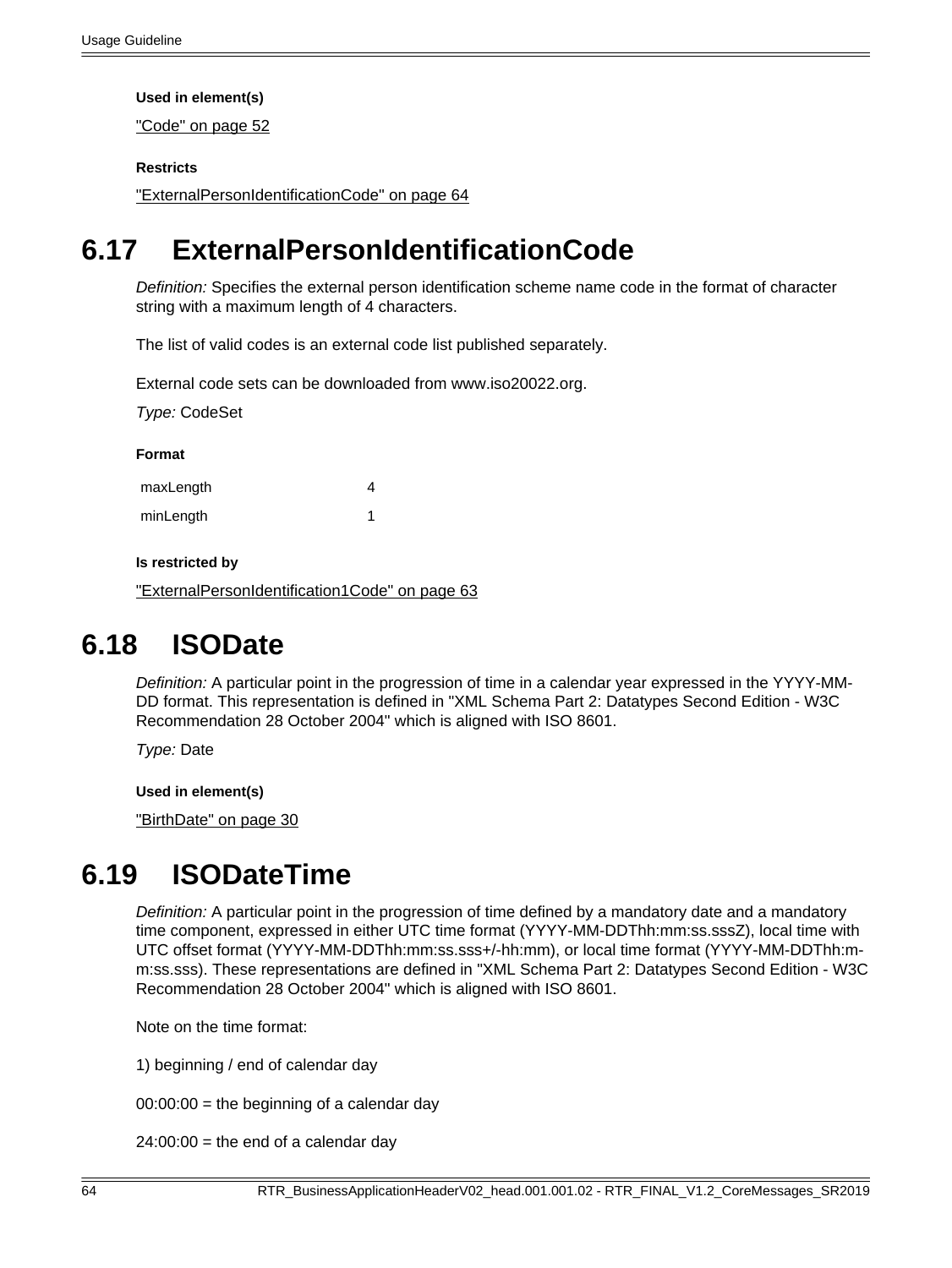2) fractions of second in time format

Decimal fractions of seconds may be included. In this case, the involved parties shall agree on the maximum number of digits that are allowed.

Type: DateTime

# <span id="page-64-0"></span>**6.20 ISONormalisedDateTime**

Definition: an ISODateTime whereby all timezoned dateTime values are UTC.

Type: DateTime

**Format**

pattern .\*Z

**Used in element(s)**

["CreationDate" on page 22](#page-21-5)

# <span id="page-64-1"></span>**6.21 LEIIdentifier**

Definition: Legal Entity Identifier is a code allocated to a party as described in ISO 17442 "Financial Services - Legal Entity Identifier (LEI)".

Type: IdentifierSet

**Format**

pattern [A-Z0-9]{18,18}[0-9]{2,2}

**Used in element(s)**

["LEI" on page 33,](#page-32-8) ["LEI" on page 19](#page-18-0), ["LEI" on page 42](#page-41-7)

## <span id="page-64-3"></span>**6.22 Max128Text**

Definition: Specifies a character string with a maximum length of 128 characters.

Type: Text

**Format**

| maxLength | 128 |
|-----------|-----|
| minLength |     |

**Used in element(s)**

["Identification" on page 45](#page-44-0)

# <span id="page-64-2"></span>**6.23 Max140Text**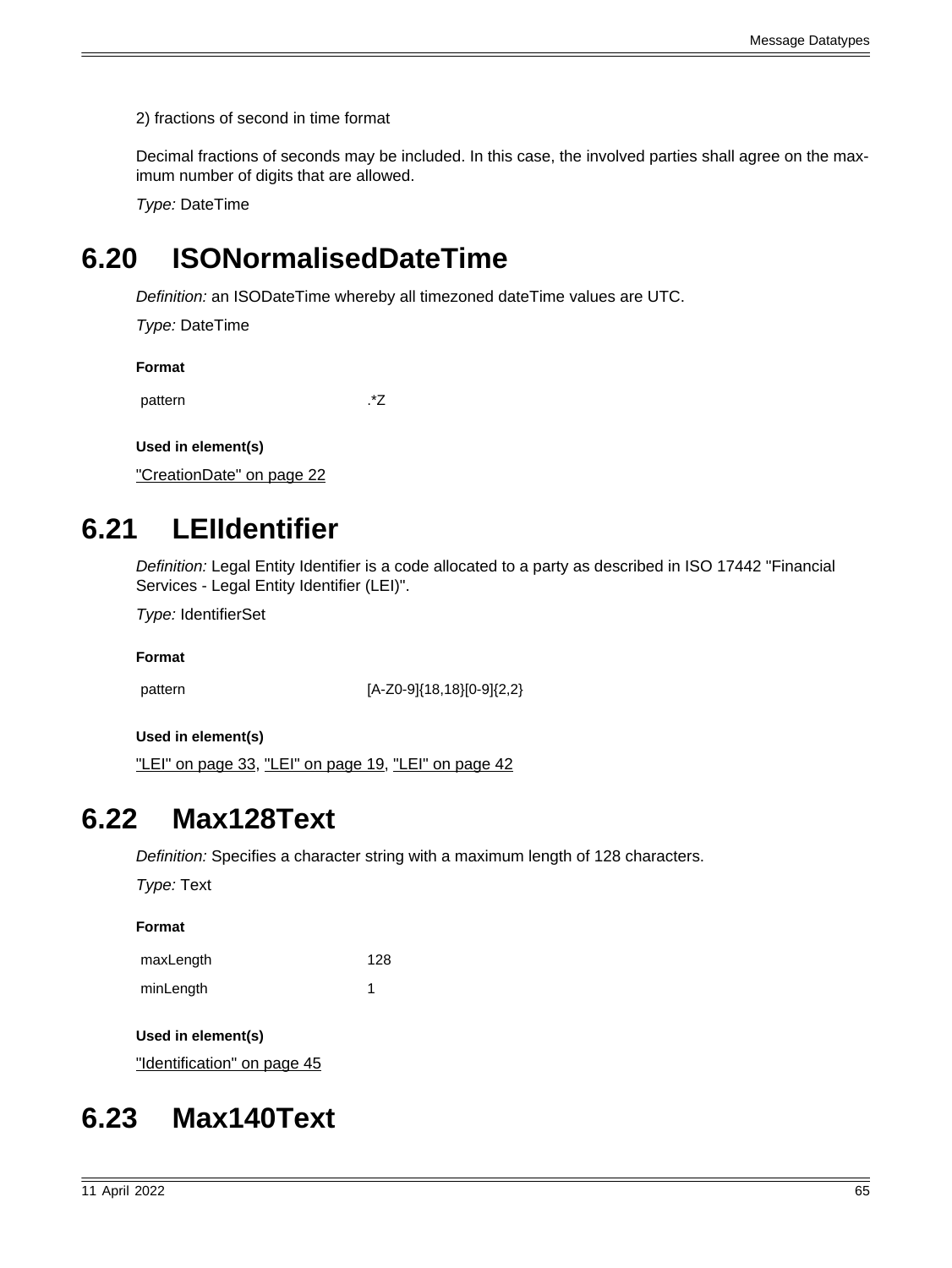Definition: Specifies a character string with a maximum length of 140 characters.

Type: Text

#### **Format**

| maxLength | 140 |
|-----------|-----|
| minLength |     |

**Used in element(s)**

["Name" on page 33,](#page-32-9) ["Name" on page 19,](#page-18-1) ["Name" on page 48,](#page-47-4) ["Name" on page 28](#page-27-0)

### <span id="page-65-2"></span>**6.24 Max16Text**

Definition: Specifies a character string with a maximum length of 16 characters.

Type: Text

| Format    |    |  |
|-----------|----|--|
| maxLength | 16 |  |
| minLength |    |  |

### **Used in element(s)**

["BuildingNumber" on page 54](#page-53-3), ["PostBox" on page 55,](#page-54-0) ["PostCode" on page 55](#page-54-2)

## <span id="page-65-0"></span>**6.25 Max2048Text**

Definition: Specifies a character string with a maximum length of 2048 characters.

Type: Text

**Format**

| maxLength | 2048 |
|-----------|------|
| minLength |      |

**Used in element(s)**

["EmailAddress" on page 28,](#page-27-4) ["Identification" on page 41](#page-40-1)

## <span id="page-65-1"></span>**6.26 Max350Text**

Definition: Specifies a character string with a maximum length of 350 characters.

Type: Text

**Format**

| maxLength | 350 |
|-----------|-----|
| minLength |     |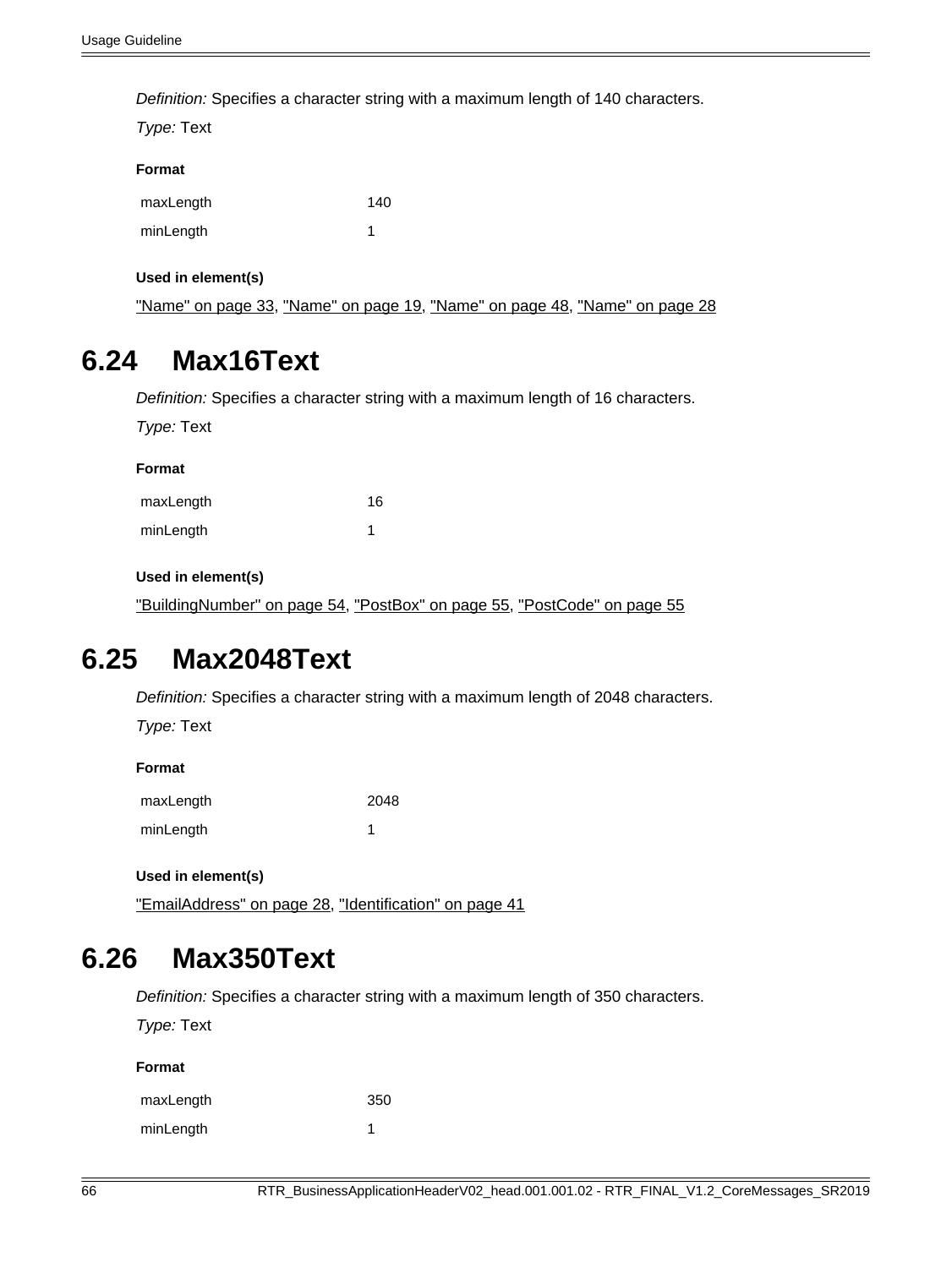["Registry" on page 41](#page-40-0)

## <span id="page-66-0"></span>**6.27 Max35Text**

Definition: Specifies a character string with a maximum length of 35 characters.

Type: Text

| maxLength | 35 |
|-----------|----|
| minLength |    |

### **Used in element(s)**

["BuildingName" on page 54](#page-53-4), ["BusinessMessageIdentifier" on page 21](#page-20-2), ["BusinessService" on page 22,](#page-21-4) ["CityOfBirth" on page 30](#page-29-2), ["CountrySubDivision" on page 56,](#page-55-0) ["DistrictName" on page 55](#page-54-5), ["EmailPurpose"](#page-27-5) [on page 28](#page-27-5), ["Identification" on page 35,](#page-34-5) ["Identification" on page 37](#page-36-3), ["Identification" on page 40,](#page-39-3) ["Identifi](#page-17-5)[cation" on page 18](#page-17-5), ["Issuer" on page 36,](#page-35-3) ["Issuer" on page 39,](#page-38-7) ["Issuer" on page 41](#page-40-3), ["Issuer" on page 37,](#page-36-1) ["JobTitle" on page 28,](#page-27-6) ["MemberIdentification" on page 25](#page-24-5), ["MessageDefinitionIdentifier" on page 22](#page-21-3), ["Proprietary" on page 24,](#page-23-2) ["Proprietary" on page 31](#page-30-2), ["Proprietary" on page 44,](#page-43-4) ["Proprietary" on page 52,](#page-51-3) ["ProvinceOfBirth" on page 30,](#page-29-1) ["Responsibility" on page 29](#page-28-0), ["SchemeName" on page 37,](#page-36-2) ["TownLoca](#page-54-4)[tionName" on page 55](#page-54-4), ["TownName" on page 55](#page-54-3)

## <span id="page-66-2"></span>**6.28 Max4Text**

Definition: Specifies a character string with a maximum length of 4 characters.

Type: Text

**Format**

| maxLength |  |
|-----------|--|
| minLength |  |

**Used in element(s)**

["ChannelType" on page 44](#page-43-1)

## <span id="page-66-1"></span>**6.29 Max70Text**

Definition: Specifies a character string with a maximum length of 70characters.

Type: Text

#### **Format**

| maxLength | 70 |
|-----------|----|
| minLength |    |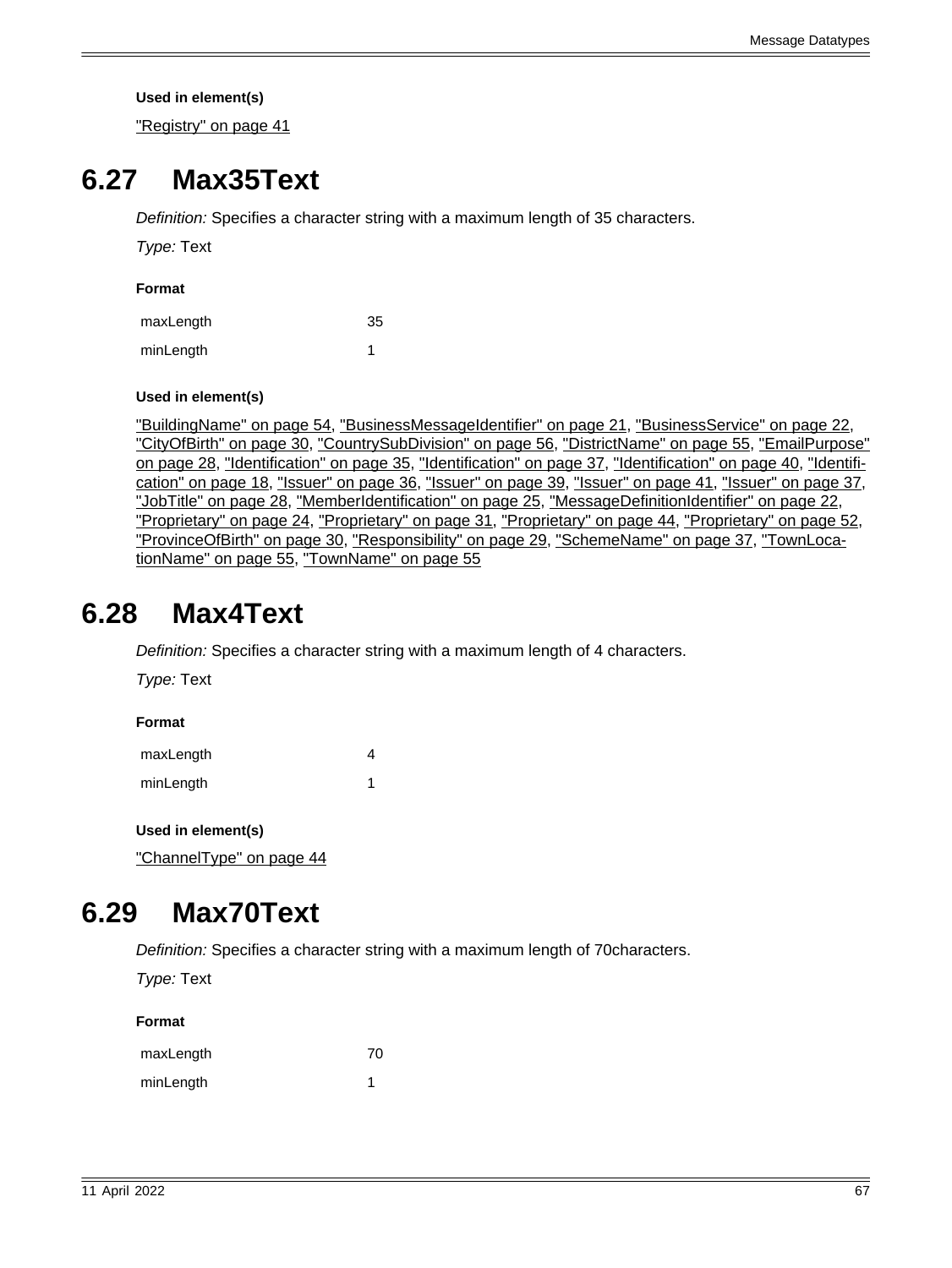["AddressLine" on page 56,](#page-55-2) ["Department" on page 54](#page-53-0), ["Department" on page 29,](#page-28-1) ["Floor" on page 54](#page-53-5), ["Room" on page 55,](#page-54-1) ["StreetName" on page 54](#page-53-2), ["SubDepartment" on page 54](#page-53-1)

## <span id="page-67-0"></span>**6.30 NamePrefix2Code**

Definition: Specifies the terms used to formally address a person.

Type: CodeSet

| Code        | <b>Name</b>   | <b>Definition</b>                                 |
|-------------|---------------|---------------------------------------------------|
| <b>DOCT</b> | Doctor        | Title of the person is Doctor or Dr.              |
| MADM        | Madam         | Title of the person is Madam.                     |
| <b>MIKS</b> | GenderNeutral | Title of the person is gender neutral<br>$(Mx)$ . |
| <b>MISS</b> | Miss          | Title of the person is Miss.                      |
| <b>MIST</b> | Mister        | Title of the person is Mister or Mr.              |

### **Used in element(s)**

["NamePrefix" on page 27](#page-26-2)

### **Restricts**

["NamePrefixCode" on page 68](#page-67-2)

## <span id="page-67-2"></span>**6.31 NamePrefixCode**

Definition: Specifies the terms used to formally address a person.

Type: CodeSet

| Code        | <b>Name</b>   | <b>Definition</b>                                 |
|-------------|---------------|---------------------------------------------------|
| <b>DOCT</b> | Doctor        | Title of the person is Doctor or Dr.              |
| <b>MADM</b> | Madam         | Title of the person is Madam.                     |
| <b>MIKS</b> | GenderNeutral | Title of the person is gender neutral<br>$(Mx)$ . |
| <b>MISS</b> | Miss          | Title of the person is Miss.                      |
| <b>MIST</b> | Mister        | Title of the person is Mister or Mr.              |

#### **Is restricted by**

["NamePrefix2Code" on page 68](#page-67-0)

# <span id="page-67-1"></span>**6.32 PhoneNumber**

Definition: The collection of information which identifies a specific phone or FAX number as defined by telecom services.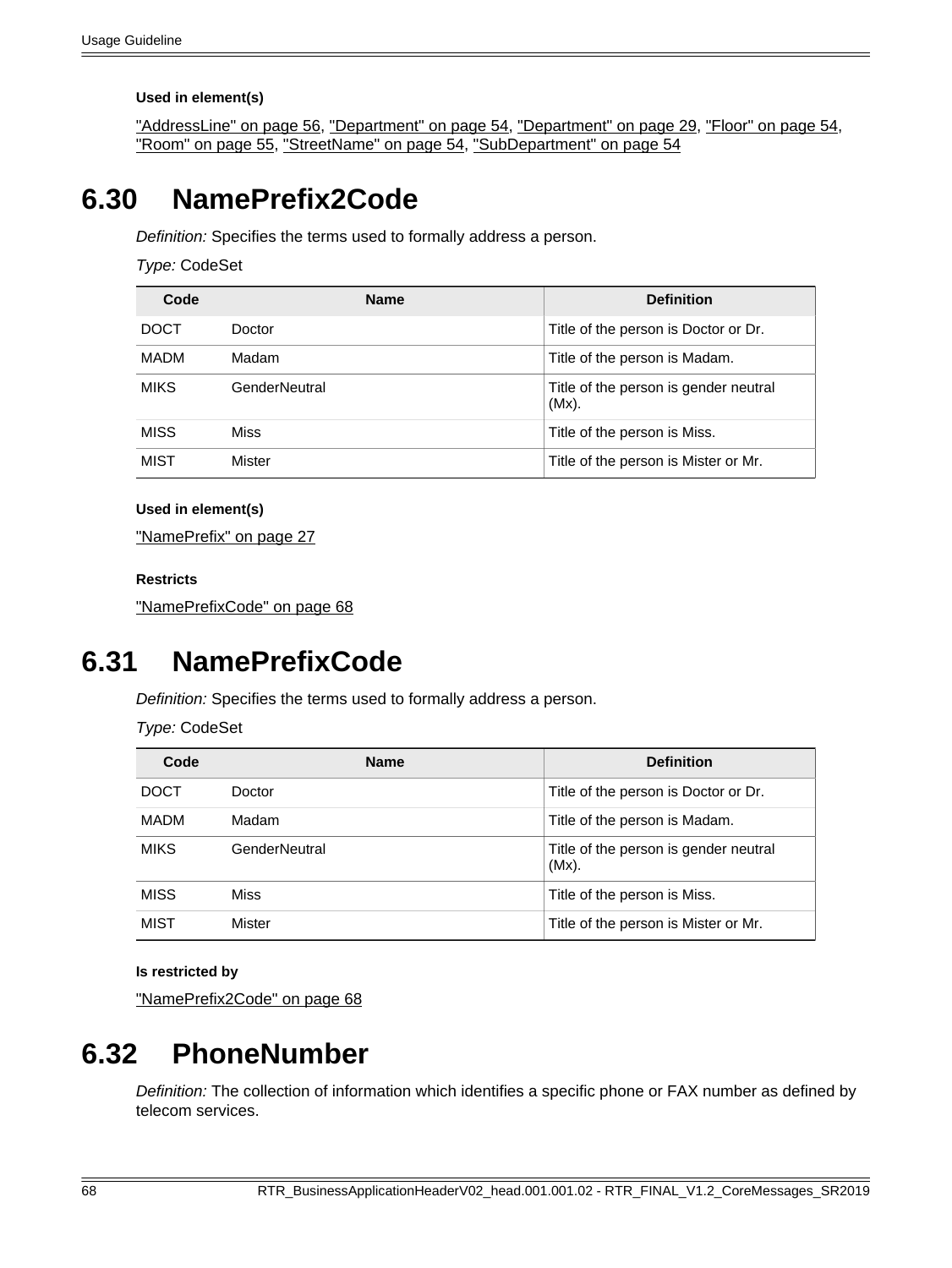It consists of a "+" followed by the country code (from 1 to 3 characters) then a "-" and finally, any combination of numbers, "(", ")", "+" and "-" (up to 30 characters).

Type: Text

#### **Format**

pattern \+[0-9]{1,3}-[0-9()+\-]{1,30}

#### **Used in element(s)**

["FaxNumber" on page 28](#page-27-3), ["MobileNumber" on page 28,](#page-27-2) ["PhoneNumber" on page 28](#page-27-1)

## <span id="page-68-0"></span>**6.33 PreferredContactMethod1Code**

Definition: Preferred method used to reach the individual contact within an organisation.

Type: CodeSet

| Code        | <b>Name</b>              | <b>Definition</b>                                                            |
|-------------|--------------------------|------------------------------------------------------------------------------|
| CELL        | <b>MobileOrCellPhone</b> | Preferred method used to reach the con-<br>tact is per mobile or cell phone. |
| <b>FAXX</b> | Fax                      | Preferred method used to reach the con-<br>tact is per fax.                  |
| <b>LETT</b> | Letter                   | Preferred method used to reach the con-<br>tact is per letter.               |
| MAIL        | Email                    | Preferred method used to reach the con-<br>tact is per email.                |
| <b>PHON</b> | Phone                    | Preferred method used to reach the con-<br>tact is per phone.                |

#### **Used in element(s)**

["PreferredMethod" on page 29](#page-28-3)

#### **Restricts**

["PreferredContactMethodCode" on page 69](#page-68-1)

### <span id="page-68-1"></span>**6.34 PreferredContactMethodCode**

Definition: Preferred method used to reach the individual contact within an organisation.

Type: CodeSet

| Code        | <b>Name</b>       | <b>Definition</b>                                                            |
|-------------|-------------------|------------------------------------------------------------------------------|
| CELL        | MobileOrCellPhone | Preferred method used to reach the con-<br>tact is per mobile or cell phone. |
| <b>FAXX</b> | Fax               | Preferred method used to reach the con-<br>tact is per fax.                  |
| I ETT       | Letter            | Preferred method used to reach the con-<br>tact is per letter.               |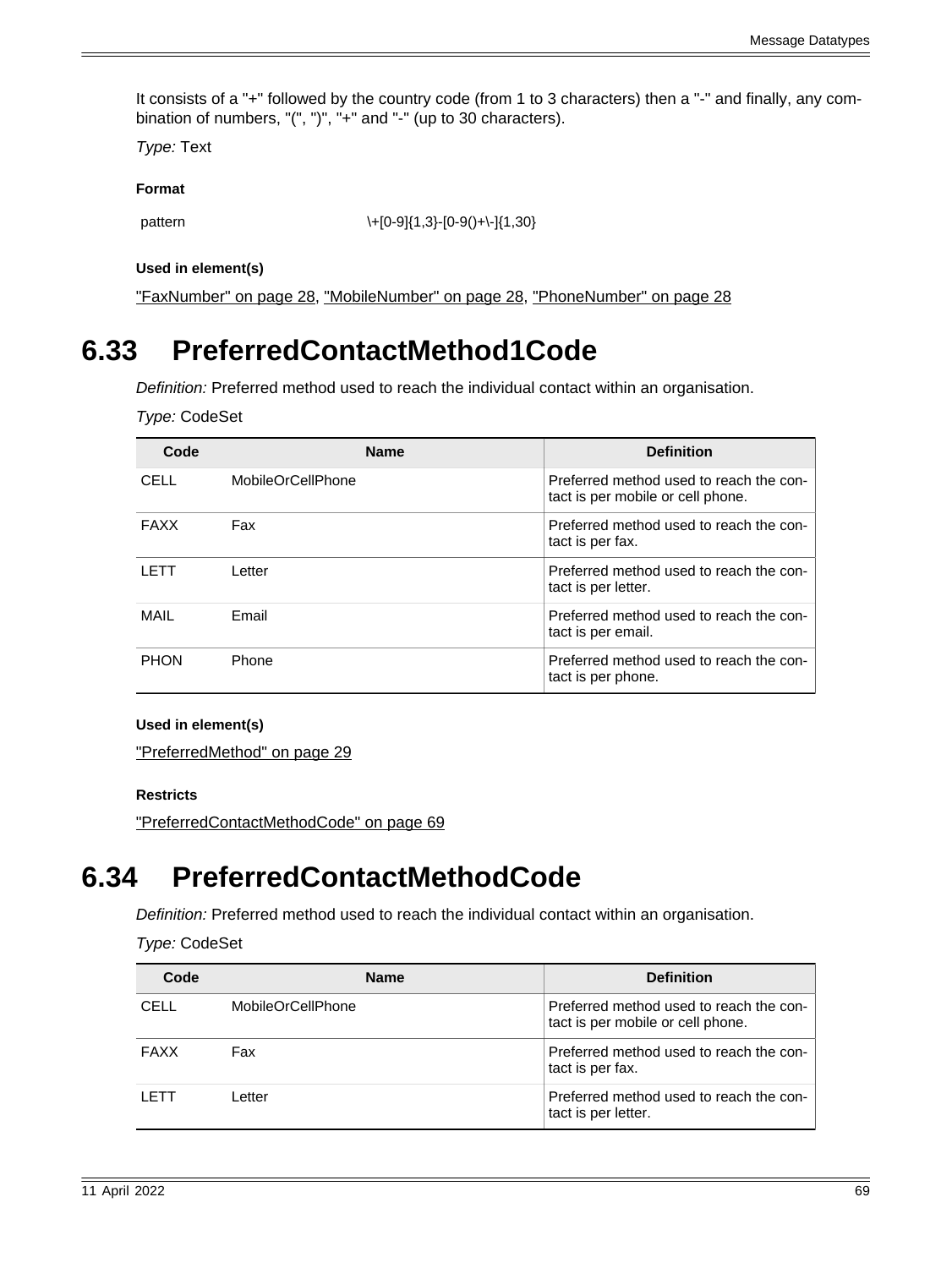| Code        | <b>Name</b> | <b>Definition</b>                                             |
|-------------|-------------|---------------------------------------------------------------|
| MAIL        | Email       | Preferred method used to reach the con-<br>tact is per email. |
| <b>PHON</b> | Phone       | Preferred method used to reach the con-<br>tact is per phone. |

### **Is restricted by**

["PreferredContactMethod1Code" on page 69](#page-68-0)

## <span id="page-69-0"></span>**6.35 UnicodeChartsCode**

Definition: codelist containing the names of the UNICODE code block name as specified on http://unicode.org/Public/UNIDATA/Blocks.txt.

Type: CodeSet

**Rules**

### **R2 ValidationByTable**

Error handling: Undefined

**Used in element(s)**

["CharacterSet" on page 20](#page-19-1)

## <span id="page-69-1"></span>**6.36 YesNoIndicator**

Definition: Indicates a "Yes" or "No" type of answer for an element.

Type: Indicator

Meaning When True: Yes

Meaning When False: No

#### **Used in element(s)**

["PossibleDuplicate" on page 23](#page-22-2)